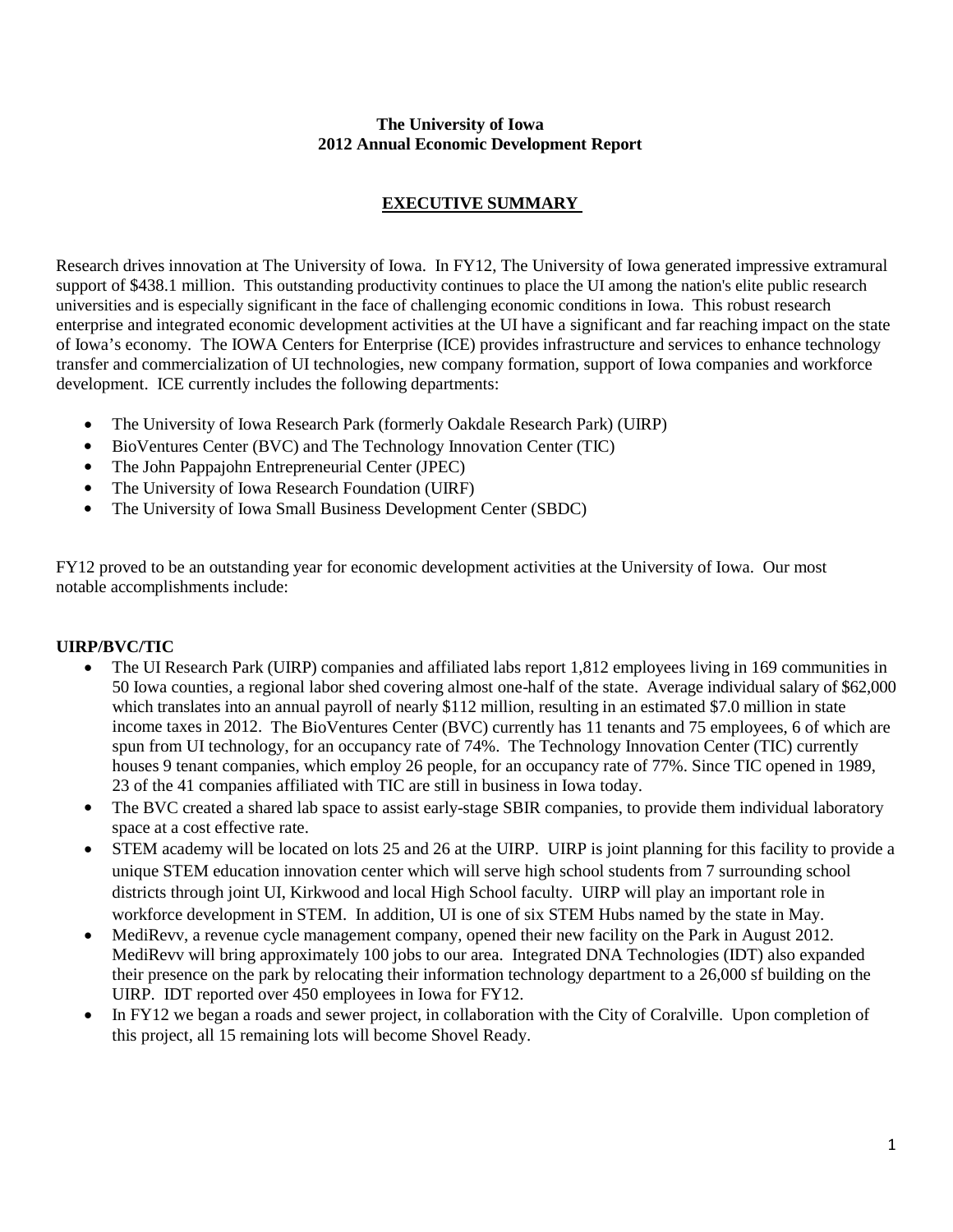### **JPEC**

- In FY12, The University of Iowa's John Pappajohn Entrepreneurial Center (JPEC) and the University of Iowa's Small Business Development Center (SBDC) helped accelerate the growth of 140 new business startups and assisted in the creation of 309 jobs through 9,180+ hours of one-on-one counseling and several entrepreneurial training activities.
- JPEC co-sponsored 11 seed grant competitions, awarding over \$200,000 to 73 start-ups.
- JPEC offers one of the most comprehensive entrepreneurial education and business support programs in the nation. Featured programs supporting economic development in FY12 include:
	- o providing business consulting services to small companies located across Iowa through its student field study program (51 companies assisted);
	- o hosting/sponsoring elevator pitch and business plan competitions to support innovation and new venture creation (11 competitions held);
	- o supporting the creation and launch of student-based business through the Bedell Entrepreneurship Learning Laboratory (17 offices at full capacity, plus 8 businesses on a waitlist);
	- o and delivering entrepreneurial education through academic courses across campus and online (101 sections taught on campus and 27 sections taught online), workshops/seminars, lectures (16 workshops held), and high school teacher training and curriculum.
- The Iowa Medical Innovation Group (IMIG) is a unique student-led program that focuses on identification of solutions to clinical problems through collaborations in the Colleges of Medicine, Engineering, Business and Law. Students work on creating medical devices and/or Health IT solutions with the assistance of staff from JPEC and the UIRF. To date, over 40 interesting technologies have been identified and reviewed and 2 are currently moving forward in advanced phases of development in anticipation of forming startup companies. This program, now in only its 3rd year, has attracted more than 74 students who meet weekly with faculty, staff and external business mentors.

#### **UIRF**

- The University of Iowa Research Foundation (UIRF) executed 3 option and license agreements to startups based on UI intellectual property in FY12. In the past 5 years, UIRF has executed a total of 22 licenses and options with 17 startups based on UI technologies. Of those 17 companies, 15 are still in operation. In FY12, the funding and financing of UI startups was over \$40M. FY11 funding and financing of these startups was \$33M, \$16M in FY10 and \$7M in FY09.
- In 2012, UIRF focused on increasing the disclosure rate and pipeline. Also in 2012, UIRF disclosures reached an all-time high, with a 45% increase over the 2008-2011 levels.

#### **SBDC**

- In FY12, the Small Business Development Center (SBDC) served 354 clients, assisted in 31 business startups, helped clients raise over \$2,580,500 in financing and created 114 jobs.
- SBDC sponsored 8 entrepreneurial training workshops and provided over 1,200 hours of one-on-one counseling.

The following sections of this report will directly respond to specific areas as requested by the Board of Regents. These include: the impact of the University of Iowa activities on the economic growth in Iowa; institutional activities and services that indirectly promote economic development; quantitative information regarding economic development activities in FY12; a summary of outreach and service activities; direct economic development assistance to Iowa communities; summary of Grow Iowa Values Fund (GIVF) expenditures; and emerging trends in the area of economic development.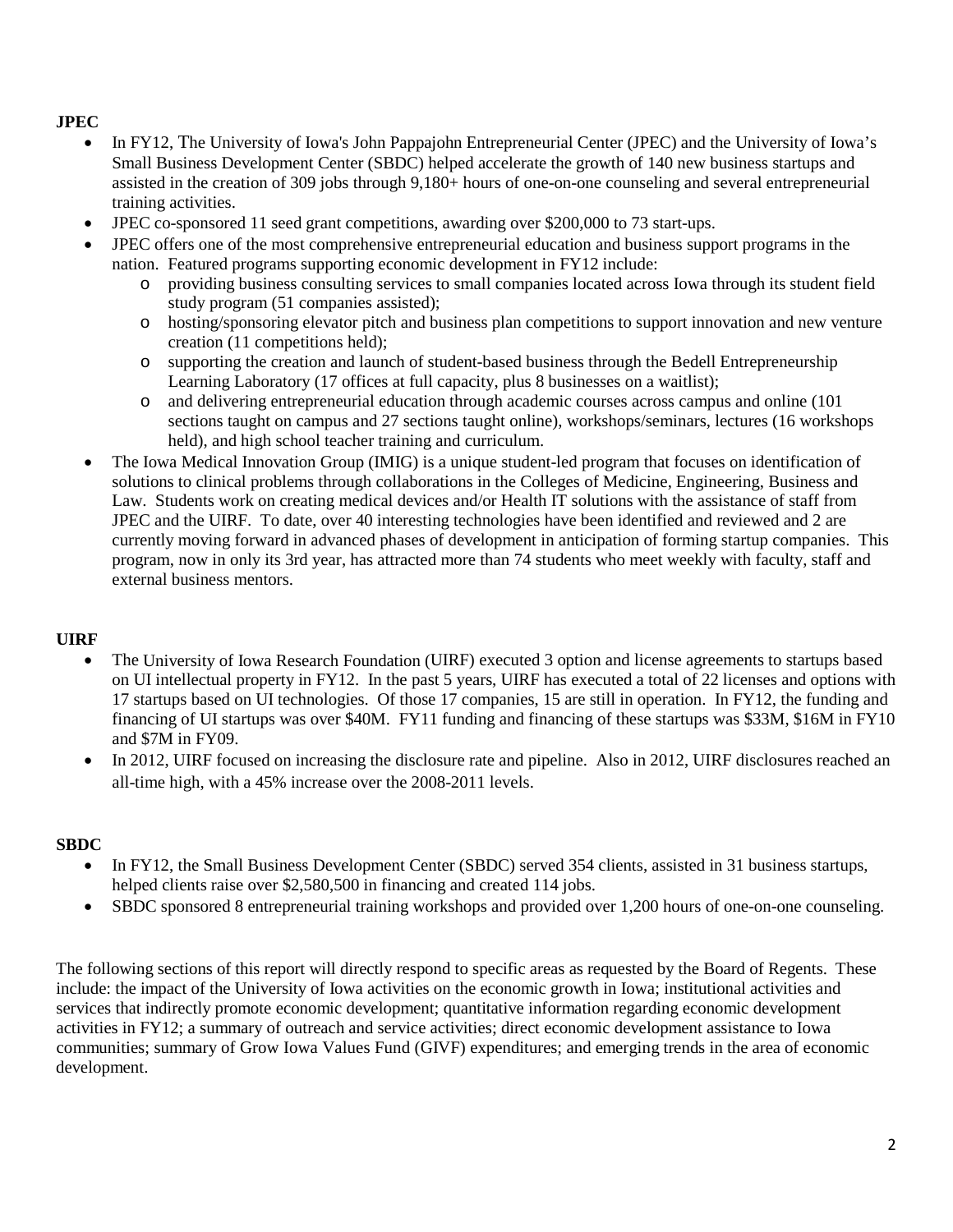#### **IMPACT OF UI ECONOMIC DEVELOPMENT ACTIVITIES ON THE ECONOMIC GROWTH IN IOWA**

#### **Job creation and wealth in Iowa**

#### **University of Iowa Research Park (UIRP)**

UIRP, formerly known as the Oakdale Research Park & Oakdale Research Campus, is a blended campus consisting of a multitude of commercial ventures and a variety of university academic programs and infrastructure assets. As of June 2012, 7 established companies, 20 startup companies and 6 University anchor laboratories were located in the park. These companies have access to University research infrastructure including internet access and access to libraries and research facilities, and to core facilities to support chemistry, biology, computation and instrumentation. Importantly, companies have access to faculty collaborators and to students as interns or employees. MediRevv, a revenue cycle management company, opened their new facility on the Park in August 2012. MediRevv will bring approximately 100 jobs to our area. Integrated DNA Technologies (IDT) also expanded their presence on the park by relocating their information technology department to a 26,000 sf building on the UI Research Park. IDT reported over 450 employees in Iowa for FY12.

In FY12, the 41 active Iowa companies affiliated with UI Research Park and Technology Innovation Center<sup>1</sup> reported 1,812 employees earning an average salary of \$62,000. The 1,812 employees of companies and laboratories affiliated with the UIRP and TIC reported living in 169 communities in 50 Iowa counties, a regional labor shed covering almost one-half of the state. The annual payroll nears \$112 million, resulting in an estimated \$7.0 million in state income taxes in 2011. The affiliated companies and laboratories also reported employing 34 UI students, and 50 employees had earned doctoral degrees.

#### **BioVentures Center (BVC)**

The UI BioVentures Center at the Research Park opened in November of 2008. This 35,000 sq. ft. state-of-the-art biosciences incubator facility allows the University to provide laboratory facilities to support technology based companies emerging from the commercialization of faculty research as well as other startup companies drawn to the area by the substantial R&D assets of the University. We have 11 resident companies, who employ 75 people, and have leased 11 of the 20 laboratories in this facility to startup companies, 6 of which were formed from technology created by UI faculty. Past economic development (GIVF) funding was critical in enabling the design and construction of this facility, which now allows us to capitalize on University assets. Eleven companies (ASL Analytical, Bio::Neos, Inc., Cellular Engineering Technologies, CQM Systems, Exemplar Genetics, Hennepin Life Science, KemPharm, Inc., Tansna Therapeutics, Terpenoid Therapeutics, Inc, Vertex Pharmaceuticals, and VIDA Diagnostics) occupy 11 laboratories and 23 offices in BVC, accounting for 74% of leasable space. Two floors of the west wing of the BioVentures Center have been fit out for those UI units previously housed in Oakdale Hall. These units are associated with research centers reporting to the Colleges of Public Health and Pharmacy and the Office of the Vice President for Research.

#### **Technology Innovation Center (TIC)**

The Technology Innovation Center provides office space and a nurturing business environment to new technology-based ventures that do not require wet laboratories. In FY12, TIC reported a total of 9 companies and 26 employees. The occupancy rate for the TIC is approximately 77%, with 27 of the 35 of the offices currently rented. Since TIC opened in 1989, 23 of the 41 companies affiliated with TIC are still in business in Iowa today.

 $<sup>1</sup>$  This includes active companies at the Technology Innovation Center and/or at the UI Research Park, and graduate companies</sup> located in Iowa that are still in business.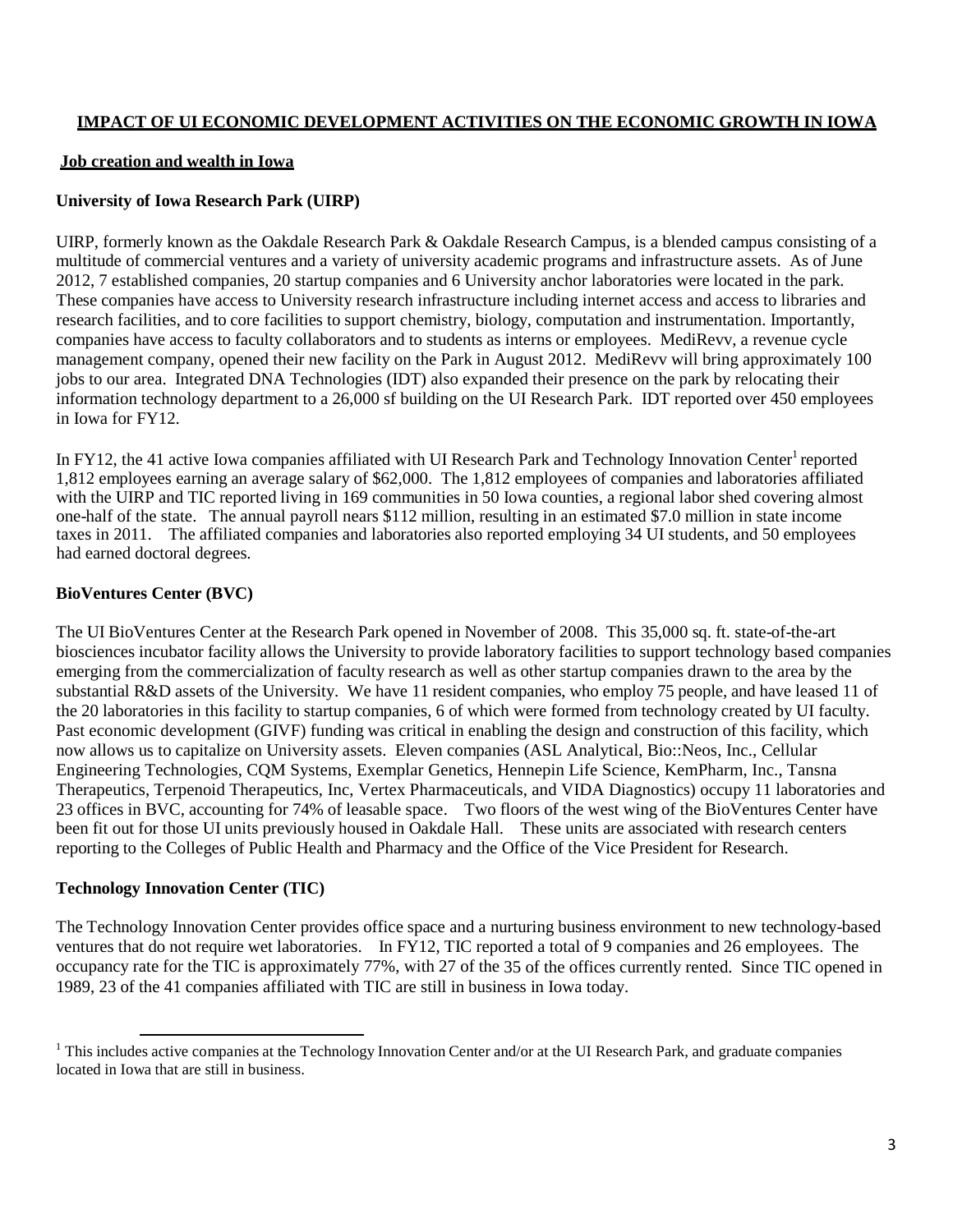#### **FY12 Labor Shed for Affiliated Companies and Anchor Laboratories UI Research Park, BioVentures Center and Technology Innovation Center**



#### **INSTITUTIONAL ACTIVITIES AND SERVICES THAT INDIRECTLY PROMOTE ECONOMIC DEVELOPMENT**

#### **University of Iowa Research Park, BioVentures Center and Technology Innovation Center**

A variety of educational and training programs are offered for UIRP/BVC/TIC tenants and faculty investigators including company marketing techniques, SBIR grant writing workshops, and other entrepreneurial workshops and boot camps. In FY12, a GIVF Development Funds Proposal competition was held for our BVC and TIC tenants, \$100,000 was awarded to 7 companies to further their concepts. Top awardees, ASL Analytical and Exemplar Genetics, both received \$20,000; (2) awards of \$15,000 each were awarded to CQM and Tansna Therapeutics; and the (3) \$10,000 awardees were Bio::Neos, Innomatix, and KemPharm. UIRP holds quarterly roundtables at the BVC. These roundtables are initiated by the Research Park companies. Agenda items cover Park and BVC updates, as well as company issues and concerns. The Multi-Purpose Room at the BioVentures Center was also made available in FY12 to over 50 outside groups, including but not limited to, Legislative and state agency meetings, vendor shows, pitch and grow competitions, Chamber events, Iowa City Area Development forum's, STEM education meetings and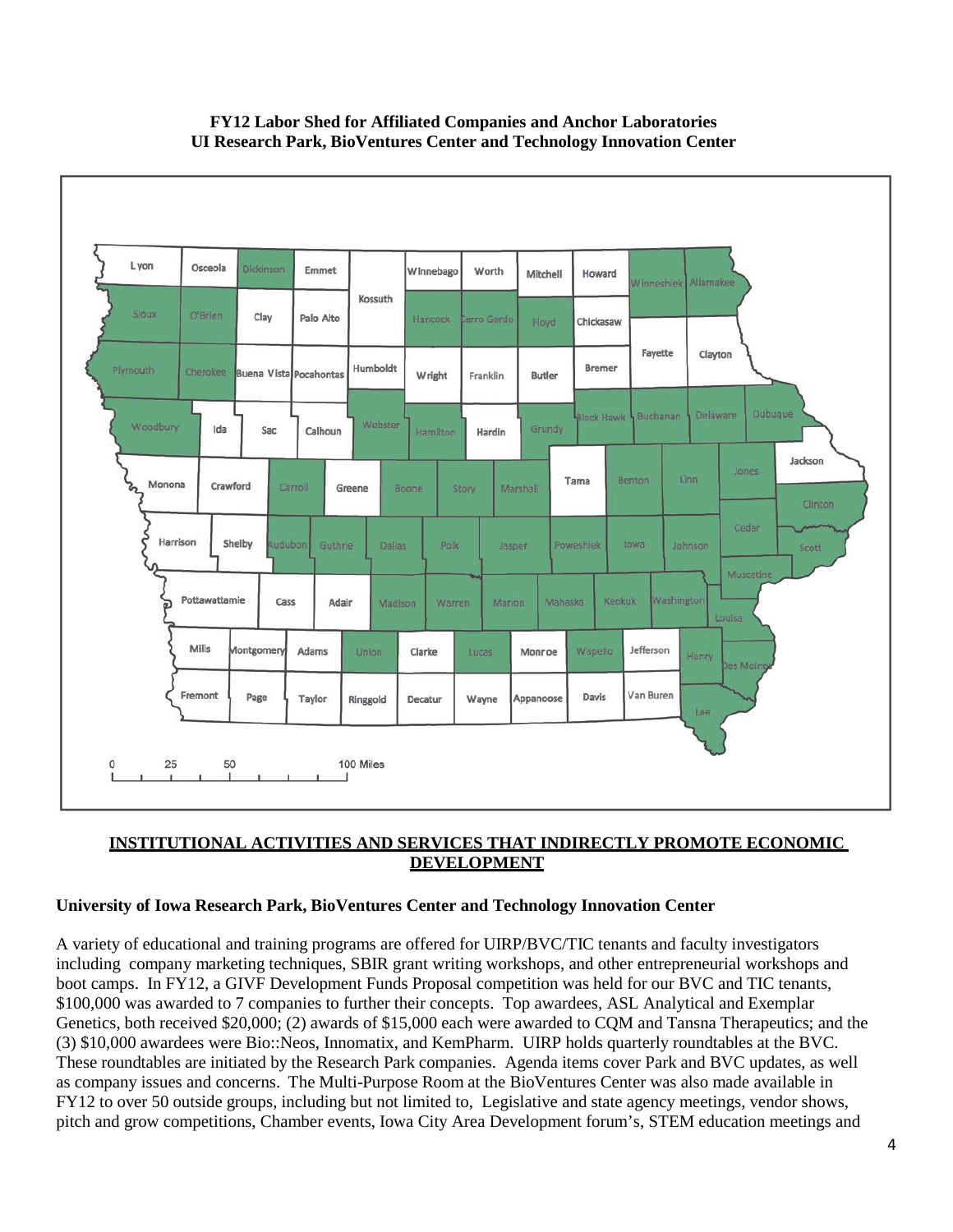the Corridor Business Alliance. The state-of-the-art meeting rooms at the BioVentures Center have become a vital meeting hub for agencies across the state, and creates unique networking opportunities to link the Government, the University and the Private Sector.

### **The John Pappajohn Entrepreneurial Center (JPEC)**

JPEC offers one of the most comprehensive entrepreneurial education and business support programs in the nation. Featured programs supporting economic development include: providing business consulting services to small companies located across Iowa through its student field study program (51 companies assisted last year); hosting/sponsoring elevator pitch and business plan competitions to support innovation and new venture creation (11 competitions held); supporting the creation and launch of student-based business through the Bedell Entrepreneurship Learning Laboratory (17 offices at full capacity, plus 10 businesses on a waitlist); and delivering entrepreneurial education through academic courses across campus and online, workshops/seminars, and high school teacher training/curriculum.

- JPEC is one of the nation's top undergraduate entrepreneurship programs. The Center combines academic course work with experiential learning and is open to all UI students. Each year, over 2,000 students enroll in entrepreneurship courses and, since the program launched in 1997, over 2,100 students earned one of the certificates or degrees offered by the Center.
- The Bedell Entrepreneurship Learning Laboratory has been operating over its capacity of 17 offices, housing a total of 44 businesses throughout the past year. A total of 286 students from nearly every college have been impacted by the facility and received assistance with their business plans since its inception in 2004.
- The Jacobson Institute for Youth Entrepreneurship is a comprehensive program that enriches K-12 students' lives through classroom and practical educational experiences. During FY12, the Jacobson Institute impacted over 2,608 youth and worked with nearly 134 high school teachers in Iowa who are using the YouthBiz Central online curriculum. 116 students participated in summer camps held across Iowa.

#### **IOWA Centers senior staff participated in the following economic development organizations in FY12.** STATEWIDE:

- Iowa Innovation Council
- Iowa Biotechnology Association, Board of Directors
- Technology Association of Iowa, Board of Directors
- Technology Association of Iowa, Panelist Reviewer for TAI annual awards
- STEM Advisory Board

#### LOCAL AND REGIONAL:

- Cedar Rapids Metro Economic Alliance, Board Member
- Corridor Business Alliance
- Iowa City Area Development Group, Board of Directors
- Iowa City Area Chamber of Commerce, Member
- Iowa's Creative Corridor
- Economic Development Center (EDC)

#### NATIONAL:

- Small Business Association (SBA)
- Global Consortium of Entrepreneurship Center (GCEC), Leadership Circle
- University Economic Development Association (UEDA)
- United States Association for Small Business and Entrepreneurship (USASBE)
- Colligate Entrepreneurship Organization (CEO)
- Students in Free Enterprise (SIFE)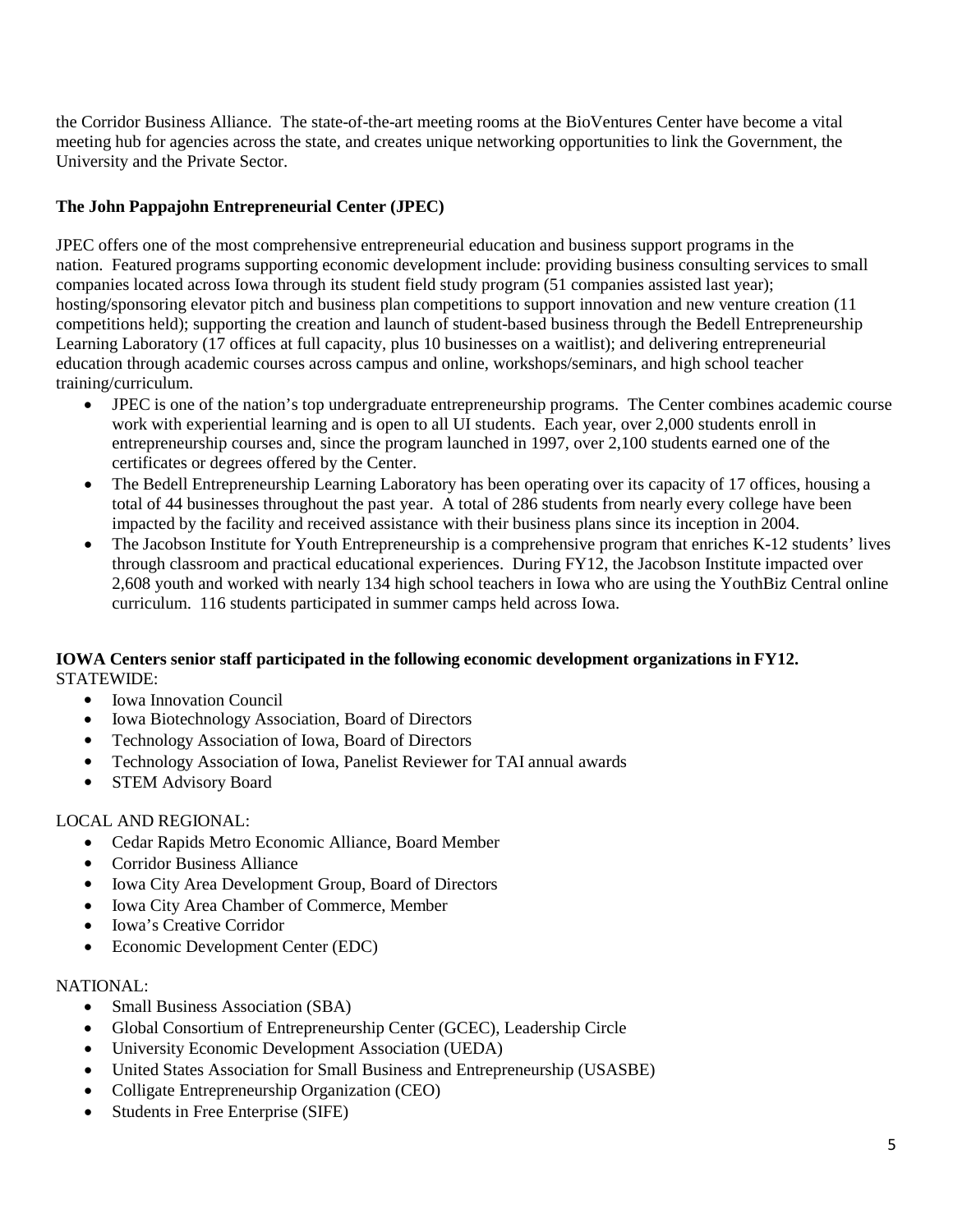- National Collegiate Inventors and Innovators Alliance (NCIIA)
- National Science Foundation (NSF) SBIR program, Mentor for Phase I-II awarded startups
- NSF SBIR program, Panelist for Proposal Reviews
- NBIA National Business Incubator Association
- AURP Association of University Research Park and Association of University Midwest Research Park Directors
- NCIIA National Collegiate Inventors and Innovators Alliance

#### **METRICS DESCRIBING UI ECONOMIC DEVELOPMENT ACTIVITY IN FY12**

| a. Number of disclosures of intellectual property                                                                                                                        | 102            |
|--------------------------------------------------------------------------------------------------------------------------------------------------------------------------|----------------|
| Number of patent applications filed<br>$\mathbf{b}$ .                                                                                                                    |                |
| <b>U.S. Applications</b>                                                                                                                                                 | 72             |
| <b>National Applications</b>                                                                                                                                             | 27             |
| <b>Patent Cooperation</b>                                                                                                                                                | 17             |
| <b>Total Applications</b>                                                                                                                                                | 116            |
|                                                                                                                                                                          | 59             |
| Number of patents issued<br>c.                                                                                                                                           |                |
| Number of license and option agreements executed on institutional intellectual<br>d.<br>property (The 21 license/option agreements were for a total of 39 different UIRF |                |
| disclosures)                                                                                                                                                             | 21             |
| In Iowa                                                                                                                                                                  | 7              |
| e. Number of license and option agreement yielding income                                                                                                                | 94             |
| f. Revenue to Iowa companies as a result of licensed technology                                                                                                          | \$2.2 million  |
| Number of startup companies formed and executing license for UI technology<br>g.<br>In Iowa (Entac, FxRedux)                                                             | $\overline{2}$ |
| h. Number of companies in research parks, incubators and graduates located in Iowa                                                                                       | 41             |
| i. Number of new companies in research parks and incubators                                                                                                              | $\overline{2}$ |
| j. Number of employees in companies in research parks and incubators                                                                                                     | 1812           |
| k. Royalties and license fee income                                                                                                                                      | \$7.05 million |
| 1. Total sponsored funding                                                                                                                                               | \$438.1M       |
| m. Corporate sponsored funding for research and economic development                                                                                                     |                |
| In total                                                                                                                                                                 | \$52.9 million |
| In Iowa                                                                                                                                                                  | \$1.1 million  |
| Iowa special appropriations for economic development in the following categories<br>n.                                                                                   |                |
| Annual state appropriations for ongoing programs (TIC, ORP and CADD)                                                                                                     | \$209,279      |
| Grow Iowa Values Fund appropriations                                                                                                                                     | \$576,000      |
| Estimated jobs created by SBDC clients<br>0.                                                                                                                             | 114            |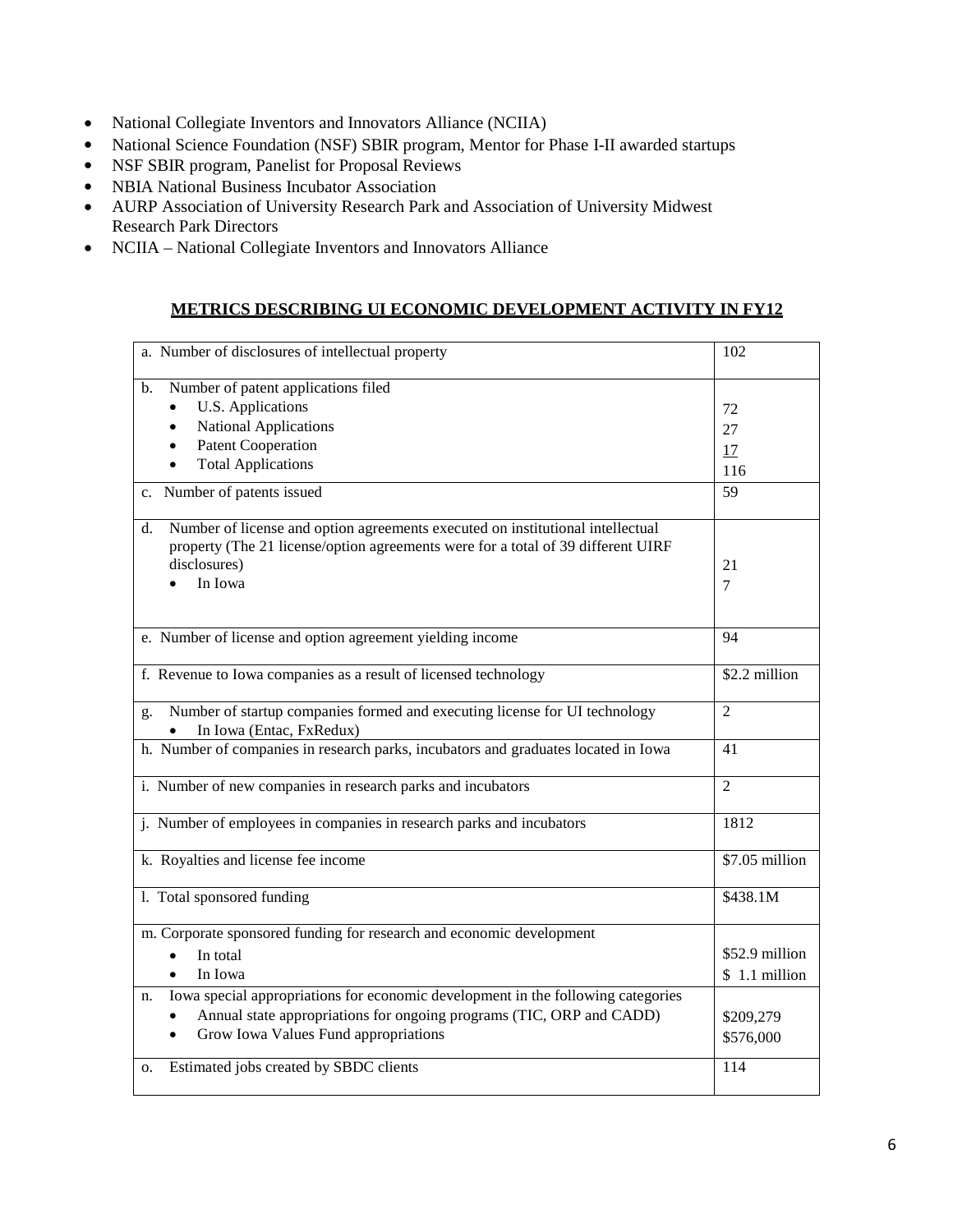#### **DIRECT AND HANDS-ON TECHNICAL ASSISTANCE TO BUSINESSES, FACULTY INVESTORS & ENTREPRENEURS**

### **The University of Iowa Research Foundation (UIRF)**

The UIRF aspires to maximize public benefit through commercial use of UI technologies, excellence in commercialization and long term sustainability. In pursuit of this vision, UIRF's primary functions are:

- Licensing finding suitable partners for commercializing UI technologies and inventions
- New Ventures identifying and developing new high growth UI technology spinout companies suitable for venture capital financing
- Intellectual property services which include protecting UI inventions through patents and copyrights, advising on intellectual property terms for Clinical Trials and Sponsored Research and executing out-going material transfers
- UIRF's economic development emphasis is heavily focused on startup formation. Working directly with UI faculty, entrepreneurs, and investors in selecting, evaluating and developing new companies, these activities include: IP analysis for viability of proposed company products and IP protection strategies and execution; UIRF fronts the cost of IP protection
- Due diligence on the viability of UI spinout companies
- Business model development for UI spinout companies
- Providing mentors for high new priority UI companies
- Providing gap funding for highest priority projects
- Licensing to UI spinout companies
- Extensive mentoring and education of faculty in new company formation

UIRF, in collaboration with the Iowa Centers for Enterprise and commercial partners (The Entrepreneurial Development Center and Startup Midwest), managed to analyze new projects, and fund proof of concept projects that could lead to new company formation. A summary of projects evaluated and forwarded in FY12 is indicated in the following table. A Historical View of GIVF Commercialization Funding that stimulated start up activity is also provided in Appendix A.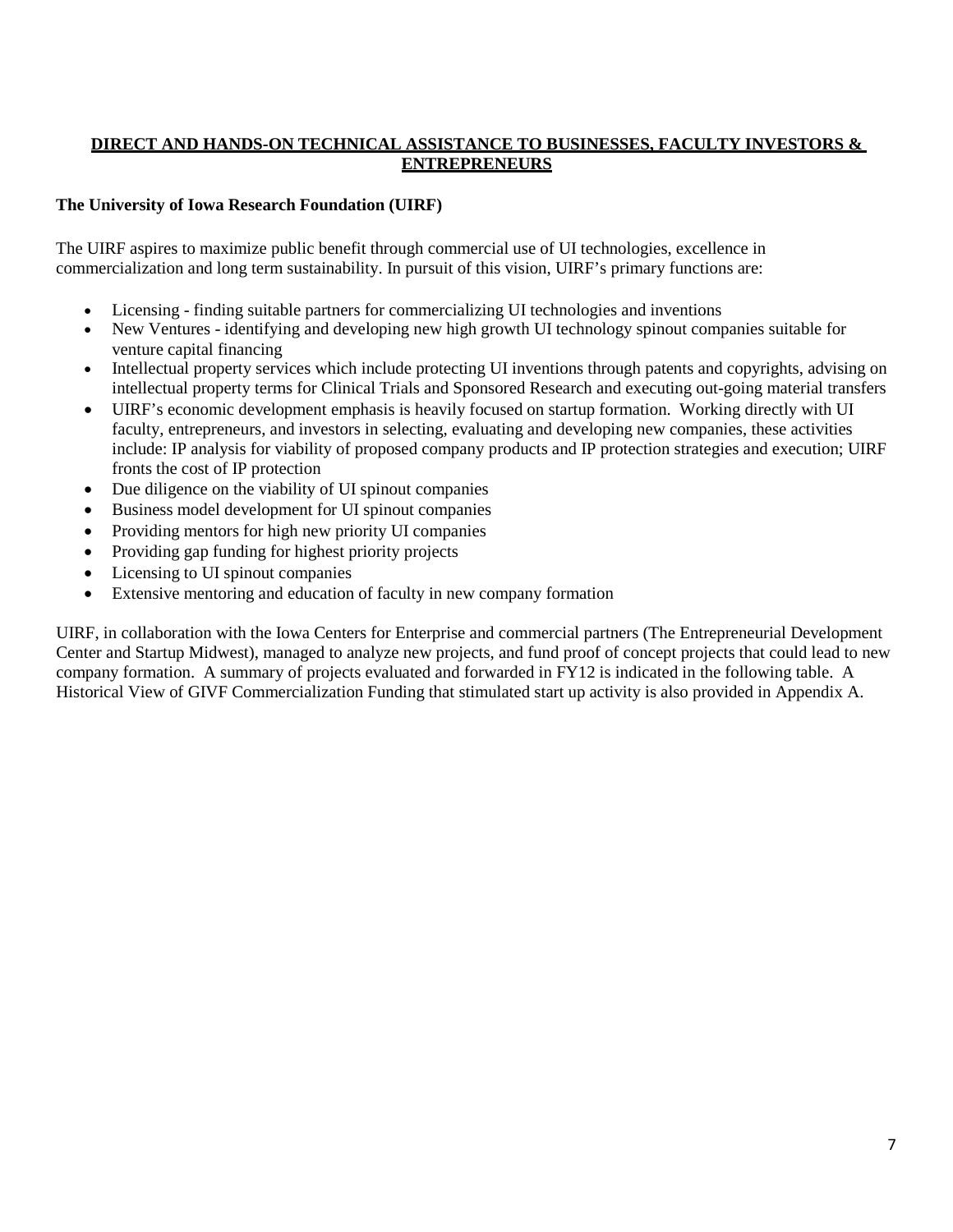### **2012 Commercialization & Business Development Funding Awards**

### **Potential of New Projects Evaluated & Supported**

|              |                                                                                                                                                                                                             |                                 | <b>Funding</b><br><b>Awarded</b> | <b>Cumulative</b> |                                           |
|--------------|-------------------------------------------------------------------------------------------------------------------------------------------------------------------------------------------------------------|---------------------------------|----------------------------------|-------------------|-------------------------------------------|
| No.          | Project                                                                                                                                                                                                     | <b>Lead Faculty</b>             | \$(K)                            | Awards \$(K)      | <b>Type of Award</b>                      |
| $\mathbf{1}$ | Muscle wasting therapies                                                                                                                                                                                    | Adams/Welsh                     | 184                              | 184               | Commercial.<br>Grant                      |
| 2            | Metabolic engineering of a microbe to mimic human liver<br>drug metabolism. First stage scale-up and validation of<br>metabolite production from two FDA approved drugs,<br>dextromethorphan and nifedipine | Shuvendu Das                    | 33                               | 217               | Commercial.<br>Grant                      |
| 3            | Development of a novel therapy for treating a fatal,<br>childhood onset neurodegenerative disorder                                                                                                          | <b>Beverly Davidson</b>         | 40                               | 257               | Commercial.<br>Grant                      |
| 4            | Reducing invasiveness and increasing access to tumor<br>conformal brachytherapy for cervical cancer                                                                                                         | Ryan Flynn                      | 36                               | 343               | Commercial.<br>Grant                      |
| $\sqrt{5}$   | Pilot study of magnetic pericardial puncture catheter<br>system (MaPP-CS)                                                                                                                                   | <b>James Martins</b>            | 50                               | 393               | Commercial.<br>Grant                      |
| 6            | Development of a ubiquitous Immune Complex Vaccine<br>technology platform                                                                                                                                   | Tony Vandenbush                 | 25                               | 418               | Commercial.<br>Grant                      |
| 7            | Developing the FxRedux Articular Fracture Reduction<br>Planning Service Model                                                                                                                               | Don Anderson                    | 30                               | 448               | Commercial.<br>Grant                      |
| 8            | Intratumoral immunization using nanoparticles                                                                                                                                                               | Alisasger Salem                 | 50                               | 498               | Commercial.<br>Grant                      |
| 9            | Therapeutic Garment                                                                                                                                                                                         | Terry Wahls                     | 35                               | 533               | Commercial.<br>GrantFurther<br>Evaluation |
| 10           | Automated verification of industrial software                                                                                                                                                               | Cesare Tineli                   | Up to $2$                        | 247               | Further Evaluation                        |
| 11           | Driving simulator for emerging markets                                                                                                                                                                      | Rangaswamy<br>Rajagopal         | Up to 2                          | 249               | <b>Further Evaluation</b>                 |
| 12           | Production of lower cost xylitol (natural sweetener)                                                                                                                                                        | Michael Louie<br>(Shuvendu Das) | Up to 2                          | 251               | Further Evaluation                        |
| 13           | Lower cost production of value-added chemicals and<br>ingredients                                                                                                                                           | Shuvendu Das<br>(Michael Louie) | Up to 2                          | 253               | Further Evaluation                        |
| 14           | Nanoparticles for improving vaccine efficacy                                                                                                                                                                | Ali Salem                       | Up to $2$                        | 255               | Further Evaluation                        |
| 15           | Improving photovoltaic efficiency                                                                                                                                                                           | Johna Leddy                     | $\mathbf{0}$                     | 255               | Not Funded                                |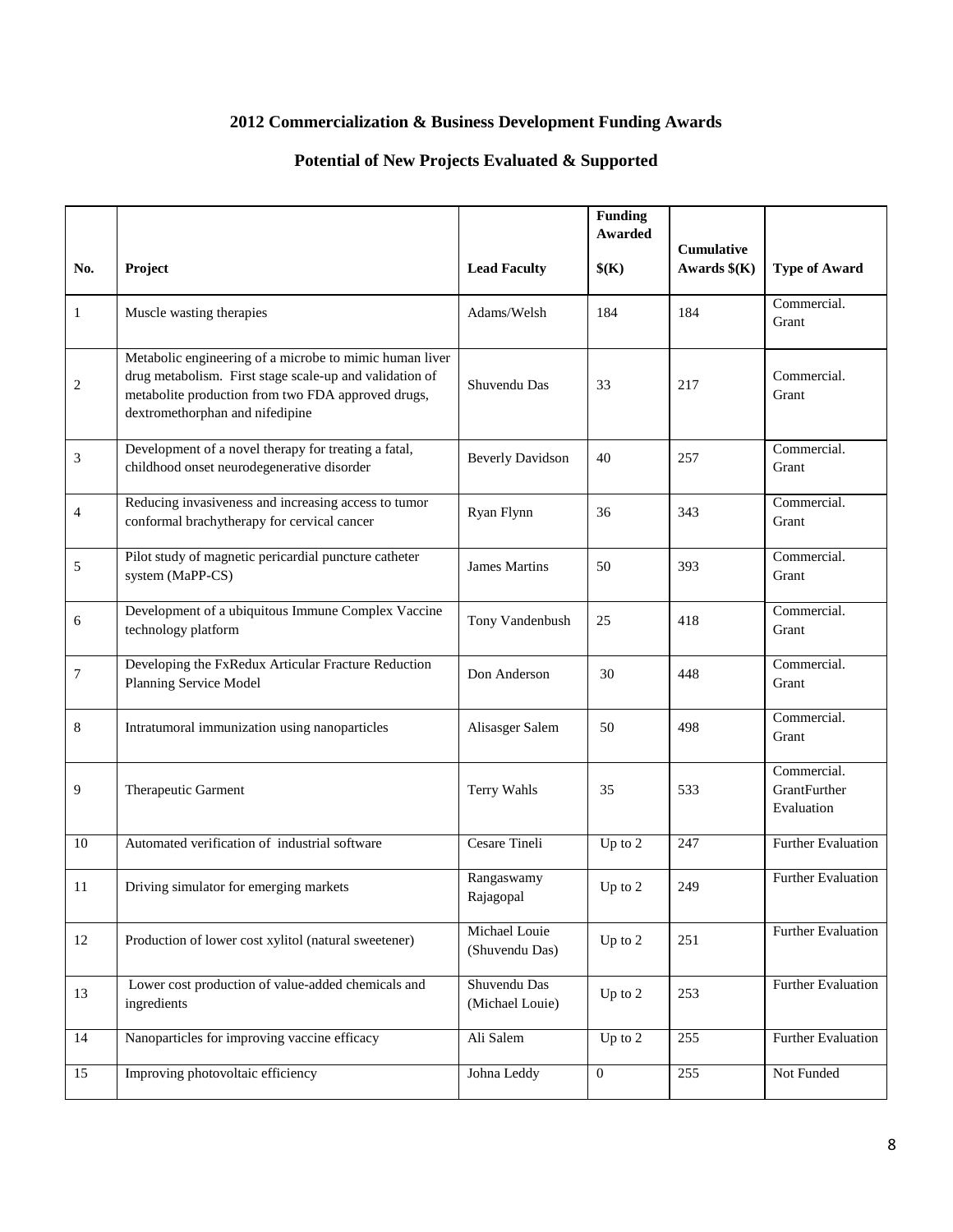| 16 | Diagnostics for alcoholism                                                                    | Rob Philibert     | $\overline{0}$ | 255 | Not Funded |
|----|-----------------------------------------------------------------------------------------------|-------------------|----------------|-----|------------|
| 17 | Radiation hard silicone                                                                       | Ugur Akgun        | $\Omega$       | 255 | Not Funded |
| 18 | Patient stand enabling weight-bearing for improved<br>imaging of foot and ankle abnormalities | Phinit Phisitkul  | $\overline{0}$ | 255 | Not Funded |
| 19 | Mobile phone app for the magazine "The Iowa Review"                                           | Russell Valentino | $\Omega$       | 255 | Not Funded |
| 20 | Mobile phone app for highlighting Iowa City UNESCO<br>features                                | Jon Winet         | $\overline{0}$ | 255 | Not Funded |

**JPEC provides one-on-one counseling to technology based entrepreneurial companies**. JPEC also uses undergraduate and MBA student teams to conduct product assessments, strategic marketing assessments, and other components of an entrepreneurial business plan. Some 51 consulting projects were conducted in FY12. In addition, JPEC supports the efforts of the UIRF to vet and spin-out companies based on faculty technology by providing strategic business advice and participating in business development assessments. Several programs related to hands-on technical assistance are described below.

- **Six-Week Start-Up** JPEC delivers this intense entrepreneurial training program for start-up and growing businesses. The initiative prepares aspiring entrepreneurs to launch new ventures, and existing companies to grow their businesses. Two classes were held in Iowa City in FY12.
- **Seminars/Workshops/Lecture Series –** JPEC hosted over 16 different opportunities last year for students, faculty and persons from the community. In FY12, over 1,529 attendees came to learn from experienced entrepreneurs on a variety of topics including: Technology Export Roundtable, various tax workshops, Entrepreneurial Boot Camps and lecture series.
- **Wellmark Venture Capital Fund –** JPEC is the regional administrator of the \$5M Wellmark Venture Capital Fund that supports the creation and growth of new businesses throughout the state. JPEC screens applicants, performs due diligence, evaluates business concepts, and assists applicants with their business plans. JPEC partners with area angel investors, equity fund managers, lenders, the Iowa Economic Development Authority, and the Small Business Administration to help business owners secure additional venture funding.
- **Elevator Pitch Competitions** Two Elevator Pitch Competitions were held with \$57,000 in cash prizes awarded. One contest was open to any current UI Faculty, Staff, or Graduate Assistant and 30 teams participated in the competition. The 12 winners received \$40,000 in funds. A separate competition was held for UI students in which \$17,000 was awarded to 14 student teams. Thirty-seven undergraduate teams competed.
- **New Venture Challenge** The JPEC and the UIRF hosted the Spring 2012 New Venture Challenge with over \$56,500 in cash prizes awarded. The New Venture Challenge was open to all UI Faculty, Staff and Students, as well as startup companies with principal addresses at the UIRP. Over 39 teams competed in this event.
- **Iowa Medical Innovation Group** This unique student led program focuses on identification of solutions to clinical problems through collaborations in the Colleges of Medicine, Engineering, Business and Law. Students work on creating medical devices and/or Health IT solutions with the assistance of staff form JPEC and the UIRF. To date, over 40 interesting technologies have been identified and reviewed and 2 are currently moving forward in advanced phases of development in anticipation of forming startup companies. This program, now in only its 3rd year, has attracted more than 74 students who meet weekly with faculty, staff and external business mentors.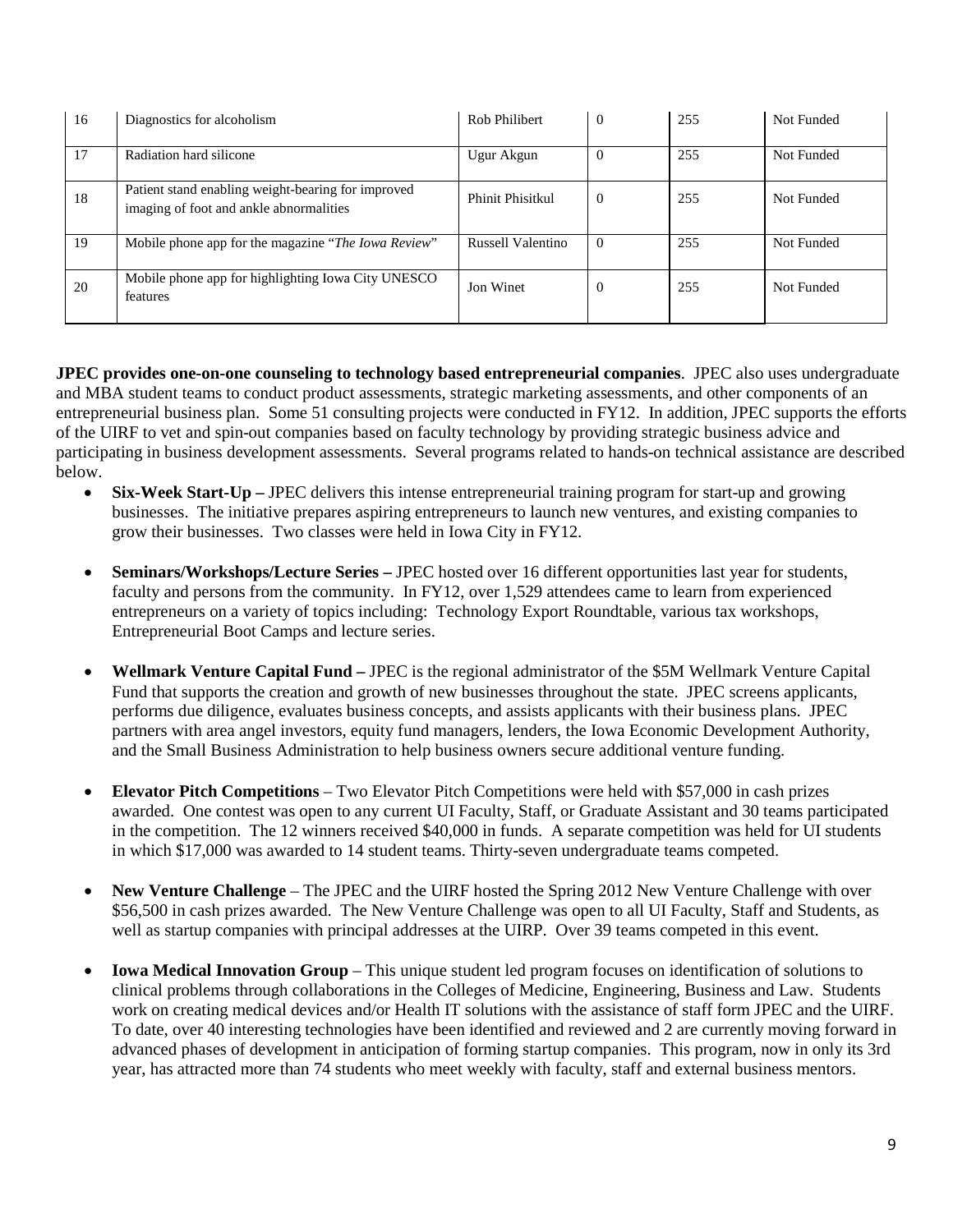#### **The Small Business Development Center (SBDC)**

SBDC offers one-stop assistance to small business owners by providing high quality, one-on-one counseling that is tailored to the needs of individual clients. The SBDC conducts research, counsels, and trains business owners in management, financing, and operating small businesses, and provides comprehensive information services and access to experts in a variety of fields. Educational programs are offered on topics that include taxes, accounting systems, and business planning. It also offers a wide range of training seminars concerning business skills and issues, and assists small businesses in securing Small Business Administration backed loans. In FY12, the SBDC served 354 clients, assisted in 31 startups, helped clients raise \$2,580,500 in financing and create 114 jobs.

#### **DIRECT ECONOMIC DEVELOPMENT ASSISTANCE TO IOWA COMMUNITIES**

#### **John Pappajohn Entrepreneurial Center (JPEC)**

- **Distance Certificate in Entrepreneurial Management –** The Certificate in Entrepreneurial Management is available online to students across the state of Iowa as part of Iowa Community College partnerships. Many online students combine The Certificate in Entrepreneurial Management with the UI's Bachelor of Applied Studies (BAS) or Bachelor of Liberal Studies (BLS) in order to earn their undergraduate degree from The University of Iowa. These online opportunities are offered through UI Division of Continuing Education.
- **Business Consulting Services –** JPEC offers business consulting services to entrepreneurial and startup companies around the state.

#### **Corridor Business Alliance**

The Corridor Business Alliance was created in December 2009 and is composed of leaders from the Cedar Rapids Area Chamber of Commerce, the Entrepreneurial Development Center, Iowa City Area Chamber of Commerce, Iowa City Area Development Group (ICAD), Kirkwood Community College, MidAmerican Energy, Priority One, Kirkwood's Small Business Development Center, the *University of Iowa's Small Business Development Center, UI Research Foundation and John Pappajohn Entrepreneurial Center.* More information on this regional approach is available a[t http://corridor2020.com/2009/11/corridor-business-alliance/.](http://corridor2020.com/2009/11/corridor-business-alliance/) The overarching goal is to identify and leverage the region's unique educational, business development and industrial assets to enhance recruitment of new companies, development of innovative startup companies and retention of existing industry. The three ICE units highlighted above have been central in the maturation of this regional philosophy and economic development success.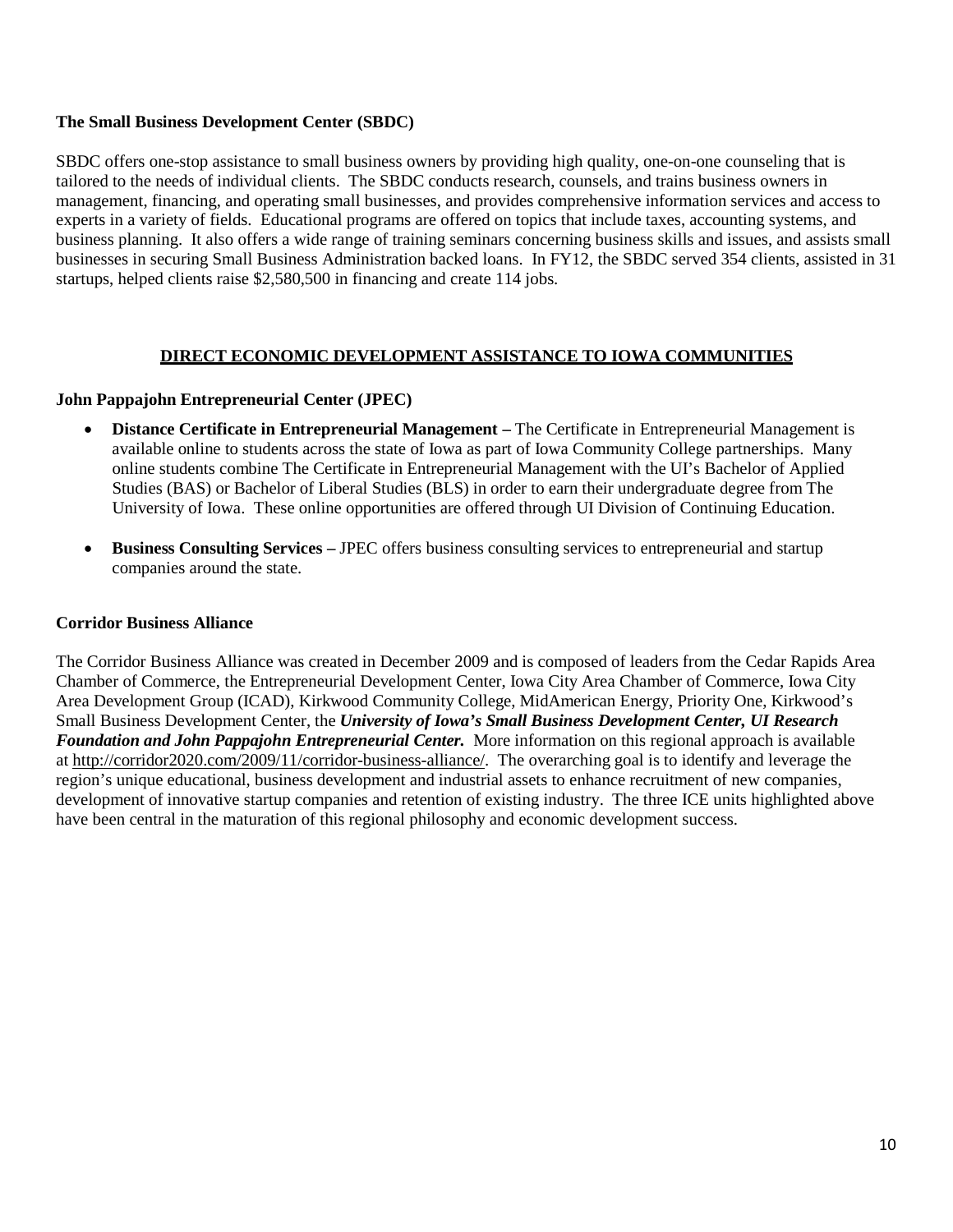#### **ECONOMIC DEVELOPMENT SERVICES PROVIDED BY THE RESEARCH PARKS, INCUBATORS**

#### **The University of Iowa Research Park, BioVentures Center and Technology Innovation Center**

Corporate tenants of the Park benefit from sustained relationships with UI in the form of access to specialized research facilities, library access, faculty consultation, research collaboration and access to students as interns and employees. UI resources also provide smaller companies with assistance in business planning, identifying professional service providers, introductions to local and state government agencies and the regional business community, help in identifying potential sources of investment and other funding and communications. For a list of companies and developers associated with the Research Park, BioVentures Center and Technology Innovation Center see Appendix C.

#### **Research Park Core Facilities**

In addition to campus based core university facilities, four specialized UI laboratories reside within the Research Park. These facilities provide technical support services critical to the growth of startup companies as well as University and existing industry partners. These units provide Iowa with unique capabilities that the Iowa Economic Development Authority (IEDA) and local economic development entities have utilized in recruitment of outside companies to the Park, the region and the state. These facilities include:

#### **University of Iowa Pharmaceuticals**

The University of Iowa Pharmaceuticals (UIP) is a division of the University of Iowa College of Pharmacy that offers contract analytical, development, and GMP manufacturing services to the pharmaceutical and biotechnology industry. The Center for Advanced Drug Development (CADD), the analytical segment of UIP, is a U.S. Food and Drug Administration (FDA) registered and current Good Manufacturing Practices (cGMP) compliant laboratory that works closely with the manufacturing groups at University of Iowa Pharmaceuticals, housed on the central University campus. The focus of CADD is the development of analytical methods and testing to support the manufacture and control of clinical supplies of new drugs entering initial clinical trials. They are particularly attractive to smaller pharmaceutical/biotechnology companies that have new drugs moving into the clinic but have not developed their own analytical or manufacturing capabilities.

CADD, as a part of UIP, has an extensive recurrent client base of mainly smaller biotechnology companies, manufacturers of pharmaceutical excipients, and a growing pool of U.S. and foreign pharmaceutical firms. CADD is particularly well positioned to work directly with discoveries from University of Iowa research laboratories, thereby providing an opportunity to hasten technology transfer and shorten the time to market. The presence of these FDA registered facilities, along with the Center for Biocatalysis and Bioprocessing, makes UI unique among US universities to facilitate the development of new therapeutics from pharmaceutical and biotechnology based companies, as well as serving to enhance the translational science research occurring within the University of Iowa.

#### **Center for Biocatalysis and Bioprocessing (CBB)**

The CBB is a microbial research, pilot plant and education center reporting to the Vice President for Research and Economic Development. The center links university scientists from 6 different colleges who focus on biocatalysis and bioprocessing. The Center also performs process research and development including fermentation and bioprocessing of food products, biofuels, bio-pharmaceuticals and other products of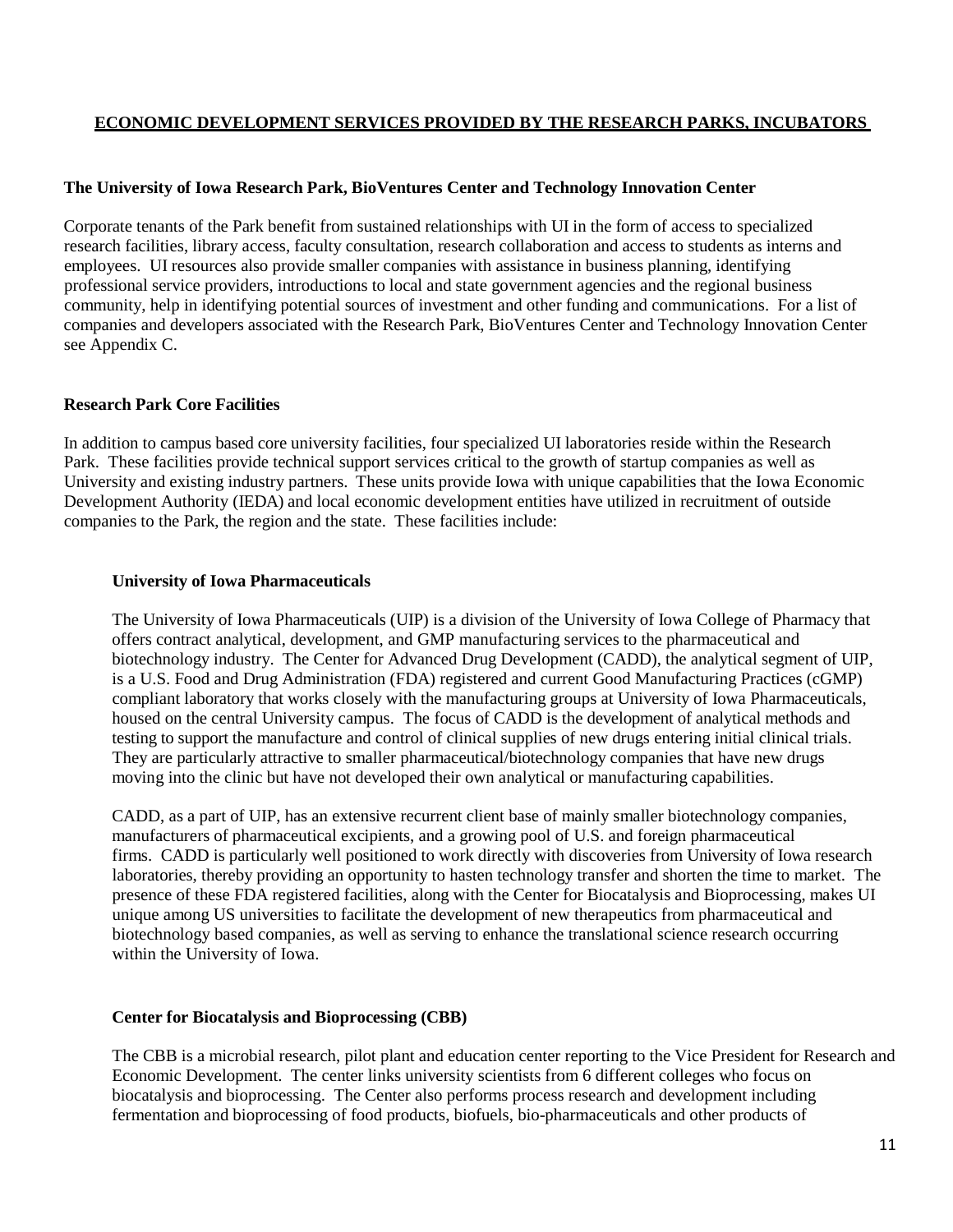biotechnology. The center collaborates with industries, including biotechnology companies from Iowa, and is capable of working from small molecules to complex proteins, such as alcohols, vaccines, antibiotics, anticancer drugs, polymers, biochemicals, enzymes, pharmaceutical intermediates and derivatives of bioactive compounds. In the Research Development and Process Laboratory, CBB can conduct extensive process research including first level production from the bench-scale to 1000 liter fermentation. For example, CBB is now developing Simulated Moving Bed Chromatography for protein and small molecule separations. The center also has a current Good Manufacturing Practices (cGMP) production facility for biotherapeutics (products produced under cGMP conditions can be used in Phase I human clinical trials) at a scale of up to 300 liters.

The CBB is central to the University's efforts to attract Biotechnology R&D and industrial fermentation companies to Iowa. CBB has worked with ICE, IEDA and other Iowa economic development agencies to recruit companies to Iowa. The GIVF funded cGMP laboratories has already put CBB as the leading bioprocessing facility in a US university setting. In 2008, CBB opened the GMP, a state-of-the-art fermentation and bioprocessing laboratory to produce biotherapeutics for Phase I human trials. This new facility will position UI on the cutting edge of biotherapeutics production.

#### **National Advanced Driving Simulator (NADS)**

The National Advanced Driving Simulator (NADS) is a center for driving simulation excellence located at the University of Iowa's Research Park. This center has the mission of improving driving safety for everyone by researching the connection between humans and motor vehicles. Development and research conducted at the NADS – sponsored by government, military, and industry partners – saves lives, improves quality of life for motorists, and advances the state of the art in driving simulation. This facility is home to the one of the world's most advanced research driving simulator, the NADS-1. In addition, NADS has developed an in-house portable driving simulator, the MiniSim™, which is currently being marketed to research institutions around the country and commercially to pharmaceutical and driver training sectors. Recent research at NADS has focused on detection of impaired drivers, distracted driving, drowsy driving, advanced vehicle crash warning systems, and future vehicle communication systems.

#### **State Hygienic Laboratory**

Since 1904, the State Hygienic Laboratory has been at the forefront of public health issues in Iowa. As the state's public health and environmental laboratory, the Hygienic Laboratory serves all of Iowa's 99 counties through disease detection, environmental monitoring, and newborn and maternal screening. Clinical laboratory tests provided include virology, serology, microbiology, molecular biology, blood lead screening and biological and chemical terrorism response. State-of-the-art chemical, biologic and enzymatic analytical methods are used in this testing, which is performed at the facilities on the UI Research Park in Coralville, in Ankeny and in Milford, Iowa, as part of Lakeside Lab. The laboratories also serve as important training facilities and can perform feefor-service analyses for companies on the Research Park campus, throughout Iowa and the Midwest. The State Hygienic Laboratory also offers unique training facilities for companies and personnel associated with the clinical laboratory specialties, as an experiential education site for community college students studying laboratory chemistry, and will serve as a training headquarters through live and distance-learning for public health professionals across Iowa.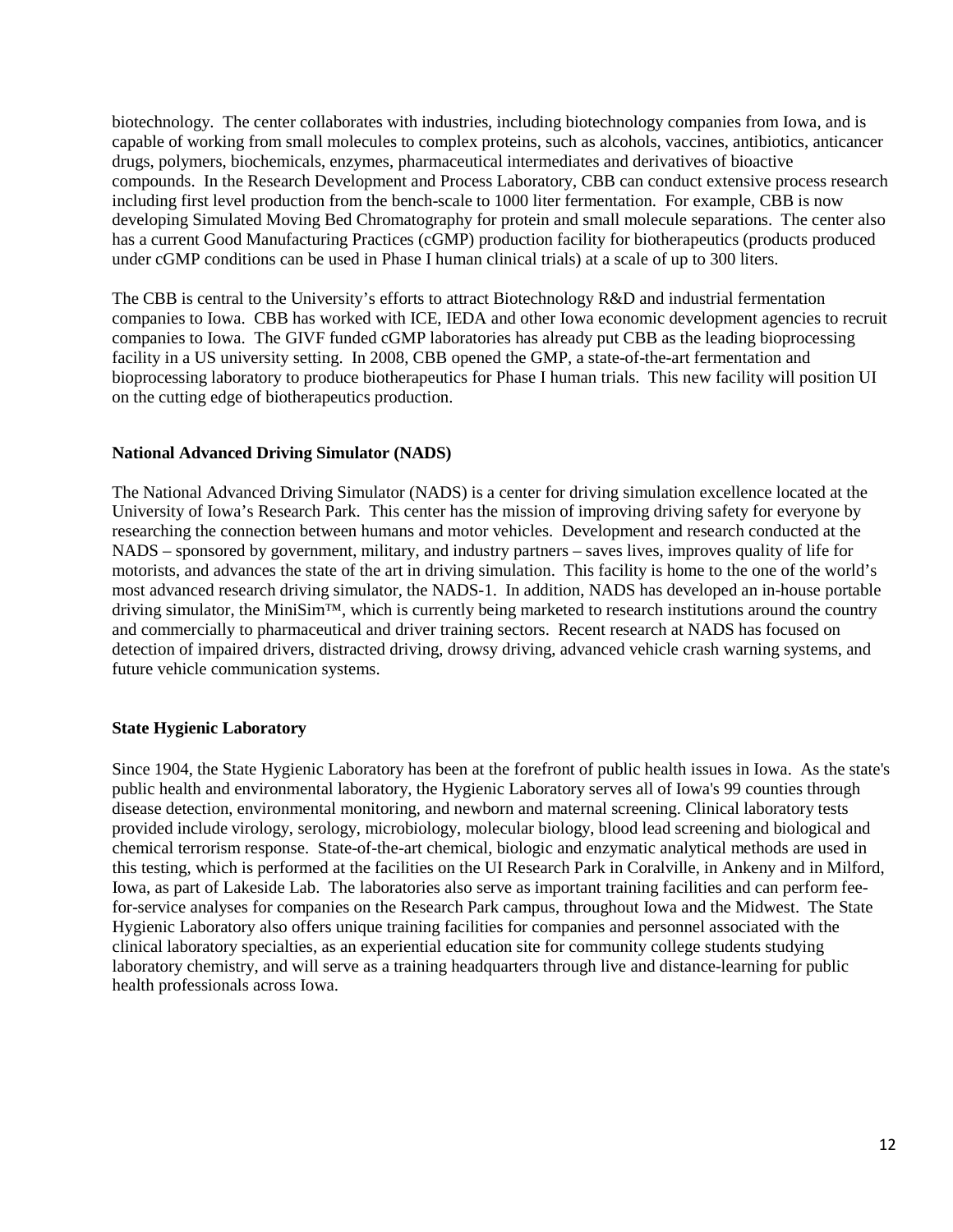#### **COLLABORATION FOR ECONOMIC DEVELOPMENT WITH IOWA ENTITIES**

#### **Shovel Ready Site Initiative/Certification**

The Shovel Ready Site Program initiative was spear-headed by the Iowa City Area Development Group. The program is designed to give the UI Research Park a competitive edge in the site selection marketplace. The goal of the program is to have selected sites shovel ready, connections to utilities and other physical infrastructure, clear swift procedures for permitting and incentive programs that can be quickly applied to a project. The UI Research Park, along with two other area sites, was chosen as a pilot project site. Gaining shovel ready certification provides a very positive boost to recruitment of technology based companies to the UI Research Park and multiple additional sites are nearing shovel ready classification as the interest in locating within the Park continues to grow. In FY12, we began a roads and sewer project, in collaboration with the City of Coralville. Upon completion of this project, all 15 remaining lots will become Shovel Ready.

#### **IAWind**

The University of Iowa, and particularly the College of Engineering, took the lead in working with IDED to create the Iowa Alliance for Wind Innovation and Novel Development (IAWind), a virtual organization established to promote the wind energy industry in boost to Iowa. This collaboration includes:

- The Regents Universities
- Iowa Community Colleges
- State Agencies (IDED, DNR, Office of Energy Independence)
- Federal Agencies (NSF, DOE)
- Iowa Wind Industries
- Community Partners (Iowa Energy Center, Iowa Wind Energy Association)

The organization comprises components related to policy, research, training and education, and testing facilities. The impetus for this organization arose as the College of Engineering was assisting the Iowa Department of Economic Development in its efforts to recruit wind energy companies to the state, and the need to identify and integrate the state's wind energy assets became obvious. For more information: [http://www.iawind.org](http://www.iawind.org/)

#### **Iowa NSF EPSCoR**

The three Board of Regent Institutions, working with state government, community colleges and industry, led a successful effort to win a highly competitive 5–year, \$24M year grant from the National Science Foundation. The program, known as EPSCoR (Experimental Program to Stimulate Competitive Research), is focused on building research capacity and increasing competitiveness for the State of Iowa through investments in infrastructure and human capital. EPSCoR builds upon the state's renewable energy goals, and leverages linkages with industry and Iowa economic development entities to increase the pool of Iowans well trained in the sciences to compete in the  $21<sup>st</sup>$  century global economy. A state EPSCoR coordinating committee comprised of university, community college, industrial, governmental and legislative leaders will oversee the ongoing programs and identify new directions as well as leverage opportunities where Iowa communities can benefit directly from the work on the grant. The link to renewable energy, competitiveness, STEM education and workforce development also fits well with Governor Branstad's vision for innovation, economic development and STEM education on a statewide level.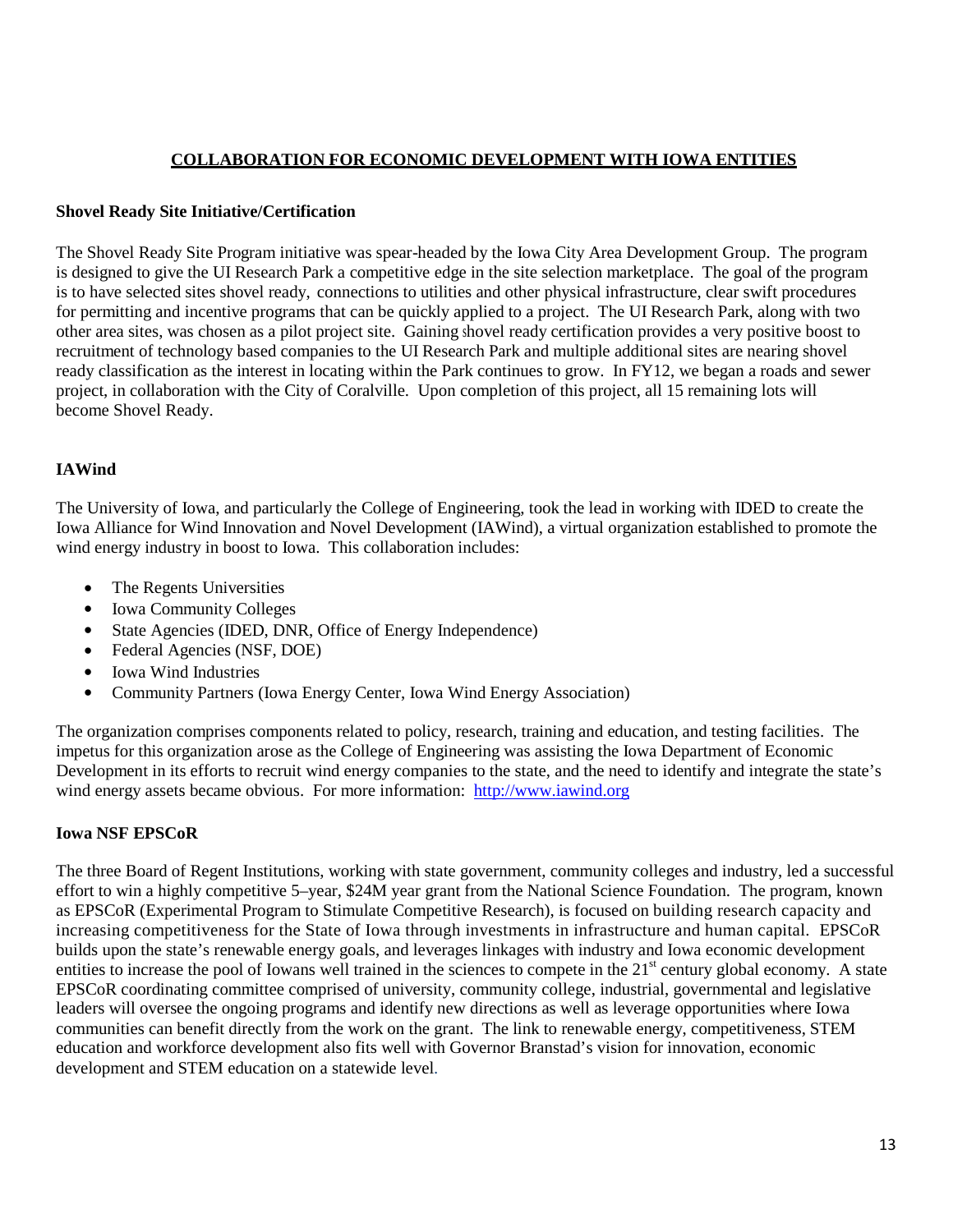#### **The University of Iowa linkages to the Dubuque Sustainable City Program**

The University of Iowa's strong commitment to community economic development is illustrated in the project with the City of Dubuque. To better address the problems and challenges faced by small towns in Iowa and the Midwest, the School of Urban and Regional Planning at the University of Iowa launched the Iowa Initiative for Sustainable Communities (IISC) in 2009. IISC provides significant and ongoing outreach to Iowa's communities while transforming teaching and learning at the UI by engaging students in a student-faculty-community collaboration that is focused on some of the most important problems faced by communities in Iowa.

**University of Iowa Sustainable Dubuque Initiative –** this joint effort between the City of Dubuque and the UI School of Urban and Regional Planning is focused on helping Dubuque validate and actualize the specific approaches they plan to take going forward and involves graduate students from UI working local college students and city leaders on several projects over the next few years which include:

### **2011-12 Projects**

- Indicators and indicator measurements for the 11 sustainability principles
- Renewable energy asset mapping
- Portrait of poverty in Dubuque
- Local foods and local institutions
- Design of Green and Healthy Homes program

#### **2012-13 Projects**

- Dubuque County Smarter Planning Indicators
- Accelerating sustainable transportation planning through the use of "smart" data
- Determination of Real Housing need with special attention to residential as well as commercial development in the Washington Neighborhood
- Successful Neighborhood School Strategies
- Survey of best practices for general plans for redevelopment of port areas

Additionally, Urban and Regional Planning students have had ongoing projects in Decorah, Wellman, Anamosa, and Columbus Junction in the past and have ongoing projects in Burlington, Decorah, Oskaloosa and Charles City in addition to the Dubuque projects.

### **Kirkwood Regional Center at the University of Iowa**

Joint planning between UI, Kirkwood, and 10 neighboring school districts has culminated in the creation of an innovative regional center focused on STEM education and workforce development. The project is in final design and this 90,000 square foot center is due to open in late 2014. It will provide advanced STEM coursework for high school students through the South East Region along with UI augmented career academies designed to enhance workforce preparation as well increase interest in future STEM careers for both college and non-college bound high school students. This unique center linking K-12, Community College and University experiences will also serve as a programmatic home for the newly created STEM Regional Hubs by the Governors STEM taskforce. The Southeast Regional Hub is co-led by Kirkwood and the University of Iowa. Another important value added feature will be the availability of high technology experiential education sites through UIRP park companies and University facilities to augment existing career academy education.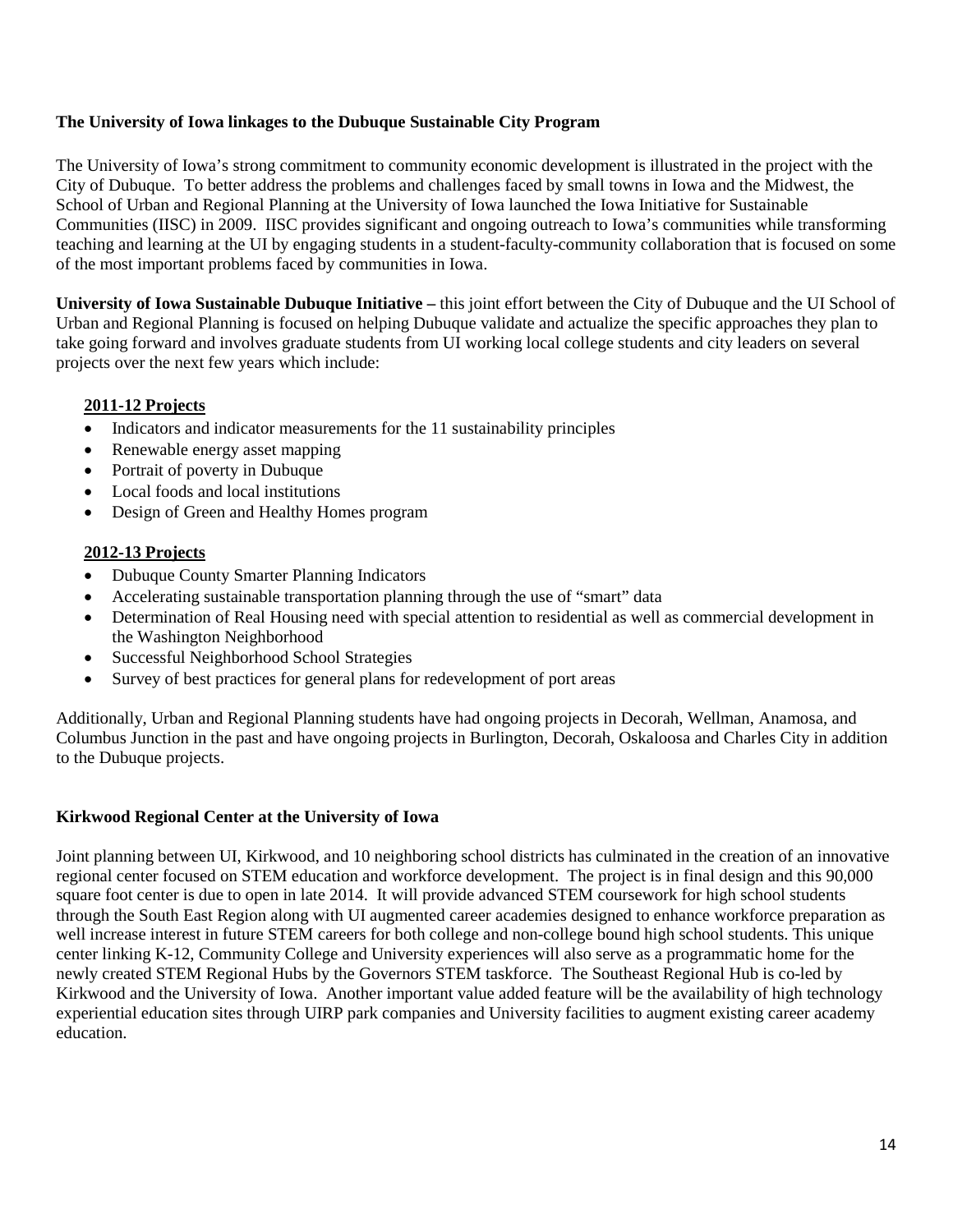### **GROW IOWA VALUES FUND (GIVF)**

#### **GIVF Impact for the University of Iowa and the Iowa Centers for Enterprise (ICE)**

From 2005-2012, GIVF provided UI critical support to build the infrastructure needed to better transform UI faculty discoveries into new businesses and/or licensing opportunities. Funds have been used in the following general categories:

- Stimulate commercialization and provide proof of concept funding for promising UI research.
- Create an infrastructure through personnel and facilities to support growing startup companies within the UI Research Park campus.
- Provide comprehensive entrepreneurial education and business support programs.
- Lead regional economic development strategy for the Cedar Rapids/Iowa City/Coralville corridor and work closely with existing industry in terms of science and business development.
- Provided grant funding to further develop our companies' technologies and ideas. More than 14 of our companies participated and over \$100,000 in grant funding was awarded.

#### **Successful Technology Transfer and Commercialization enabled by GIVF Proof of Concept Support**

**Professor Michael Abramoff in the Department of Ophthalmology was provided GIVF proof of concept funding in 2007 which led to the formation of IDx. The company, based in Iowa City with 7 non-UI employees, was established in 2010 and has raised over \$4.3M in private funding in FY12. IDx has an Iowa City office, and is currently conducting pivotal clinical trials at 7 locations, including the UI.<http://www.eyediagnosis.net/>**

IDx is a medical instrument and software company that provides computerized automated detection of diabetic retinopathy, risks of cardiovascular disease, and infections. IDx has seven patented algorithms (3 granted and 4 pending) that read digital photos of the retina within seconds. These algorithms have been found to be as good as or better than retinal experts. The results have been published widely in peerreviewed top Ophthalmology journals.

In summary, IDx has licensed patented computer reading algorithms that can detect diabetic retinopathy, hypertensive retinopathy and arteriole-venous ratios. These algorithms have been proven in clinical trials of thousands of patients and the results have been published. IDx has almost completed development on a low cost camera which is easy to use to get high quality retinal images. IDx will market the retinal imaging technology to primary care physicians, "minute clinics" and specialists worldwide. The analysis of the retinal images will provide health care providers with important information concerning the best treatment of their patients at a low cost.

**Professors Mark Arnold and Gary Small in the UI Department of Chemistry were able to use proof of concept funds to translate and commercialize their research by creating ASL in 2005. ASL is housed in the UIRP Bioventures Center, currently has 4 full time employees, has recently hired a full time CEO and is planning to expand and increase personnel in the next 6 months. To date, ASL Analytical has garnered \$270K in Series A funding, \$2.8M in grants and \$766K in service contracts and has seven employees. <http://www.asl-analytical.com/>**

ASL is a translational research company with the primary objective of developing chemical sensing technology that permits real-time monitoring and control of critical chemical species within a targeted process. ASL's unique approach includes the exclusive use of ASL's Constrained Variance ™ concept combined with the use of innovative optoelectronic devices designed in-house specifically for such analytical measurements. The resulting spectroscopic sensing technology represents an analytical platform with tremendous potential for monitoring and controlling key chemical intermediates of value in the biopharmaceutical, biomedical, clinical and biotechnology settings. This company is housed in the BioVentures Center and has recently hired a CEO. The company has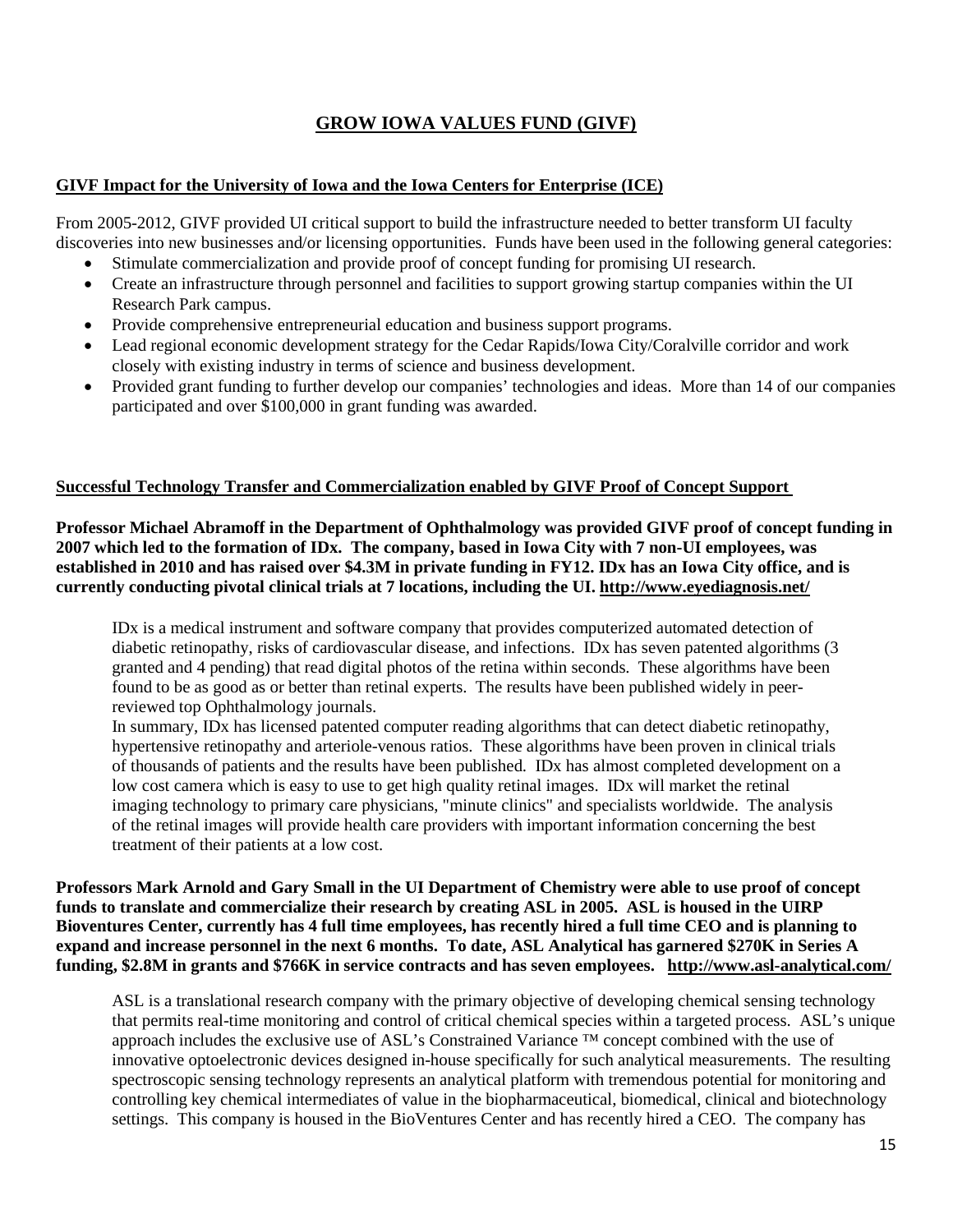new products being tested by customers, is moving into a manufacturing phase and plans to use Iowa companies for supply chain materials.

**VIDA Diagnostics, Inc. is a diagnostic pulmonary imaging company housed in the UIRP BioVentures Center that was created in 1992, based upon the research and technology of 4 UI faculty members in the Carver College of Medicine and the College of Engineering. GIVF funding was instrumental in their growth and evolution as well as their ability to generate significant follow-on private funding, which helped VIDA to achieve then International Organization for Standardization (ISO 13485) certification and CE certification for its flagship product, Apollo[. http://www.vidadiagnostics.com/](http://www.vidadiagnostics.com/)**

The CE certification permits VIDA to sell Apollo for clinical use in the European Economic Area and Switzerland. Apollo currently has FDA 510(k) approval for clinical use in the U.S. VIDA recently hired a seasoned CTO to strengthen the technical leadership. VIDA's Iowa office currently employs 12 full-time employees and 10 interns.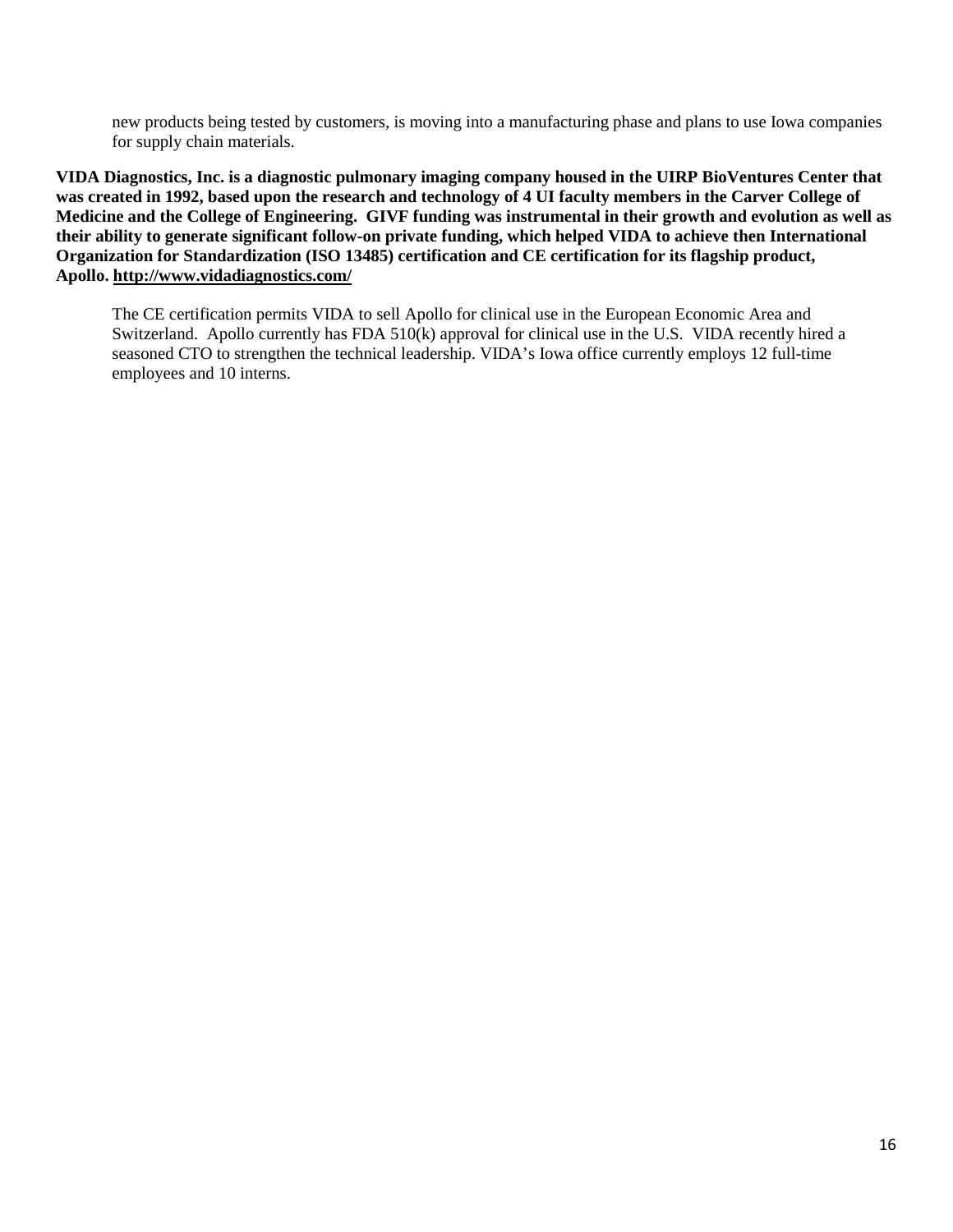### **Grow Iowa Values Fund projects for FY 2011 – FY2012**

| <b>GIVF Program</b>                                                                                    | <b>Description of Program</b>                                                                                                                                                                                                                                                                                                                                                                              | $FY12 - GIVF$                                                                                        | Progress through June 30, 2012                                                                                                                                                                                                                                                                                                                                                                                                                                                                                                                                                                                                                                                                                                                          |
|--------------------------------------------------------------------------------------------------------|------------------------------------------------------------------------------------------------------------------------------------------------------------------------------------------------------------------------------------------------------------------------------------------------------------------------------------------------------------------------------------------------------------|------------------------------------------------------------------------------------------------------|---------------------------------------------------------------------------------------------------------------------------------------------------------------------------------------------------------------------------------------------------------------------------------------------------------------------------------------------------------------------------------------------------------------------------------------------------------------------------------------------------------------------------------------------------------------------------------------------------------------------------------------------------------------------------------------------------------------------------------------------------------|
| <b>Summary</b>                                                                                         |                                                                                                                                                                                                                                                                                                                                                                                                            | <b>Expenditures From</b>                                                                             | <b>ROI DATA</b>                                                                                                                                                                                                                                                                                                                                                                                                                                                                                                                                                                                                                                                                                                                                         |
|                                                                                                        |                                                                                                                                                                                                                                                                                                                                                                                                            | FY11 and FY12                                                                                        |                                                                                                                                                                                                                                                                                                                                                                                                                                                                                                                                                                                                                                                                                                                                                         |
|                                                                                                        |                                                                                                                                                                                                                                                                                                                                                                                                            | <b>Match Funds Source</b>                                                                            |                                                                                                                                                                                                                                                                                                                                                                                                                                                                                                                                                                                                                                                                                                                                                         |
| <b>VP</b> for Research                                                                                 | These funds have been instrumental in enabling UI<br>to expand the economic development infrastructure.<br>These funds supported critical economic development<br>functions associated with the UI Research Park,<br>BioVentures Center, Technology Innovation Center and<br>IOWA Centers for Enterprise.                                                                                                  | FY12 \$603,992<br><b>MATCH:</b><br><b>UI BioVentures Center</b><br>in-kind contribution<br>\$291,966 | Satellite offices for ICE units have been established at<br>BVC. This will provide tenant companies direct access to experts to help<br>move their business development goals.<br>Preferred vendors selected for critical UIRP infrastructure including a<br>fitness facility and a day care facility for park companies,<br>Our collaborative internal economic development organization is leading<br>efforts of the Corridor Business Alliance to create a regional economic<br>development strategy for the Cedar Rapids/Iowa City/Coralville corridor<br>Staff support for UIRP, BVC and TIC<br>Annual entrepreneurial education and celebration event that highlighted<br>ICE accomplishments as well as recognize UI faculty, staff and students |
|                                                                                                        |                                                                                                                                                                                                                                                                                                                                                                                                            |                                                                                                      | for entrepreneurial awards.                                                                                                                                                                                                                                                                                                                                                                                                                                                                                                                                                                                                                                                                                                                             |
| <b>BioVentures</b><br><b>Center and</b><br><b>University of</b><br><b>Iowa Research</b><br><b>Park</b> | The BioVentures Building was made possible by a<br>collaborative partnership between Ryan Companies and<br>the University of Iowa. The new building provides critical<br>space and services for life science startup companies at the<br>University of Iowa Research Park. The BioVentures<br>Center will use these funds to pay debt associated with the<br>construction of the new BioVentures Building. | FY12 \$51,119<br><b>MATCH:</b><br><b>UI BioVentures Center</b><br>in-kind contribution<br>\$25,560   | 74% of leasable space at the BVC and 77% of leasable space at TIC.<br>Eleven companies (ASL Analytical, Bio::Neos, Cellular Engineering<br>Technologies, CQM Systems, Exemplar Genetics, Hennepin Life<br>Science, KemPharm, Inc., Tansna Therapeutics, Terpenoid<br>Therapeutics, Inc., Vertex Pharmaceuticals and VIDA Diagnostics)<br>New shared lab space built out in BVC to support early stage companies in<br>their pursuit of external funding including SBIR<br>A GIVF Development Funds Proposal Competition was held in the Spring<br>2012 for the BVC/TIC tenants. 14 companies participated and 7<br>companies received \$100,000 in awards.                                                                                              |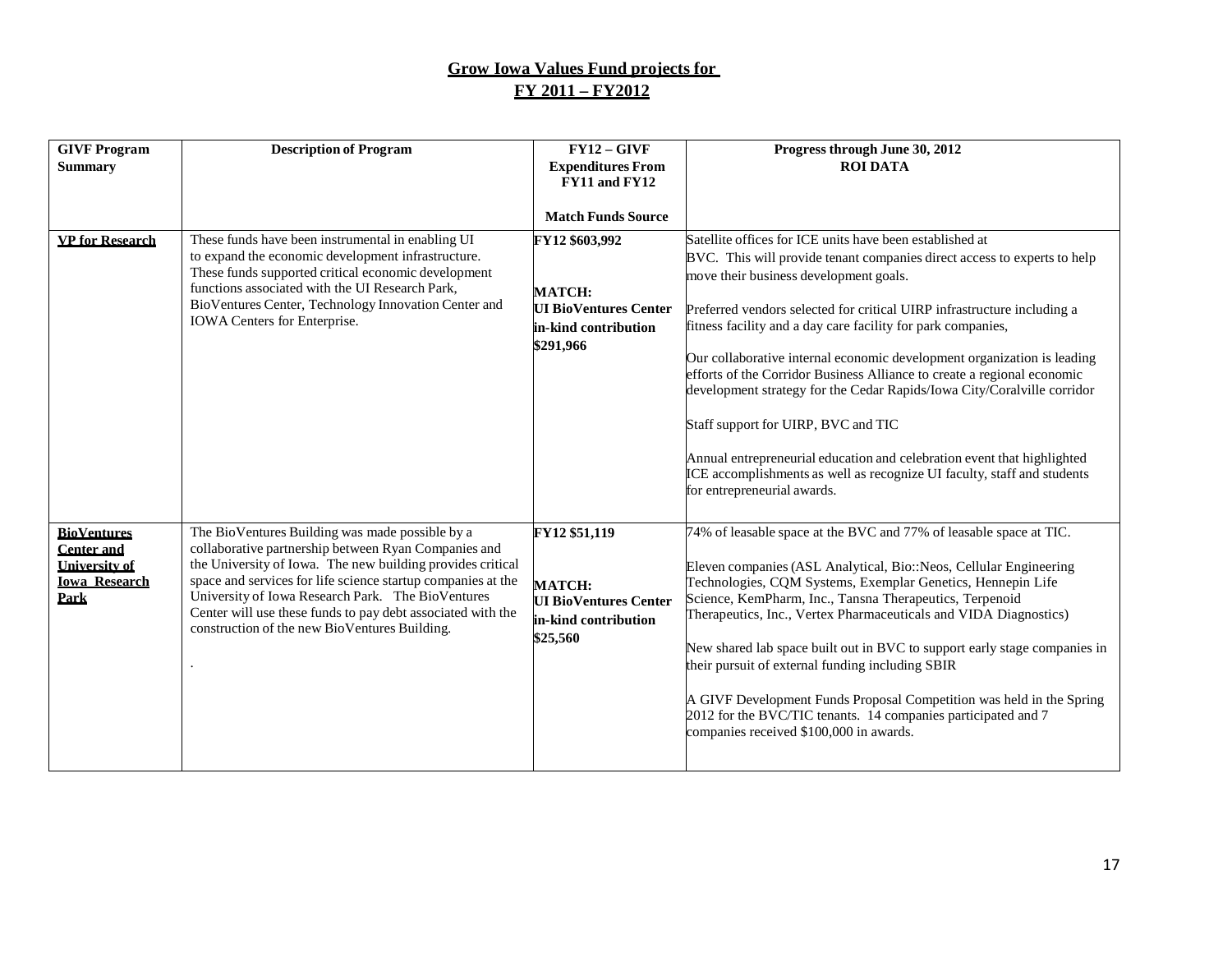| <b>John Pappaiohn</b>  | To fund expenses associated with training, consultation and  | FY12 \$282,000         | Employed a Project Manager to work with UI faculty / staff / students in               |
|------------------------|--------------------------------------------------------------|------------------------|----------------------------------------------------------------------------------------|
| <b>Entrepreneurial</b> | outreach for Iowa entrepreneurs. JPEC continues to expand    |                        | the areas of strategic business planning, market research, operations and              |
| <b>Center</b>          | outreach programs for Iowans: 1) Support the development,    |                        |                                                                                        |
|                        | implementation, and expansion of entrepreneurship            |                        | financial assessment. Project manager also identified and managed                      |
|                        | programs; 2) Enhance support for faculty and area            |                        | MATCH: JPEC in-kind projects for existing Iowa-based companies to work with UI student |
|                        |                                                              | contribution \$141,000 | consulting teams.                                                                      |
|                        | technology and high potential startup and early stage        |                        |                                                                                        |
|                        | companies through one-on-one consulting, education           |                        | JPEC hosted over 16 different opportunities last year for students, faculty            |
|                        | seminars and workshops, and student/faculty field study      |                        | and persons from the community. In FY12, over 1,900 attendees came to                  |
|                        | projects and 3) Continue support for elevator pitch and      |                        | learn from experienced entrepreneurs on a variety of topics including:                 |
|                        | business concept competitions for UI-based new and           |                        | Technology Export Roundtable, various tax workshops, and                               |
|                        | emerging ventures.                                           |                        | <b>Entrepreneurial Boot Camp</b>                                                       |
|                        |                                                              |                        |                                                                                        |
|                        |                                                              |                        | JPEC held various elevator pitch and business plan competitions for UI                 |
|                        |                                                              |                        | faculty, staff and students and tenants of the BVC and TIC. Over 400                   |
|                        |                                                              |                        | entrepreneurs participated and 73 received a total of \$169,000 in seed                |
|                        |                                                              |                        | funding                                                                                |
| University of          | UIRF focused on two primary activities: 1) continue its      | FY12 \$1,278,153       | Funds were utilized to support existing projects that continue to                      |
| <b>Iowa Research</b>   | contribution to the integrated model of new company          |                        | demonstrate commercial merit. This support included specialized                        |
| <b>Foundation</b>      | formation and 2) educate faculty in key colleges and         |                        | entrepreneurs-in-residence, technology experts, external grant                         |
| (UIRF)                 | departments towards identifying viable technology that has   | MATCH: UIRF in-kind    | identification and application, intellectual property evaluation and strategy,         |
|                        | potential to create intellectual property that can be        | contribution \$637,647 | external partnership development and assistance in securing investment.                |
|                        | protected and lead to new companies and/or licensing         |                        |                                                                                        |
|                        | opportunities. Since University derived intellectual         |                        | GIVF Seed Grant Program. GIVF funding has been critical in                             |
|                        | property is by nature very nascent in terms of its readiness |                        | creating a culture of commercialization and enabling the creation of                   |
|                        | for forming companies and attracting additional              |                        | highly innovative startups based on faculty research. GIVF                             |
|                        | investment capital, GIVF has been critically important to    |                        | investments can be directly linked to 13 existing startups as of FY12,                 |
|                        | assist in establishing proof of concept in several of our    |                        | licensed UIRF technology in FY12 and 3 others are currently                            |
|                        | most exciting technologies in advance of forming             |                        | negotiating licenses. See Appendix A for Historical perspective of                     |
|                        | companies. These funds also are very helpful in helping      |                        | GIVF funding that Stimulated Start Up Activity                                         |
|                        | attract additional proof of concept funds from federal and   |                        |                                                                                        |
|                        |                                                              |                        |                                                                                        |
|                        | private sources                                              |                        |                                                                                        |
|                        |                                                              |                        |                                                                                        |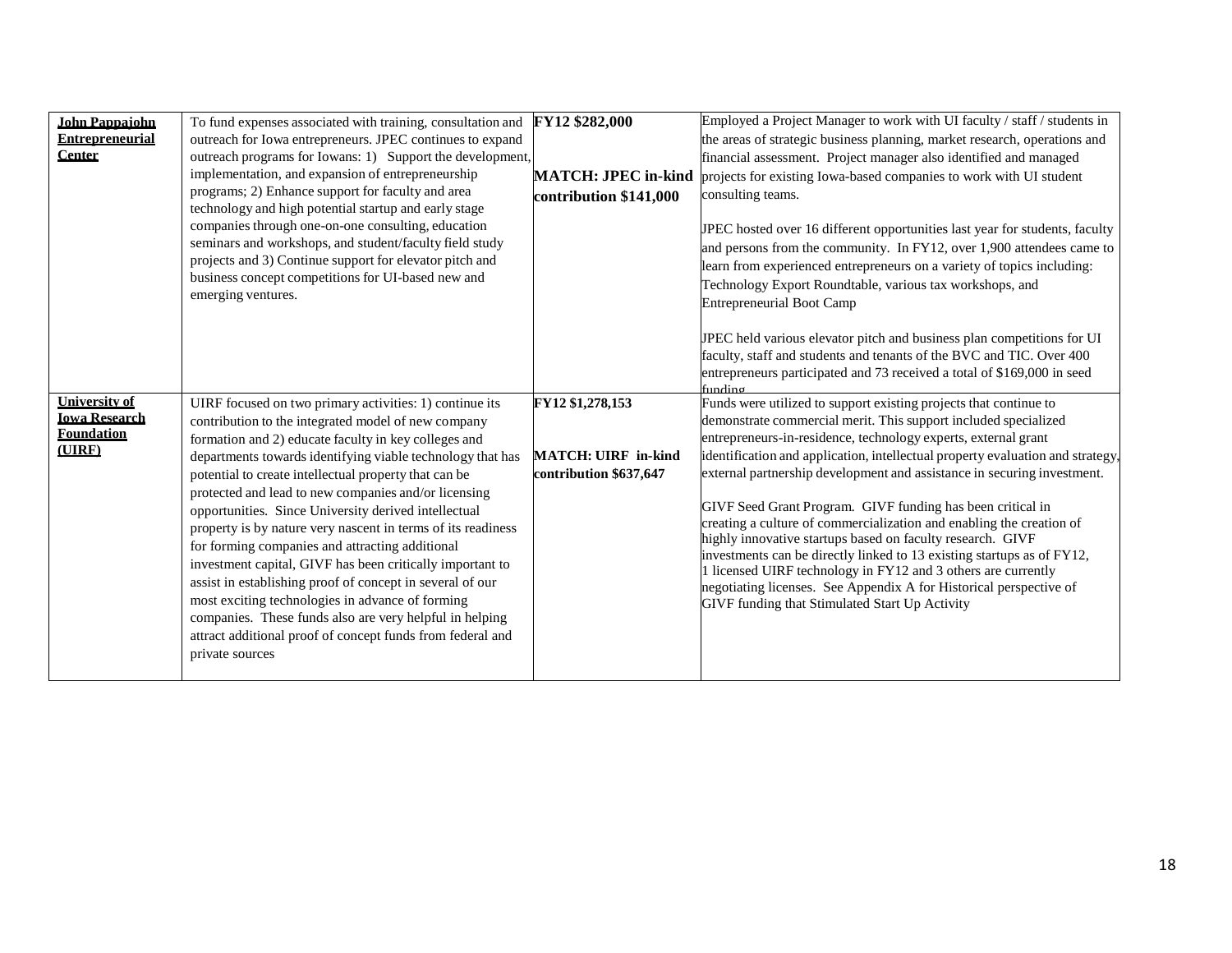#### **EMERGING TRENDS IN UNIVERSITY ECONOMIC DEVELOPMENT AND TECHNOLOGY TRANSFER**

**Entrepreneurship** continues to be a driving force in global economic growth and wealth creation. For individuals to be successful in today's competitive world they must have interdisciplinary skills that prepare them for the many opportunities and challenges they will face throughout their professional lives; entrepreneurship is one such critical skill set. Regardless of a student's major field of study, learning the entrepreneurial mindset serves as the basis for the University of Iowa's entrepreneurship program—preparing students to innovate, lead and succeed in their chosen field of study. Growing the Regents' entrepreneurship activities coincides with Governor Branstad's priority to build Iowa's economy through high-wage job creation.

UI's JPEC offers a comprehensive academic program for both undergraduate and graduate students. The JPEC provides a proven track record of collaboration and developing innovative programs on campus, as well as established partnerships with Iowa Community Colleges, K-12 schools, local communities and statewide economic development organizations. One of the primary areas of focus for FY13, is to expand public/private partnerships and external engagement to accelerate new company formation, enhance support for statewide business expansion, and provide new opportunities for collaboration and connectivity to Iowa entrepreneurs and investors.

**Available Capital-** Due to the very early stages of most technology based university research, the access to proof of concept capital investment remains a critical element for continued success. **State Economic Development** funding has been critical to UI success to date and has enabled us to build an infrastructure to enhance our ability to identify high value technologies that could lead to commercialization in the future. Aside from this type of state funding, federal support through SBIR/STTR programs remains a vital program that enables competitive vetting of new ideas and technologies and in some states matching programs to federal support has enhanced technology transfer greatly. Without this early stage investment many of our nascent technologies and very early stage companies will fail in one of the many Valleys of Death along the technology transfer pipeline as most other investments, including some of Iowa's existing programs are focused on more established companies and technologies to insure financial viability.

**Alignment with State and Regional Priorities and Cluster industries** – working closely with the Iowa Department of Economic Development Authority (IDEA) as they develop their Innovation Council, universities are strategically positioned to support the state's three science and technology platforms of biosciences, advanced manufacturing and IT. They are also working across all 3 Regents institutions to develop strong infrastructure to support renewable energy. This alignment is crucial for Iowa's success in terms of science and technology infrastructure, workforce development and alignment with state and regional economic development assets need to create and recruit key companies in targeted areas. In the case of UI, our local targeted industry clusters include Wind Energy, Food Processing and Biotechnology and the university continues to align itself to support growth in these areas.

**Faculty Cluster Research Priorities –** As a major strategy to focus our investments on our most successful research programs we have initiated a hiring strategy revolving around clusters of faculty focused on societal problems of major importance and with high probabilities for attracting external funding. Thus in 2010, faculty cluster hires in Water Sustainability were made across 6 colleges and we have current clusters forming in Aging, Obesity, Genetics and Public Humanities, all involving multiple colleges, and in some cases also linking with ISU and UNI. In each of these areas we were working to identify faculty who will also have as a high priority an interest in motivating their colleagues to focus on commercialization and technology transfer related to this "grand challenges".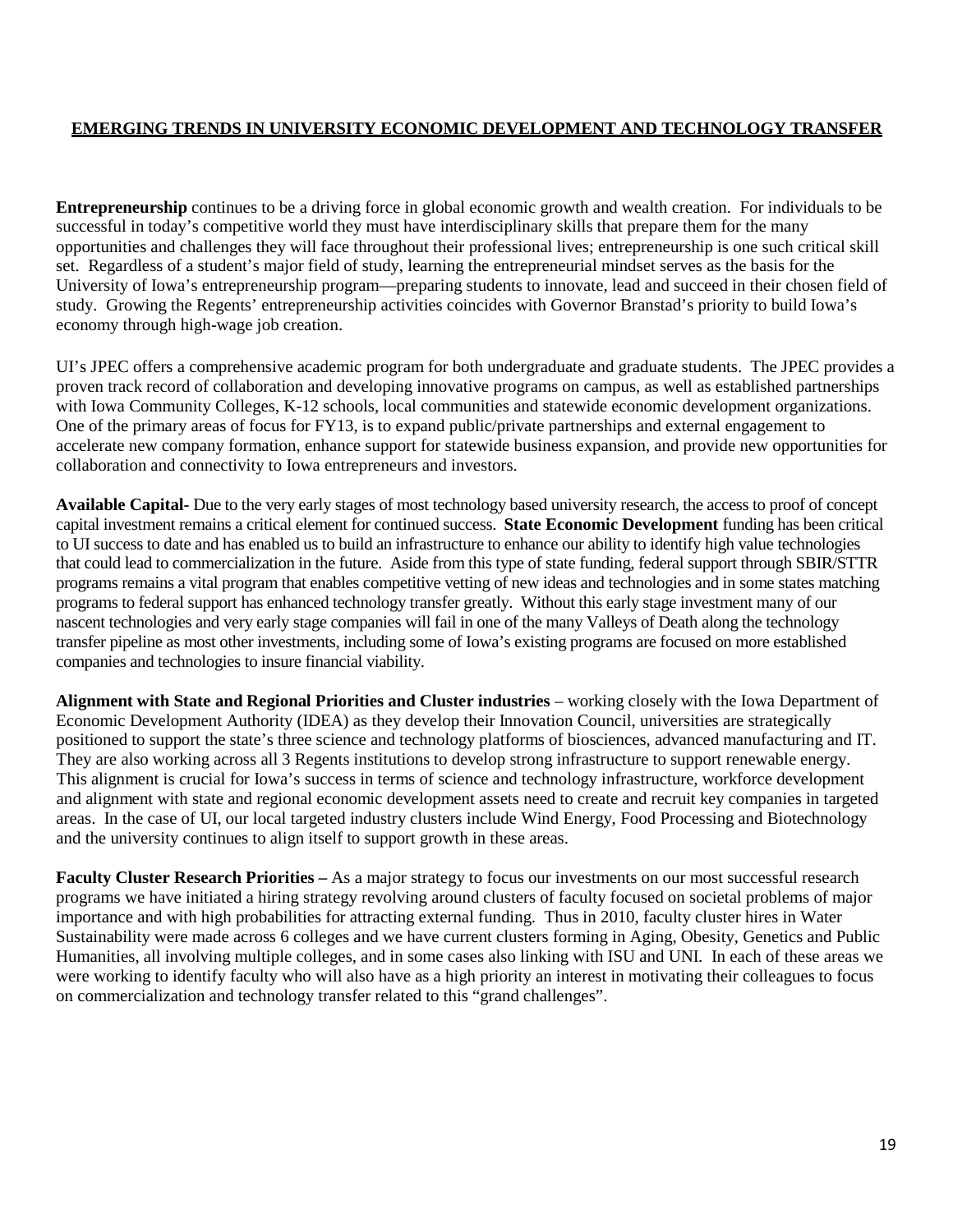### **Appendix A**

### **Summary of Historical GIVF Commercialization Funding Stimulating Startup Activity**

|                        | <b>GIVF</b><br>Funded<br>Projects | Potential<br>Startup<br>Identified | Startup<br>Formed | Year<br>Company<br><b>Started</b> | Company<br>Name  | <b>Startup Is</b><br>On-Going | <b>Remains</b><br>Under<br>Consideration<br>for Startup | <b>GIVF</b><br>stimulated<br>What<br>Result | <b>UIRF</b> Option or<br>License |
|------------------------|-----------------------------------|------------------------------------|-------------------|-----------------------------------|------------------|-------------------------------|---------------------------------------------------------|---------------------------------------------|----------------------------------|
|                        |                                   |                                    |                   |                                   |                  |                               |                                                         |                                             |                                  |
| 2012                   |                                   |                                    |                   |                                   |                  |                               |                                                         |                                             |                                  |
| Adams/Welsh*           | 25                                | $\sqrt{ }$                         | $\sqrt{ }$        | 2011                              | Emmyon           | Yes                           | $\sqrt{ }$                                              | Startup<br>Formation                        | Under<br>negotiation             |
| Davidson               | 24                                | $\sqrt{ }$                         |                   |                                   |                  |                               | $\sqrt{ }$                                              |                                             |                                  |
| Das                    | 23                                | $\sqrt{2}$                         |                   |                                   |                  |                               | $\sqrt{ }$                                              | Startup<br>Considerati<br>on                |                                  |
| Flynn                  | 22                                | $\sqrt{ }$                         | $\sqrt{ }$        | 2010                              | Exobray          | Yes                           | $\sqrt{ }$                                              | Startup<br>Formation                        | Under<br>consideration           |
| Howard*                | 21                                | $\sqrt{}$                          |                   |                                   |                  |                               | $\sqrt{ }$                                              | Startup<br>Considerati<br>on                | Currently<br>fundraising         |
| Martins/Mickelsen      | 20                                | $\sqrt{}$                          | $\sqrt{ }$        | 2011                              | Iowa<br>Approach | Yes                           | $\sqrt{ }$                                              | Startup<br>Formation                        | Under<br>negotiation             |
| Salem                  | 19                                | $\sqrt{}$                          | $\sqrt{ }$        | 2009                              | PolyImmun<br>ex  | Yes                           | $\sqrt{ }$                                              | Startup<br>Formation                        | Under<br>consideration           |
| Wahls                  | 18                                | $\sqrt{ }$                         | $\sqrt{ }$        | 2011                              | Xcellerator      | Yes                           | $\sqrt{ }$                                              | Startup<br>Formation                        | Under<br>negotiation             |
| Vanden<br>Bush/Bishop* | 17                                | √                                  | √                 | 2010                              | Memcine          | Yes                           | V                                                       | Startup<br>Formation                        | Optioned                         |

| 2011                   |    |    |    |      |                      |     |        |                      |                          |
|------------------------|----|----|----|------|----------------------|-----|--------|----------------------|--------------------------|
| Anderson               | 16 | √  | ึง | 2011 | FxRedux<br>Solutions | Yes |        | Startup<br>Formation | Licensed                 |
| <b>Baker</b>           | 15 | N  | N  | 2010 | Tansna               | Yes |        | Startup<br>Formation | Optioned                 |
| Doddapaneni            | 14 |    |    |      |                      |     |        |                      |                          |
| <b>Comeron, Manak</b>  | 13 |    |    |      |                      |     |        |                      |                          |
| Vanden<br>Bush/Bishop* | 12 | ึง | ึง | 2010 | Memcine              | Yes | $\sim$ | Startup<br>Formation | Optioned                 |
| Howard*                | 11 | ึง |    |      |                      |     |        | Startup<br>Interest  | Currently<br>fundraising |
| 2010                   |    |    |    |      |                      |     |        |                      |                          |

| $-0.10$ |    |  |      |                          |     |            |                      |                      |
|---------|----|--|------|--------------------------|-----|------------|----------------------|----------------------|
| Schlutz | 10 |  | 2009 | ViewPoint<br>Mole. Diag. | Yes |            | Startup<br>Formation | Optioned             |
| Adams*  |    |  | 2012 | Emmyon                   | Yes |            | Startup<br>Formation | Under<br>negotiation |
| McCray  | 8  |  |      |                          |     |            |                      |                      |
| Lim     |    |  | 2007 | JL Meditech              | No  | Not viable | Lack of<br>viability | Lack of viability    |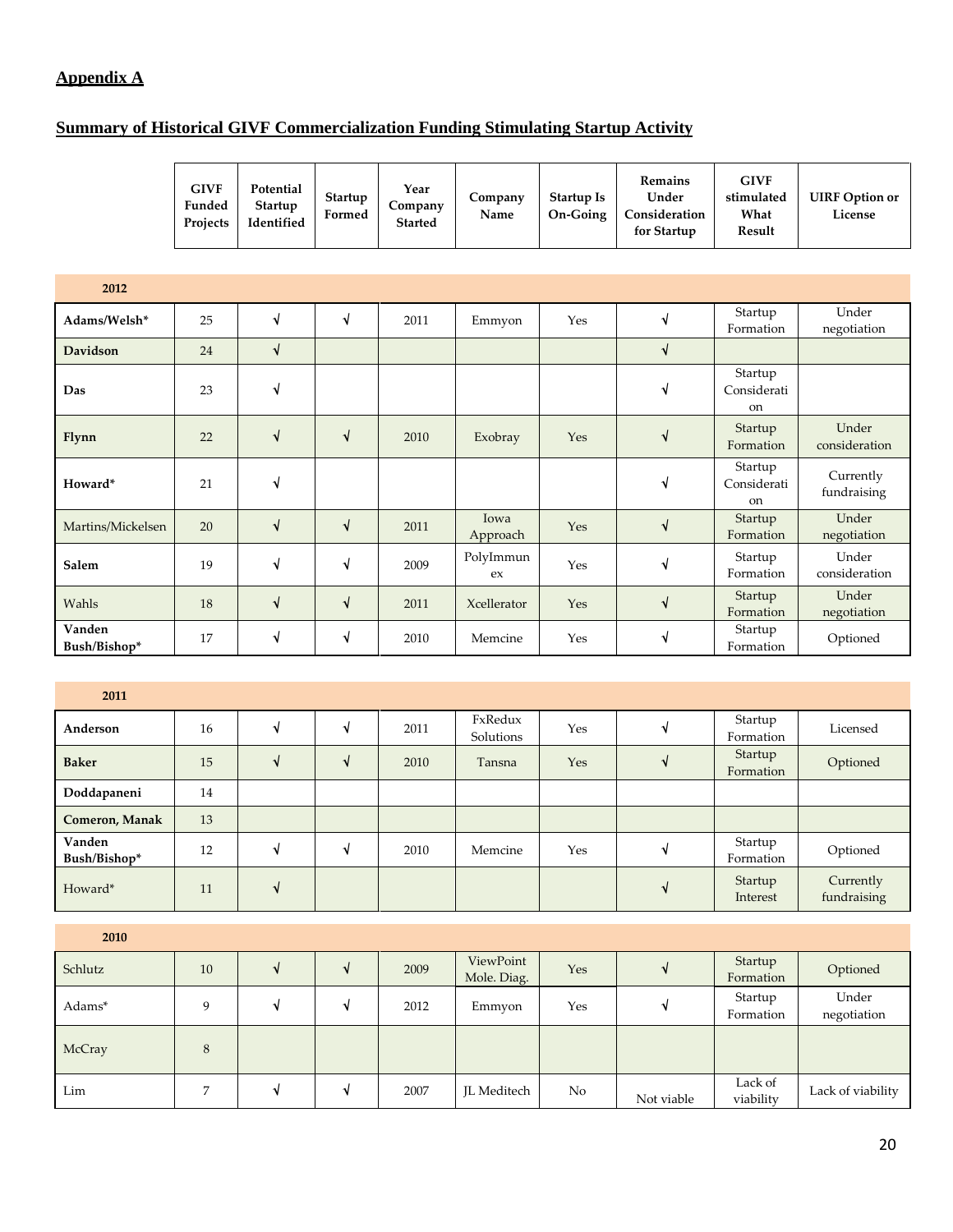| Leddy        | 6              | $\sqrt{ }$ | $\sqrt{ }$ | 2009 | Voltesla                 | N <sub>o</sub> | Optioned to<br>partners | Startup<br>Formation | Optioned                         |
|--------------|----------------|------------|------------|------|--------------------------|----------------|-------------------------|----------------------|----------------------------------|
| 2007         |                |            |            |      |                          |                |                         |                      |                                  |
| Abramoff     | 5              | √          | N          | 2009 | <b>IDX</b>               | Yes            | ٦                       | Startup<br>Formation | Licensed                         |
| Arnold       | $\overline{4}$ | N          | $\sqrt{ }$ | 2005 | ASL<br>Analytical        | Yes            | ึง                      | Industry<br>Partner  | Company<br>formed, no<br>license |
| Hohl         | 3              | N          | √          | 2005 | Terpenoid<br>Therapeutic | Yes            | ึง                      | Startup<br>Formation | Licensed                         |
| Welsh        | $\overline{2}$ | N          | $\sqrt{ }$ | 2007 | Exemplar<br>Genetics     | Yes            |                         | Startup<br>Formation | Licensed                         |
| Wolgennaunt  | 11             | √          | ึง         | 2006 | <b>OMR</b><br>Sensors    | No             | Not viable              | Lack of<br>viability | Lack of viability                |
| <b>TOTAL</b> | 25             | 19         | 16         | 16   | 16                       | 13             |                         |                      | 8                                |

\*Projects funded more than one year.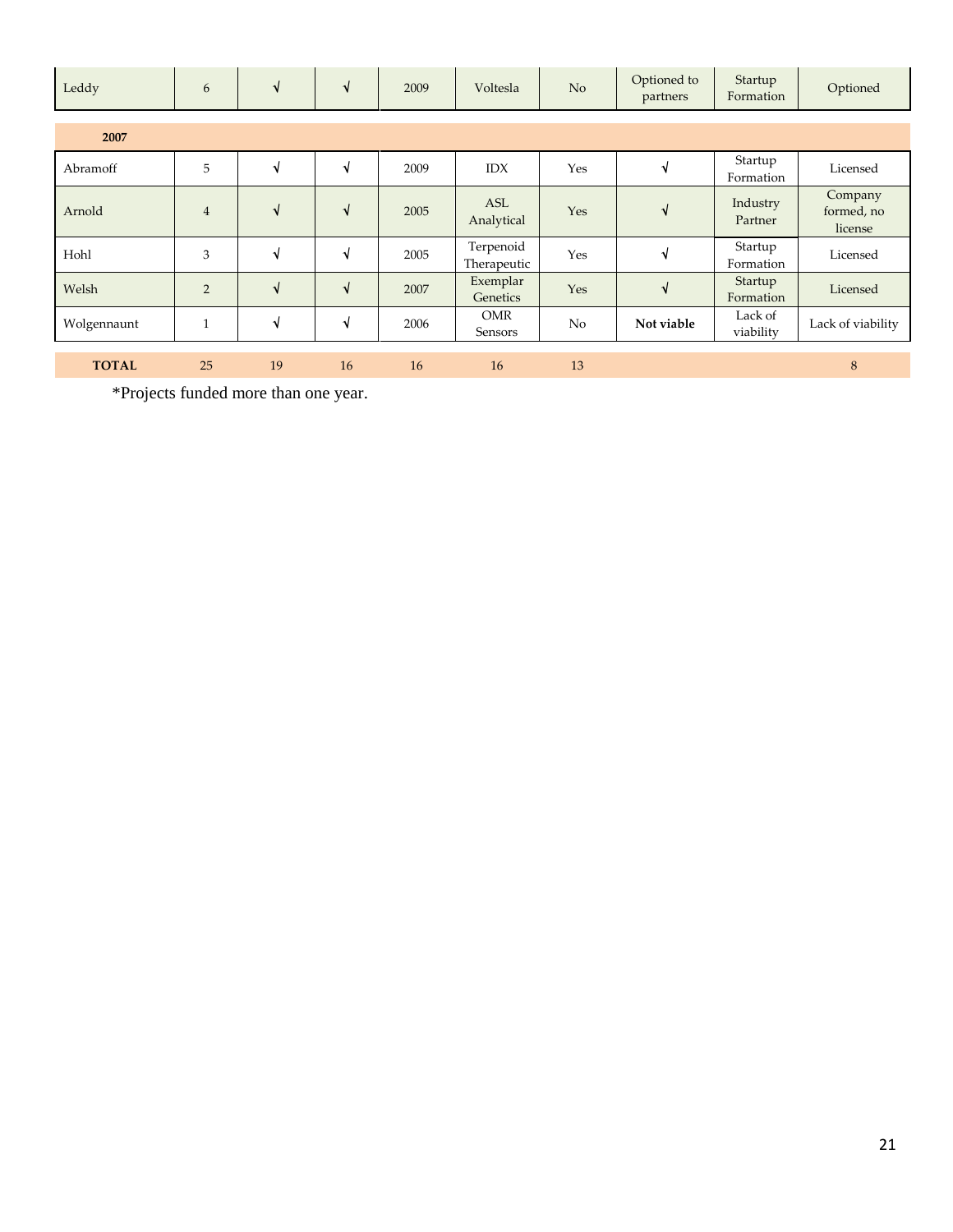### **Appendix B**

| <b>Name of Business or</b><br><b>Other Entity Served</b> | <b>City and County where</b><br>this Project is in Place |         | University Unit that interacted with business<br>or other entity |
|----------------------------------------------------------|----------------------------------------------------------|---------|------------------------------------------------------------------|
|                                                          | <b>City</b>                                              | County  |                                                                  |
| <b>BUSINESS INCUBATOR TENANTS</b>                        |                                                          |         |                                                                  |
| <b>AMBI</b> Group                                        | Coralville                                               | Johnson | <b>Technology Innovation Center</b>                              |
| <b>ASL Analytical</b>                                    | Coralville                                               | Johnson | <b>BioVentures Center</b>                                        |
| Bio::Neos, Inc.                                          | Coralville                                               | Johnson | <b>BioVentures Center</b>                                        |
| <b>Brain Immage Analysis</b>                             | Coralville                                               | Johnson | <b>Technology Innovation Center</b>                              |
| <b>CQM</b> Systems                                       | Coralville                                               | Johnson | <b>BioVentures Center</b>                                        |
| Cellular Engineering Tech.                               | Coralville                                               | Johnson | <b>BioVentures Center</b>                                        |
| Componica, LLC                                           | Coralville                                               | Johnson | <b>Technology Innovation Center</b>                              |
| Digital Artefacts, LLC                                   | Coralville                                               | Johnson | <b>Technology Innovation Center</b>                              |
| Exemplar                                                 | Coralville                                               | Johnson | <b>BioVentures Center</b>                                        |
| Hennepin Life Sciences                                   | Coralville                                               | Johnson | <b>BioVentures Center</b>                                        |
| Innomatix, LLC                                           | Coralville                                               | Johnson | <b>Technology Innovation Center</b>                              |
| Corvida Medical                                          | Coralville                                               | Johnson | <b>Technology Innovation Center</b>                              |
| KemPharm, Inc.                                           | Coralville                                               | Johnson | <b>BioVentures Center</b>                                        |
| Ramaanchar Technologies, Inc.                            | Coralville                                               | Johnson | <b>Technology Innovation Center</b>                              |
| <b>Tansna Therapeutics</b>                               | Coralville                                               | Johnson | <b>BioVentures Center</b>                                        |
| Terpenoid Therapeutics, Inc.                             | Coralville                                               | Johnson | <b>BioVentures Center</b>                                        |
| The Thomas Group                                         | Coralville                                               | Johnson | <b>Technology Innovation Center</b>                              |
| Vertex Pharmaceuticals                                   | Coralville                                               | Johnson | <b>BioVentures Center</b>                                        |
| <b>VIDA Diagnostics</b>                                  | Coralville                                               | Johnson | <b>BioVentures Center</b>                                        |
| SantosHuman, Inc.                                        | Coralville                                               | Johnson | <b>Technology Innovation Center</b>                              |
| <b>RESEARCH PARK TENANTS</b>                             |                                                          |         |                                                                  |
| <b>LMS</b> North America                                 | Coralville                                               | Johnson | <b>UI Research Park/TIC Graduate</b>                             |
| Stanley Environmental, Inc.                              | Coralville                                               | Johnson | <b>UI</b> Research Park                                          |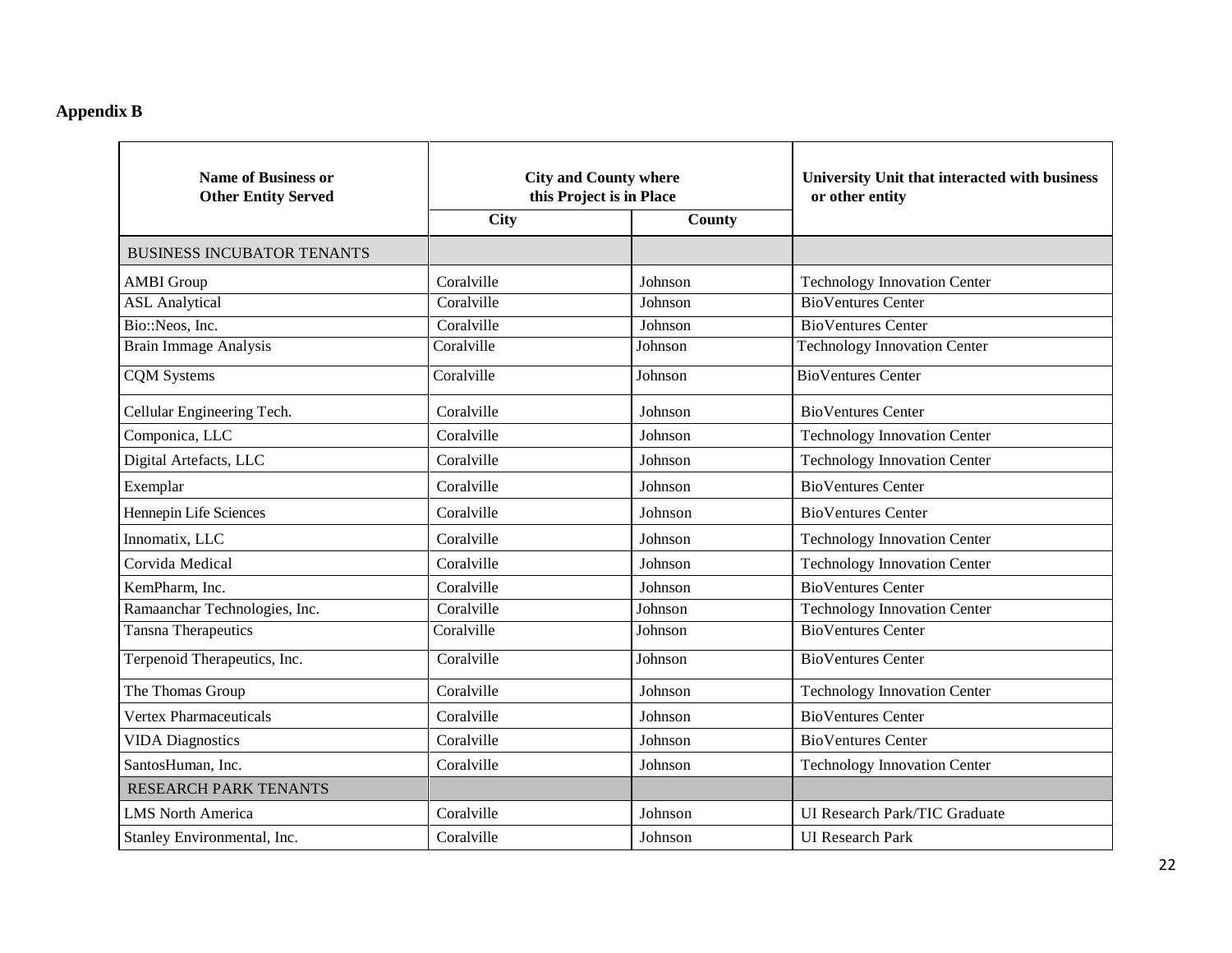| Vangent, Inc.                      | Coralville                   | Johnson        | <b>UI</b> Research Park              |
|------------------------------------|------------------------------|----------------|--------------------------------------|
| Integrated DNA Technologies, Inc.  | Coralville                   | Johnson        | <b>UI Research Park/TIC Graduate</b> |
| Noel-Levitz                        | Coralville                   | Johnson        | <b>UI</b> Research Park              |
| Cargill International              | Coralville/Cedar Rapids      | Johnson        | <b>UI</b> Research Park              |
| <b>Brighton Group</b>              | <b>Coralville/Des Moines</b> | Johnson/Polk   | <b>UI</b> Research Park              |
| OTHER BUSINESS INCUBATOR           |                              |                |                                      |
| <b>GRADUATES ACTIVE IN IOWA</b>    |                              |                |                                      |
| Ecolotree, Inc.                    | Lowden, North Liberty        | Cedar, Johnson | <b>Technology Innovation Center</b>  |
| Accredo Therapeutics               | Iowa City                    | Johnson        | <b>Technology Innovation Center</b>  |
| Corcoran Communications, Inc.      | Iowa City                    | Johnson        | <b>Technology Innovation Center</b>  |
| Innovative Software Engineering    | Coralville                   | Johnson        | <b>UI Research Park/TIC Graduate</b> |
| Bio-Research Products, Inc.        | North Liberty                | Johnson        | <b>Technology Innovation Center</b>  |
| aJile Systems, Inc.                | Cedar Rapids                 | Linn           | <b>Technology Innovation Center</b>  |
| CompuTerra, Inc.                   | Cedar Rapids                 | Linn           | <b>Technology Innovation Center</b>  |
| Sustainable Science                | Iowa City                    | Johnson        | <b>Technology Innovation Center</b>  |
| Caviforce Technologies, Inc.       | Des Moines                   | Polk           | <b>Technology Innovation Center</b>  |
| Sebesta Blomberg & Assoc., Inc.    | Coralville                   | Johnson        | <b>Technology Innovation Center</b>  |
| HomeSafe                           | Coralville                   | Johnson        | <b>Technology Innovation Center</b>  |
| The Patient Education Institute    | Coralville/Iowa City         | Johnson        | <b>UI</b> Research Park/TIC          |
| Police Law Institute               | Coralville/North Liberty     | Johnson        | <b>UI Research Park/TIC</b>          |
| <b>Goldfinch Diagnostics</b>       | Coralville                   | Johnson        | <b>Technology Innovation Center</b>  |
| Corridor Media Group               | Coralville                   | Johnson        | <b>Technology Innovation Center</b>  |
| <b>DEVELOPERS</b>                  |                              |                |                                      |
| Myriad Developers, Inc.            | Cedar Rapids                 | Linn           | <b>UI</b> Research Park              |
| TMD, L.L.C.                        | Solon                        | Johnson        | <b>UI</b> Research Park              |
| Midwest Development & Invest.Corp. | Fairfield                    | Jefferson      | <b>UI</b> Research Park              |
| Liberty Growth                     | Iowa City                    | Johnson        | <b>UI</b> Research Park              |
| <b>Hunter Companies</b>            | Cedar Rapids                 | Linn           | <b>UI</b> Research Park              |
| S & S Developers                   | Iowa City                    | Johnson        | <b>UI</b> Research Park              |
| <b>EMRICO</b>                      | Iowa City                    | Johnson        | <b>UI</b> Research Park              |
| Ryan Companies, US                 | Cedar Rapids                 | Linn           | <b>UI</b> Research Park              |
| LMC, LLC                           | North Liberty                | Johnson        | <b>UI</b> Research Park              |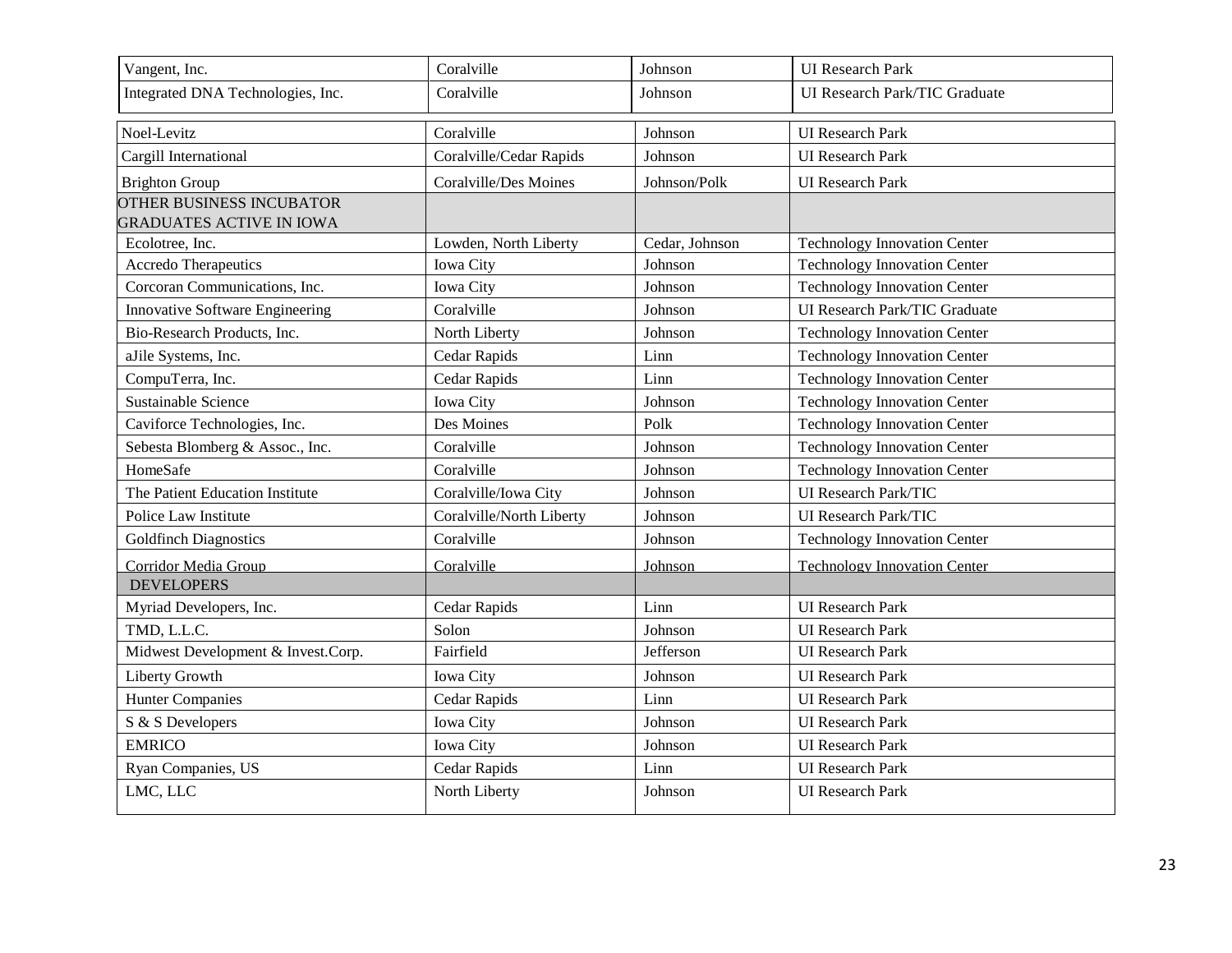# **IOWA STATE UNIVERSITY OF SCIENCE AND TECHNOLOGY**

# **FY12 Board of Regents, State of Iowa, Annual Economic Development and Technology Transfer Report**

# **PRESENTED BY SHARRON QUISENBERRY, VICE PRESIDENT FOR RESEARCH AND ECONOMIC DEVELOPMENT**

**September 21, 2012**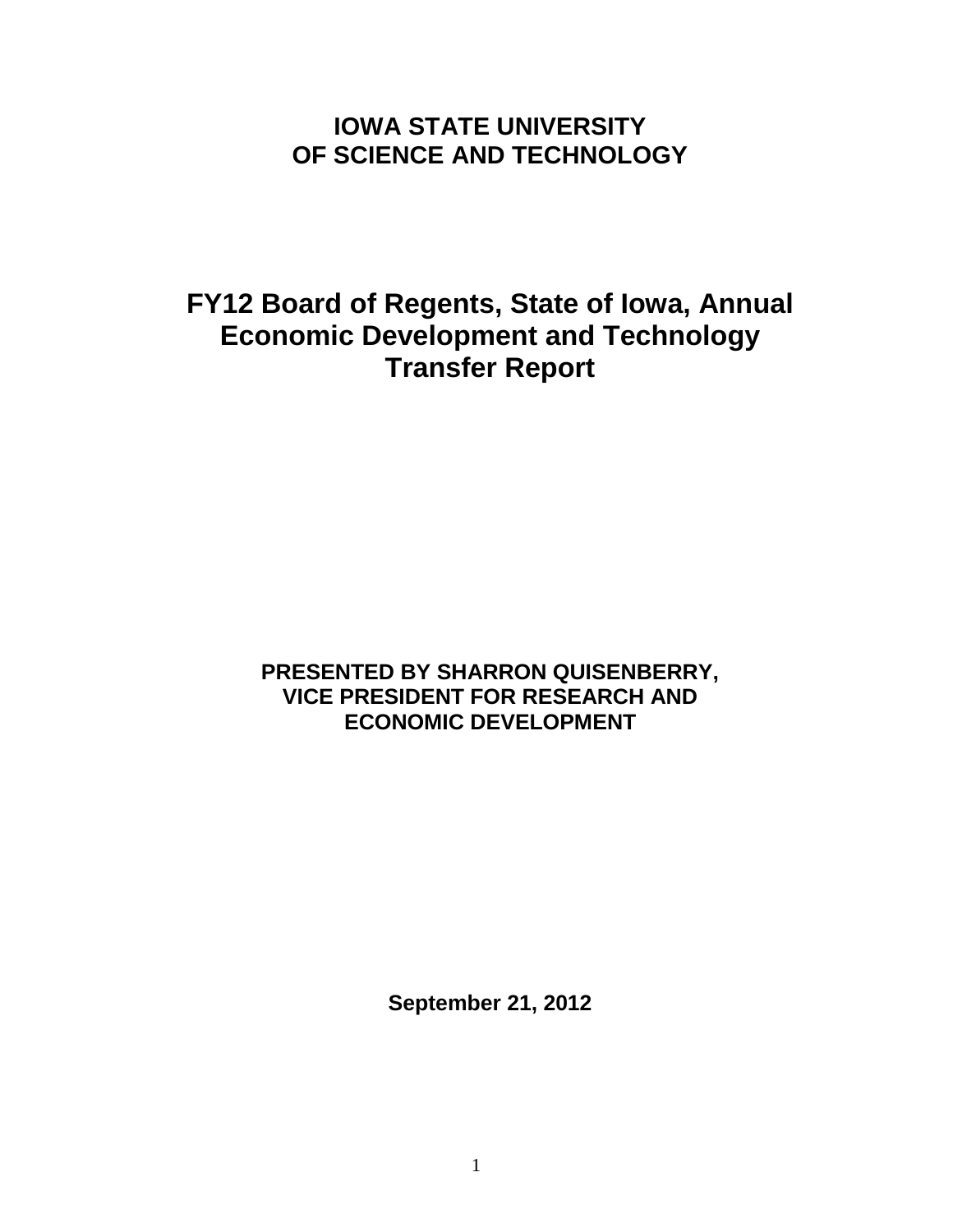#### **FY12 Board of Regents, State of Iowa, Annual Economic Development and Technology Transfer Report**

1. Please briefly describe the relationship of your institution's economic development activities to the enhancement of economic growth in the state. The description should cover, but not necessarily be limited to the following:

A. the relationship between institutional activities and creation of jobs and wealth in Iowa B. Institutional activities and services which indirectly promote economic development, such as training provided to staff of local economic development agencies

#### *1A. Enhancement of Economic Growth through Job Creation and Retention, Investments, Sales, and Cost Savings*

Iowa State University engages in several activities that have direct impact on both the creation as well as the retention of jobs in Iowa. The ISU Research Park is a technology community that encourages commercialization of university research. Likewise, the Innovations Development Facility, part of the Plant Sciences Institute, incubates new companies. In addition, the IPRT (Institute for Physical Research and Technology) Company Assistance Program, ISU Extension and Outreach's Center for Industrial Research and Service (CIRAS), the Small Business Development Center (SBDC) and the ISU Pappajohn Center for Entrepreneurship interact with companies across Iowa to solve production and management problems. These interactions lead to the resolution of problems related to product development and business management. As a consequence of the improved production resulting from these interactions, businesses have been able to retain and often expand their work force. Some examples of the direct impact that these ISU units have had this past year are as follows:

- $\triangleright$  The ISU Research Park continues to be successful in initiating as well as nurturing numerous new businesses. Eight new companies and affiliates joined the Park in FY12, bringing the historical total to 218 companies, research centers, and affiliates. Currently, there are 59 companies and research centers and 17 affiliates located in the Park, employing 1072 and 148 people, respectively.
- $\triangleright$  There are currently four faculty-affiliated startup companies located in the Innovations Development Facility, the on-campus business incubator in the Roy J. Carver Co-Laboratory under direction of the Plant Sciences Institute. The PSI met with three entrepreneurs interested in forming Limited Liability Corporations involving plant science. They are currently working with these individuals and ISURF (Iowa State University Research Foundation) to develop SBIR phase I proposals to be submitted to USDA and NIH. A total of 18 companies have used this business incubator space since the facility opened in September 2003.
- $\triangleright$  A summary of project evaluation data clearly shows that Iowa companies with technical problems and R&D needs continue to find important technical help through the services of Institute for Physical Research and Technology (IPRT) Company Assistance. Companies report positive impacts affecting their sales, investments, and operating costs throughout the languishing recovery from the economic recession of 2009-2011. Of the IPRT clients responding to the survey, the FY11 half decade average of the estimated impact of projects was \$9.9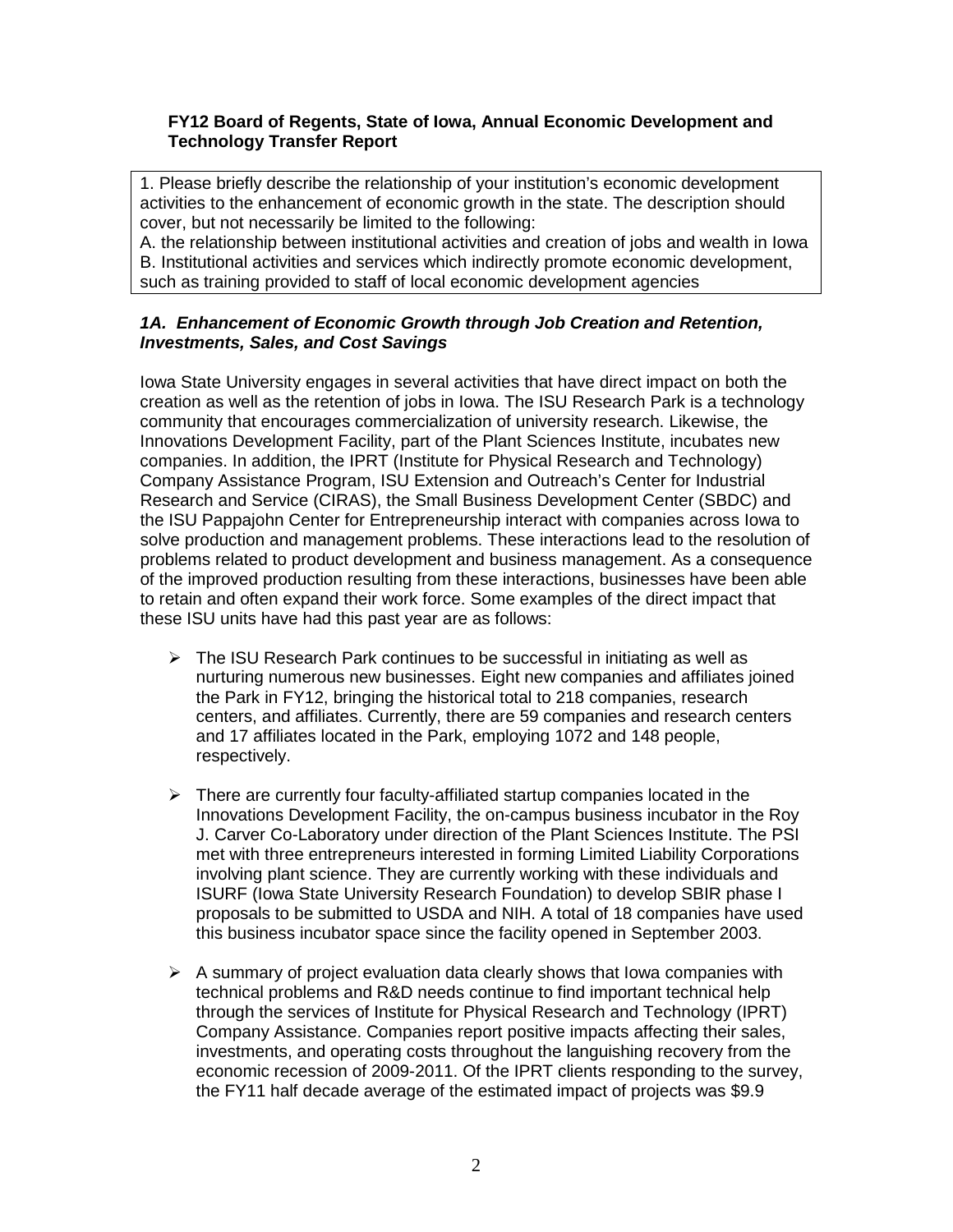million; this reflects a decrease in the mean half-decade average of \$12.4 million over the previous three years. Companies also report on the estimated number of jobs that were created or retained because of interactions with Company Assistance. The five-year average for jobs created or retained through FY11 was 18 positions. The mean five-year average over the previous three years was 24 positions. The satisfaction rating given by clients during the past year was 4.84 (1-5 scale, with "1" being "not satisfied" and "5" being "very satisfied"). The decrease in performance can be attributed to two major factors: during the recessionary period, company projects tended toward cost-savings projects rather than new product development, and the Company Assistance program experienced high personnel turnover, primarily due to funding instability.

- $\triangleright$  DuctSox, a custom engineering, design, and manufacturer of fabric duct work, turned to IPRT Company Assistance to study the performance of fabric and metal ductwork. The 10-month study included computational thermal evaluation between the fabric systems and ceiling diffuser systems. The results of the study showed that the fabric ductwork performed better by heating the area more quickly and uniformly. Nick Kaufmann, sales and product engineering manager, states that having the study "will impact the amount of future building designs that specify our products." We have continued to work with DuctSox outside the scope of this project to help the company connect with potential customers and other experts in the industry.
- Researchers from IPRT's Center for Nondestructive Evaluation (CNDE) developed a levee inspection system using ground-penetrating radar to improve on the current standard for levees, which is simple visual inspection. David Eisenmann, a CNDE scientist, points out that "improving levee and dam inspection would have immediate payoffs in terms of saving human lives and reducing the cost of flood damage," while allowing for "timely repairs before flooding occurs."
- $\triangleright$  ISU Extension and Outreach Center for Industrial Research and Service (CIRAS) helps Iowa's economy prosper and grow by enhancing the performance of industry through applied research, education, and technical assistance. Cumulatively, over the past five years, CIRAS and its partners have reported impact from companies totaling more than \$1.5 billion (sales gained or retained \$1.2 billion, new investments \$255 million, costs saved or avoided \$92 million) with 22,264 jobs added or retained as a result of the assistance they received.
- $\triangleright$  In FY12, 1,372 businesses from 97 counties in the state received assistance on projects or attended educational workshops from CIRAS staff or partners. Companies responding to surveys reported \$414 million in total impact — \$352 million sales gained or retained \$46 million in new investments and \$16 million in costs saved or avoided. Company executives stated that 5,667 jobs were added or retained as a result of the assistance they received from CIRAS and its partners.
- $\triangleright$  Last year, CIRAS and partners provided assistance to Hagie Manufacturing in Clarion, Iowa, resulting in the company reporting 283 jobs created or retained and more than \$25 million in impact. Projects included business continuity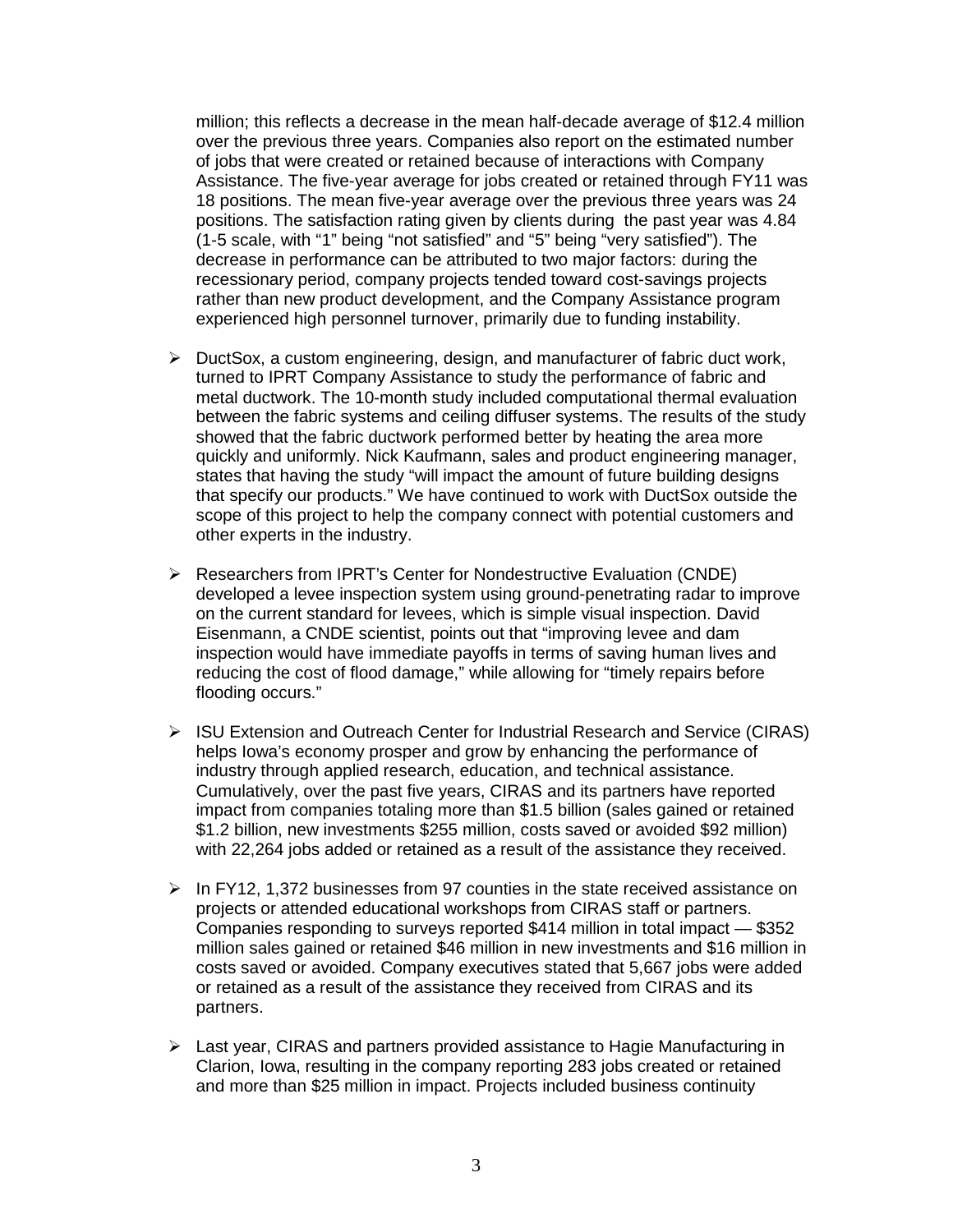planning, research on the creation and evaluation of a sprayer cab design using virtual reality applications, and training on growth strategies.

 $\triangleright$  CIRAS, working with the U.S. Department of Agriculture (USDA) and ASTM International, manages the USDA Biobased Product Certification and Labeling Program. The label provides an easier way for consumers to identify biobased products, as well as serving as a valuable marketing tool for the manufacturers and vendors of the products. To date, 801 products throughout the U.S. have been certified.

In addition to the labeling and certification program, efforts by CIRAS staff increased the database of biobased products available for consideration under the USDA BioPreferred® program to 491 Iowa products sold by more than 97 Iowa manufacturers and vendors. Nationally 27,484 products sold by more than 3,479 companies have been identified.

To maintain quality control of the USDA BioPreferred® catalog, which contains biobased products eligible for federal procurement preference and products that have earned the USDA Certified Biobased Product label, CIRAS and ASTM International conducted an audit to improve the accuracy of the product information in the catalog.

- $\triangleright$  CIRAS government contracting specialists work with Iowa businesses, from oneperson operations to some of the state's largest employers, to help them understand the government procurement process and to secure contracts. As the only organization in the state of Iowa providing contracting assistance at all three levels of the government market segmentation – local, state, and federal – CIRAS staff provided counseling to more than 1,000 companies. Companies reported more than \$197 million in government contract impact due in part to the assistance they received. The Defense Logistics Agency, which funds CIRAS to provide assistance to Iowa companies, indicated this impact helped create or retain more than 3,900 jobs.
- $\triangleright$  More than 850 participants were trained in FY12 by attending conferences and workshops offered through a partnership of CIRAS; Civil, Construction, and Environmental Engineering; Electrical and Computer Engineering; Alliant Energy; Black Hills Energy; CIPCO; Corn Belt Power Cooperative; Iowa Association of Electric Cooperatives; Iowa Association of Municipal Utilities; Iowa Energy Center; Iowa Office of Energy Independence; Michaels Energy; MidAmerican Energy; and Van Meter, Inc. Energy efficiency workshops held across Iowa provided education on compressed air systems and motors. Continuing education was provided for civil engineering practitioners in engineering survey, structural engineering, transportation engineering, geotechnical engineering, water resources, and environmental engineering. Attendees were able to obtain professional development hours towards retention of their Iowa engineering licenses.
- $\triangleright$  CIRAS is working with the BEST of Iowa (Business Expansion and Strategic Trends), a coalition of Iowa utility concerns, Iowa Economic Development Authority (IEDA), Iowa Innovation Council, Iowa Workforce Development, Association of Business and Industry (ABI), Iowa Area Development Group, Iowa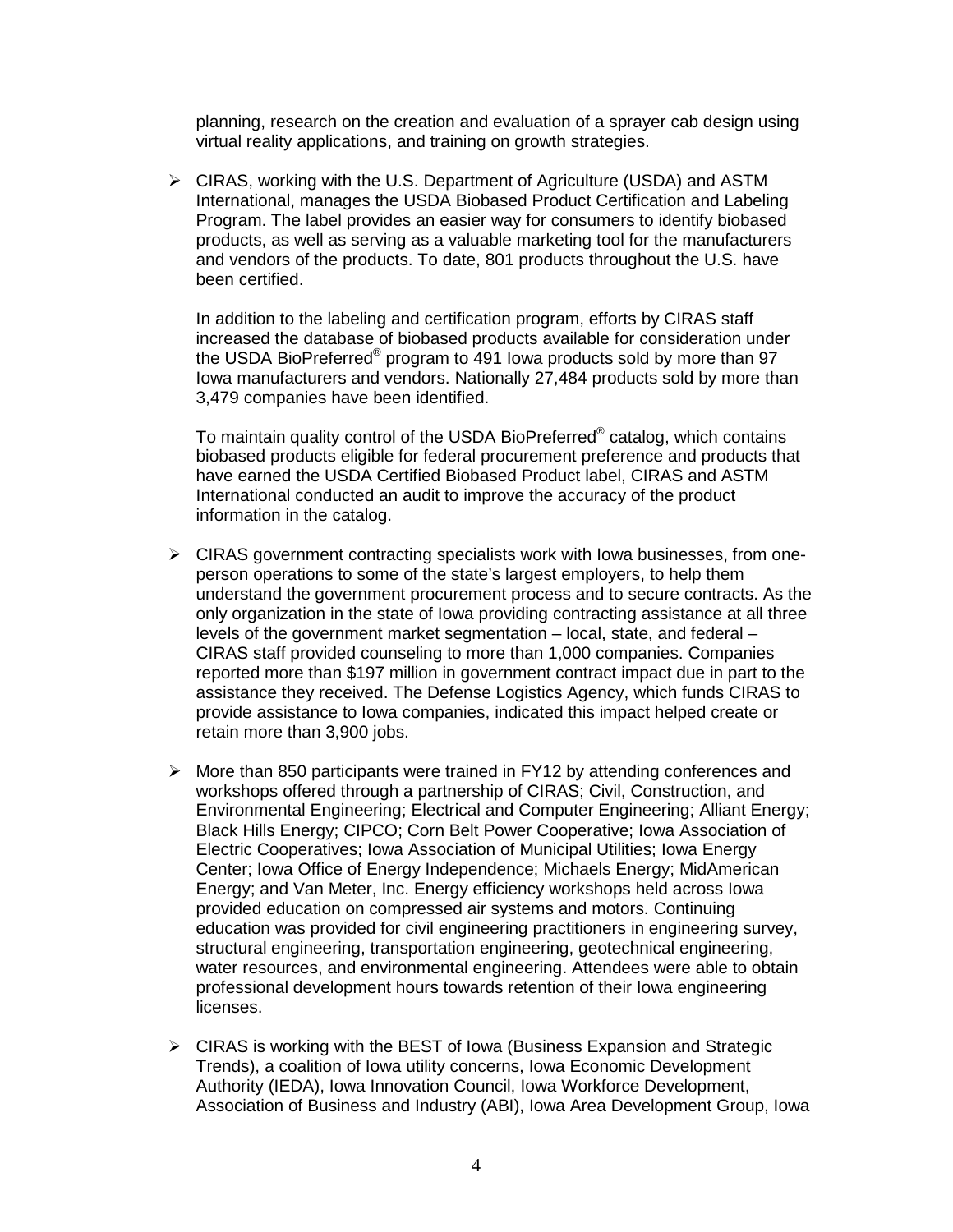Business Council, Iowa Department of Education, and Community Colleges to provide a statewide coordinated business retention and expansion program. Economic developers throughout the state use the Synchronist data system to interview executives of Iowa industries to create an Iowa Competitive Capacity ScoreCard for the state. This report provides a detailed analysis of Iowa's situation and identifies opportunities and risks to be addressed. The Governor and Lieutenant Governor of Iowa use the data to assist with scheduling visits with trade cluster companies around the state.

- $\triangleright$  During federal FY11, which is the most recent full year for the program, the Small Business Development Center (SBDC) provided business assistance to individuals and companies totaling 2,695 clients and 11,259 counseling hours. The SBDC also conducted 232 training workshops in which 3,727 individuals participated.
- $\triangleright$  The ISU SBDC, along with the ISU Pappajohn Center for Entrepreneurship, provided 530 hours of counseling assistance to startup and existing companies; served 116 clients with one-on-one counseling; educated 396 attendees through workshops; provided advice to several hundred clients via telephone and e-mail; and advised 16 technology companies in the areas of licensing, equity-based financing, market entry, and numerous operational areas.
- $\triangleright$  Every year the SBDC commissions Professor James J. Chrisman to review the economic impact of the SBDC's clients who receive five or more hours of counseling from the SBDC, which account for only 20% of the total SBDC client base. In a report on this client segment published by Professor Chrisman, *Economic Impact of Small Business Development Center Long-Term Counseling Activities in Iowa: 2010-2011*, it was shown that for every \$1.00 in state and federal funding invested in the Iowa SBDC in FY10, the total tax dollars returned to the State of Iowa and the federal government by SBDC clients in 2011 was \$1.76. Among the clients in this segment there were 903 jobs saved, 558 jobs created, and over \$40 million in new sales generated. The SBDC helped these clients raise over \$27 million in financing for their businesses.
- $\triangleright$  Technologies originating at ISU and licensed to Iowa companies have resulted in over \$101 million in sales by those companies in calendar year 2011. Total sales of ISURF-licensed technologies were \$686 million, not including germplasm.

The Office of Intellectual Property and Technology Transfer began supporting SBIR (Small Business Innovation Research) and STTR (Small Business Technology Transfer) outreach efforts in FY06. Since then, SBIR and STTR funding in Iowa has rebounded. Preliminary data for FY12 report that 15 different Iowa companies won 21 new or continuing SBIR and STTR awards worth \$6.2 million. An emphasis has been placed on outreach and training activities. This includes a monthly newsletter and workshops presented by federal program managers. In addition, comprehensive proposal preparation support has contributed to an increasing number of companies applying for funding. Twentyone Iowa companies were assisted in the preparation of 23 proposals during FY12. The funded projects reflect Iowa's strengths in biotechnology, information systems, manufacturing and agriculture. Over \$2.5 million in support was awarded by NIH for diverse projects that range from the development of medical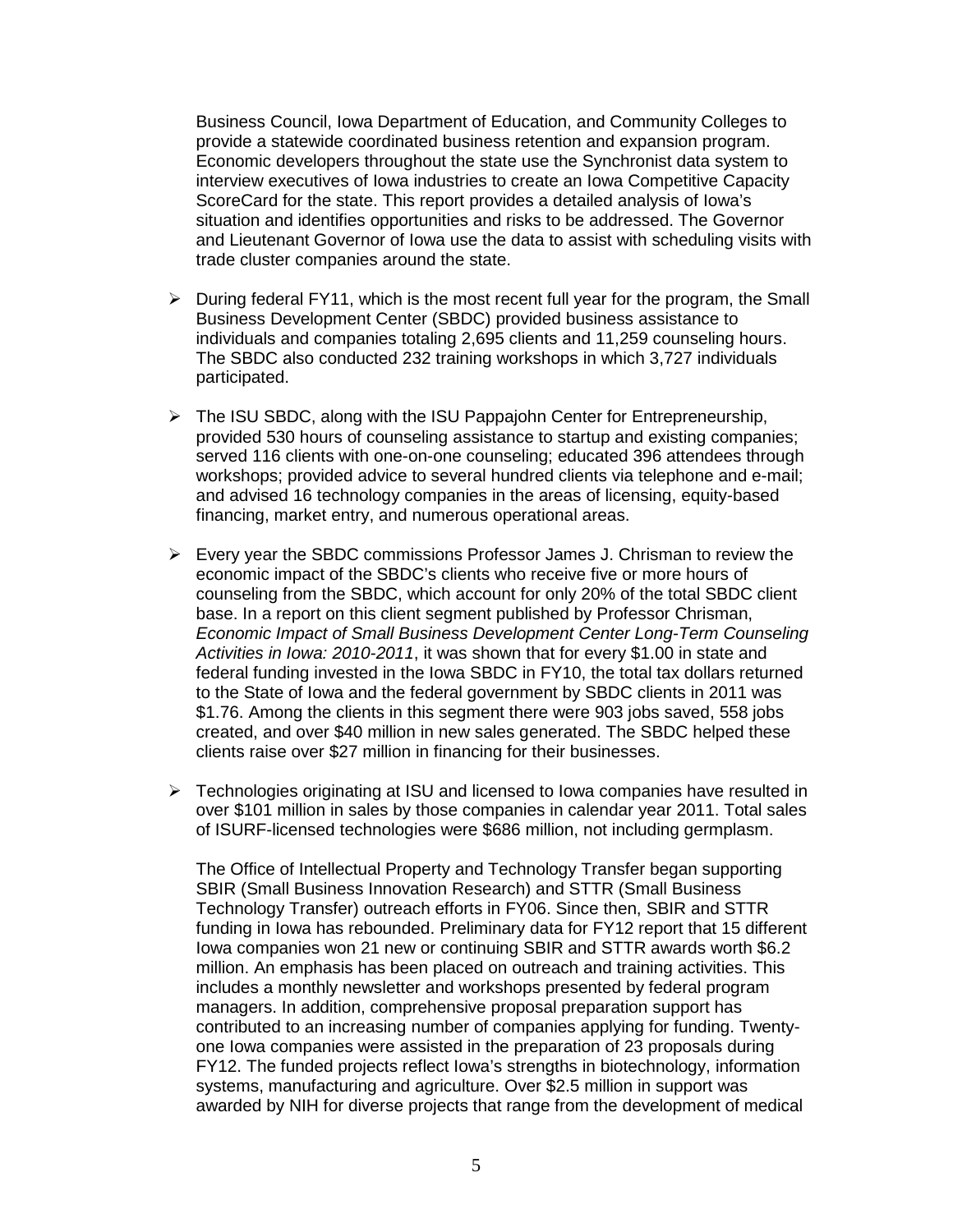imaging and analysis technologies to new animal models for human diseases. An additional \$1.8 million was received from the Department of Defense for projects that include development of underwater sonar transducers to methods for characterizing free-play in control surface to performance assessments for human and systems in operational environments.

 $\triangleright$  The Regents Innovation Fund (formerly Grow Iowa Values Fund) program at Iowa State has a competitive research component that pairs ISU faculty members with Iowa industries to create economic benefit for the companies. Surveys completed by companies on projects funded from June 2006 – June 2011 (surveyed one year after project completion) documented more than 114 jobs created or retained and an annual sales impact of more than \$15.8 million due to the research projects conducted in partnership between ISU and the companies.

#### *1B. Training Opportunities for Staff of Local Economic Development Agencies and Other Activities that Indirectly Promote Economic Development*

The ISU Extension and Outreach Center for Industrial Research and Service reports several economic development training and other activities.

- $\triangleright$  CIRAS developed and delivered a training curriculum for lowa businesses to provide education on the new federal vendor registration portal named the System for Award Management (SAM). The federal government requires all businesses to be successfully registered in SAM in order to be awarded and paid on federal contracts. Eleven workshops, in addition to one-on-one counseling sessions, were held throughout the state with more than 300 attendees receiving assistance.
- $\triangleright$  As Iowa faced unprecedented drought conditions in FY12, CIRAS educated companies by providing information to help them plan, prepare, and protect their operations from water shortage crises. Information included possible changes in the water supply for businesses located in non-metropolitan cities where the Iowa DNR identified concerns with the ground water levels. Material was distributed directly to companies as well as to Safeguard Iowa Partnership, Iowa Association of Business and Industry, and Iowa Farm Bureau Federation to broaden awareness.
- $\triangleright$  The Electric Power Research Center (EPRC) is a consortium of 10 utilities that sponsor multidisciplinary power systems research at Iowa State University. Eight of the 10 companies provide services in Iowa; the remaining two are international. Funds provided by the companies are used to conduct research on the reliable and economic operation of power systems. In addition, the research deals with the integration of increasing amounts of wind energy into the grid and the implications of the electrification of transportation. EPRC research helps ensure that Iowa, the U.S., and the world have a supply of electric power that is cost-effective, reliable, and sustainable.
- $\triangleright$  Keeping Iowa youth interested and participating in STEM initiatives will create a better prepared future workforce and ultimately help improve economic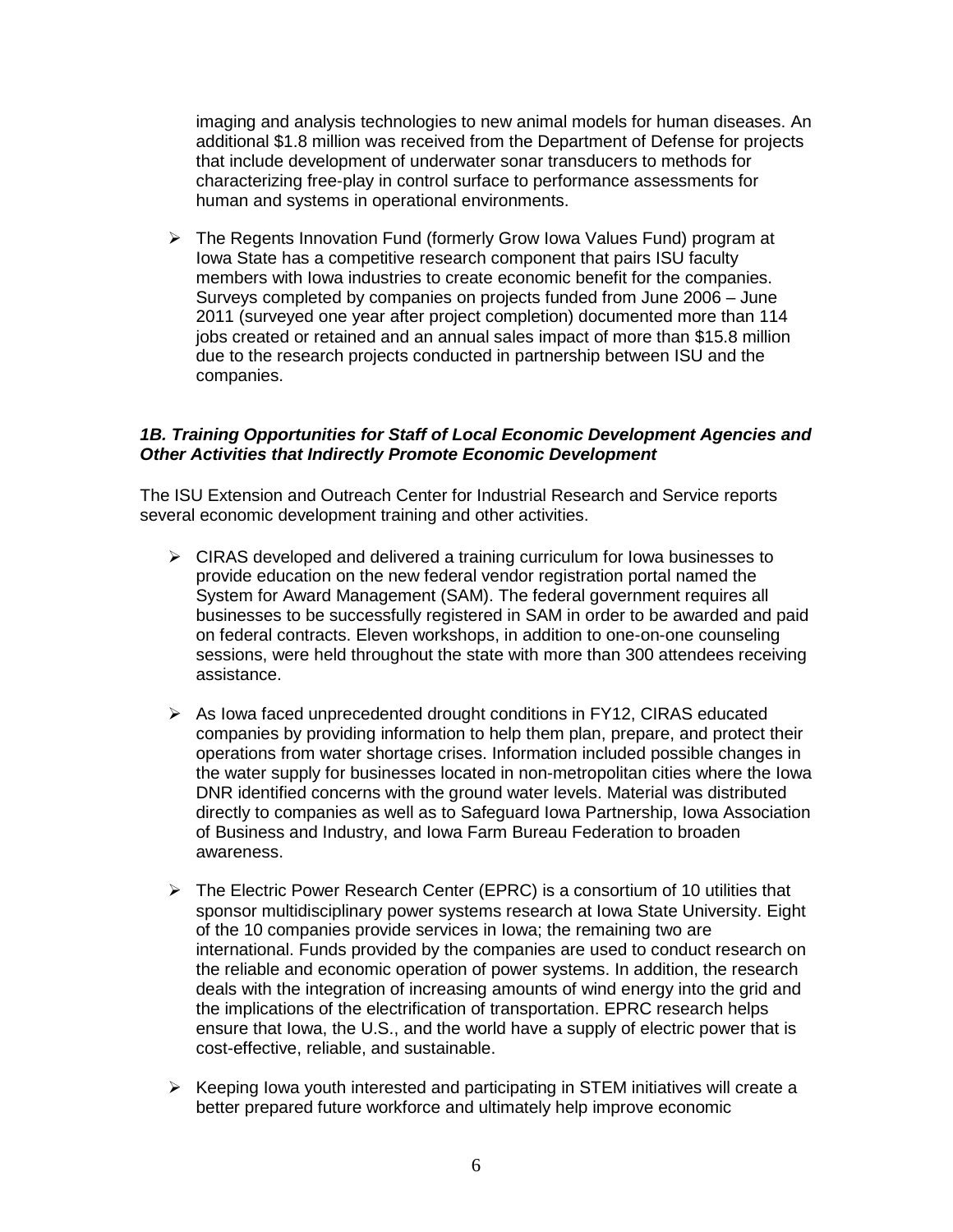development in the state of Iowa. The College of Engineering plays a vital role in filling the engineering pipeline by providing critical leadership to K-12 outreach efforts such as FIRST LEGO League, Junior FIRST LEGO League, Project Lead the Way, engineering summer kids' camps, Mom's Night out for STEM, and multiple other outreach events and hands-on activities. In FY12, more than 6,000 middle and high school students attended Project Lead the Way courses at 183 sites across the state. The College of Engineering also supported more than 3,000 participants as part of FIRST LEGO League, hosted nearly 700 youth in engineering summer kids' camps, and engaged approximately 30,000 other Iowans through events across the state.

 $\triangleright$  In 2012, CIRAS was engaged in three significant research projects in support of the biobased products industry. Research efforts continued to focus on two major areas of importance to industry: economic impact and barriers to development and adoption.

Using the expertise of faculty and staff from the Survey and Behavioral Research Services, the College of Agriculture and Life Sciences Department of Economics, and the College of Liberal Arts and Sciences Sociology Department, CIRAS research expanded the development of benchmark data, heightened industry input and increased knowledge of potential growth and impact of the biobased products industry. Reports on the analysis of the second biobased products industry survey data, the evaluation of the automotive industry potential, and the Iowa consumer acceptance survey were released, as well as Phase II of the green jobs study.

Ongoing research in the use of biobased adhesives in wall-board products, and continuing industry input surveys will help expand and improve the growth and impact of this important economic sector.

2. Please provide the following information for FY12: (If your institution utilizes additional metrics specific to your institution's specialized areas of research or service, please include them here)

#### *Note: Unless noted, the data provided below are FY12 data.*

- a. Number of disclosures of intellectual property: 102
- b. Number of patent applications filed: 56
- c. Number of patents awarded: 16
- d. Number of license and option agreements executed on institutional intellectual property, in total and in Iowa: 50 total, 19 in Iowa
- e. Number of license and option agreements yielding income: 188
- f. Revenue to Iowa companies as a result of licensed technology: \$101 million (CY10)
- g. Number of startup companies formed, in total and in Iowa (through licensing activities): 0 total, 0 in Iowa
- h. Number of companies in research parks and incubators: ISU Research Park: 46 private and 13 university-related; Plant Sciences Institute Innovations Development Facility (IDF): 4 (all university-related or affiliated)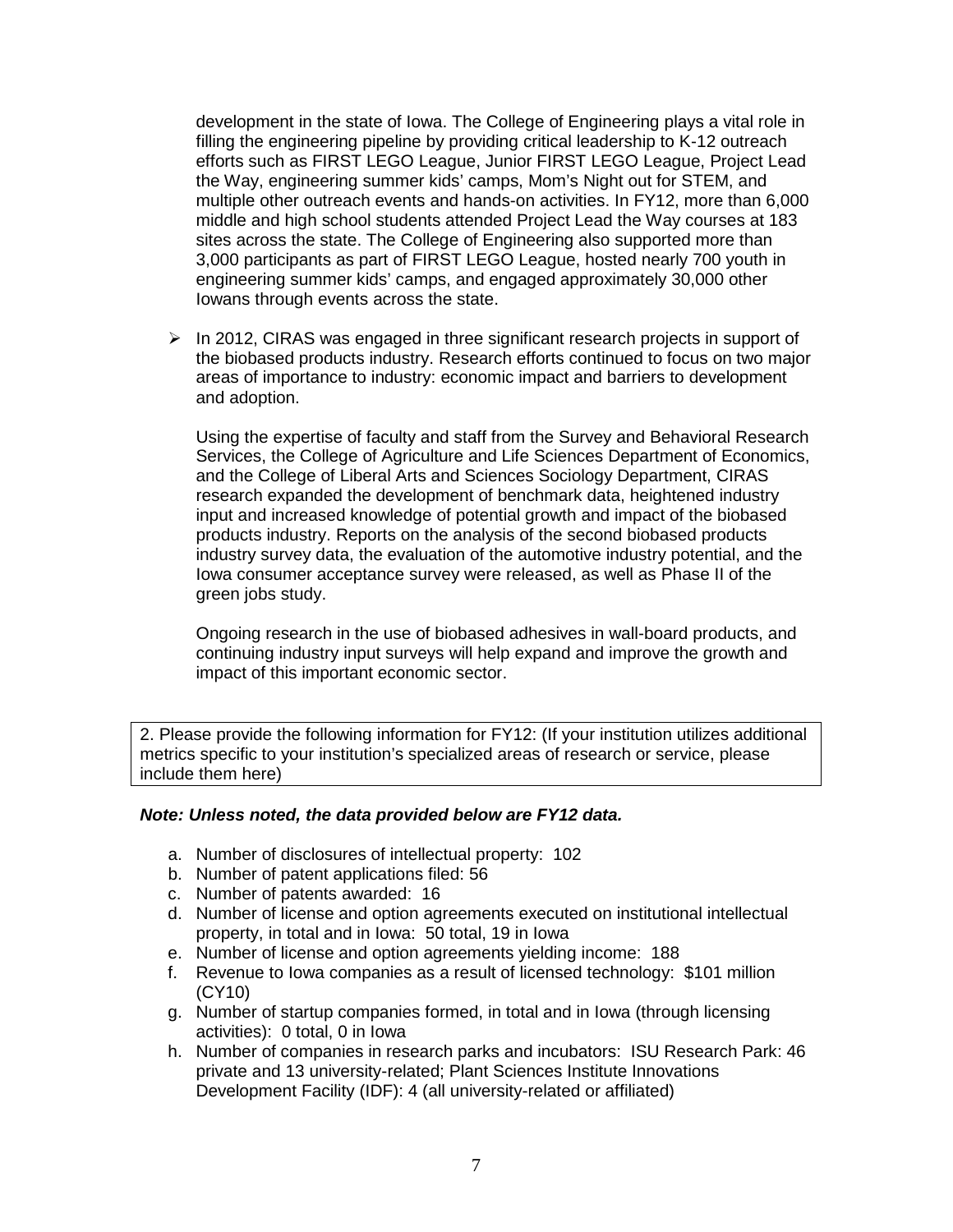- i. Number of new companies in research parks and incubators: ISU Research Park: 8 private,0 university-related and 0 affiliates; Plant Sciences Institute IDF: 1 (university-affiliated)
- j. Number of employees in companies in research parks and incubators: ISU Research Park: 838 private and 234 university-related; Plant Sciences Institute IDF: 6 FTE (all university-related or affiliated)
- k. Royalties and license fee income: \$9.9 million
- l. Total sponsored funding received: \$360.2 million of which \$207.9 million is for research
- m. Corporate sponsored funding received for research and economic development, in total and in Iowa: \$23.4 million total, \$11 million in Iowa
- n. Iowa special appropriations for economic development in the following categories:
	- o Annual state appropriations for ongoing economic development programs (such as research parks, SBDC, IPRT): \$2.4 million—includes \$936,345 SBDC (includes state-wide programs), \$122,355 ISU Research Park, and \$1,365,602 IPRT
	- o Regents Innovation Fund appropriations: \$576,000 and \$105,000 for SBDC
- o. Research expenditures (federal, state and local; business; nonprofit; institution funds; all other sources): \$267.6 million—Note that this is the FY11 total reported to NSF for its Higher Education Research and Development (HERD) Survey
- p. Licenses and options executed per \$10 million research expenditures: 4 (est.)— Note that this is an FY11 figure, the most recent number available
- q. Sales of licensed products by Iowa-based companies: See d. above
- r. Number of employees for current Research Park tenants and incubator, as well as former tenants that are still in existence in basic form world-wide 3,422

3. Please describe the ways in which your institution is engaged in the following activities (For example, what is the nature of the outreach and service activities? Which units provide it? What kinds of people and organizations benefit?)

A. Direct and hands-on technical assistance to businesses and entrepreneurs

B. Direct economic development assistance to Iowa communities

C. Economic development services provided by research parks, incubators or similar service units

### *3A. Direct and Hands-on Technical Assistance to Businesses and Entrepreneurs*

### **ISU System for Innovation**

Iowa State University is charged with advancing economic development and technology transfer activities that promote growth and benefit all citizens. While creation of knowledge remains the basic responsibility of a research university, the way we share knowledge determines our success. ISU shares knowledge and expertise with students (learning and teaching), communities (engagement), and business and industry (technology transfer and economic development). ISU ranks as one of the most successful universities nationwide in several categories of technology transfer and economic development. The activities of the colleges, institutes and centers are coordinated through the Research and Economic Development Council that advises the Vice President for Research and Economic Development. The Vice President and this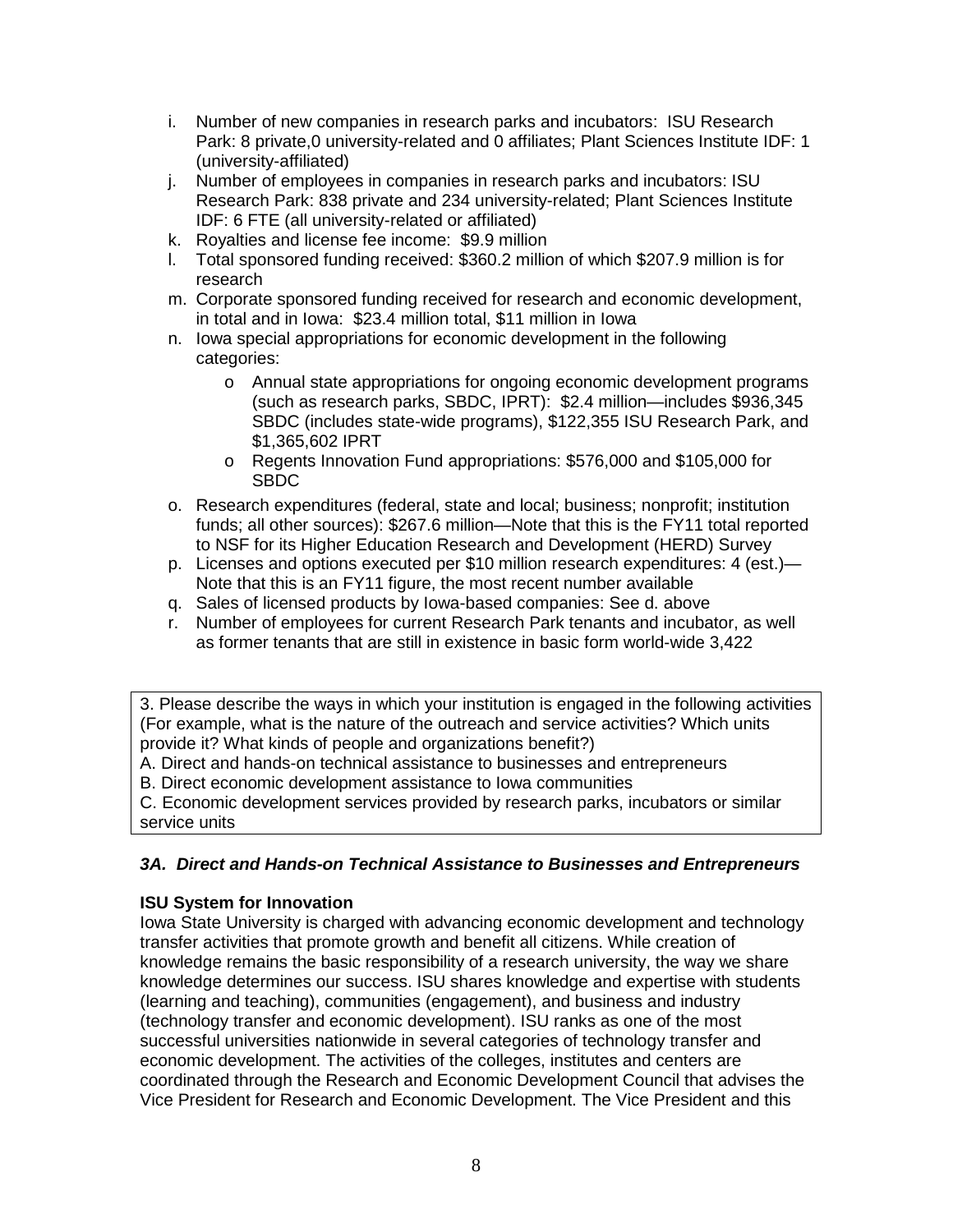Council continuously communicate with economic development entities within the State such as the Iowa Department of Economic Development, the Iowa Innovation Council, the Iowa Business Council, the Greater Des Moines Partnership, the Ames Economic Development Commission and other local and regional agencies.

The Iowa State University "System for Innovation" was developed to focus on the transfer of university technologies into commercial applications in startup or existing companies. Functions of the ISU System for Innovation include:

- *Business Development and Assistance and Entrepreneurial Activities:* Efforts related to startup companies, including business assistance services and SBIR/STTR applications.
- *Technical Assistance and Technology Development:* Solving technical problems, assisting in product development and process improvement projects for existing businesses. This includes the current efforts of no-cost technical assistance and cost-sharing projects.
- *Industry Relations:* Facilitation of a multitude of interactions between ISU and its industry partners, including the management of research relationships and interactions with economic development groups, legislative groups, and other third parties.
- *Community Development:* To disseminate and develop programming, facilitating community organizations, fostering community planning, and coordinating with community and regional economic development networks and organizations.
- *Technology Transfer and Licensing:* The transfer of intellectual property (patentable inventions, copyright works and proprietary materials) to business and industry through license agreements.
- *Physical Space:* Physical space for business incubation is available in the ISU Research Park, the Plant Sciences Institute, and the Center for Crops Utilization Research.
- *Research and Instrumentation Facilities: I*owa State University maintains more than 20 central research facilities that also serve communities and businesses on a fee-for-service basis.

#### **Senior Capstone Design Projects and Other Student Opportunities**

The College of Engineering and the Extension and Outreach Center for Industrial Research and Service (CIRAS) partnered to upgrade the manufacturing teaching and research laboratories including purchasing equipment (Faro laser tracker, Faro metrology equipment, and fatigue testing equipment) that is used for research, to provide hands on opportunities for students with equipment used in industry, and to assist Iowa companies in their manufacturing efforts.

Senior capstone design projects are the culmination of engineering education for undergraduate students. Iowa companies, through a partnership between CIRAS and the College of Engineering, provide students the opportunity to apply their engineering knowledge to real-world applications as a final step in preparation for joining the workforce.

By working with the students, companies gain a new perspective on difficult engineering problems, with many achieving innovative solutions that enhance productivity and lower costs. Companies have a heightened understanding of the value engineers bring to an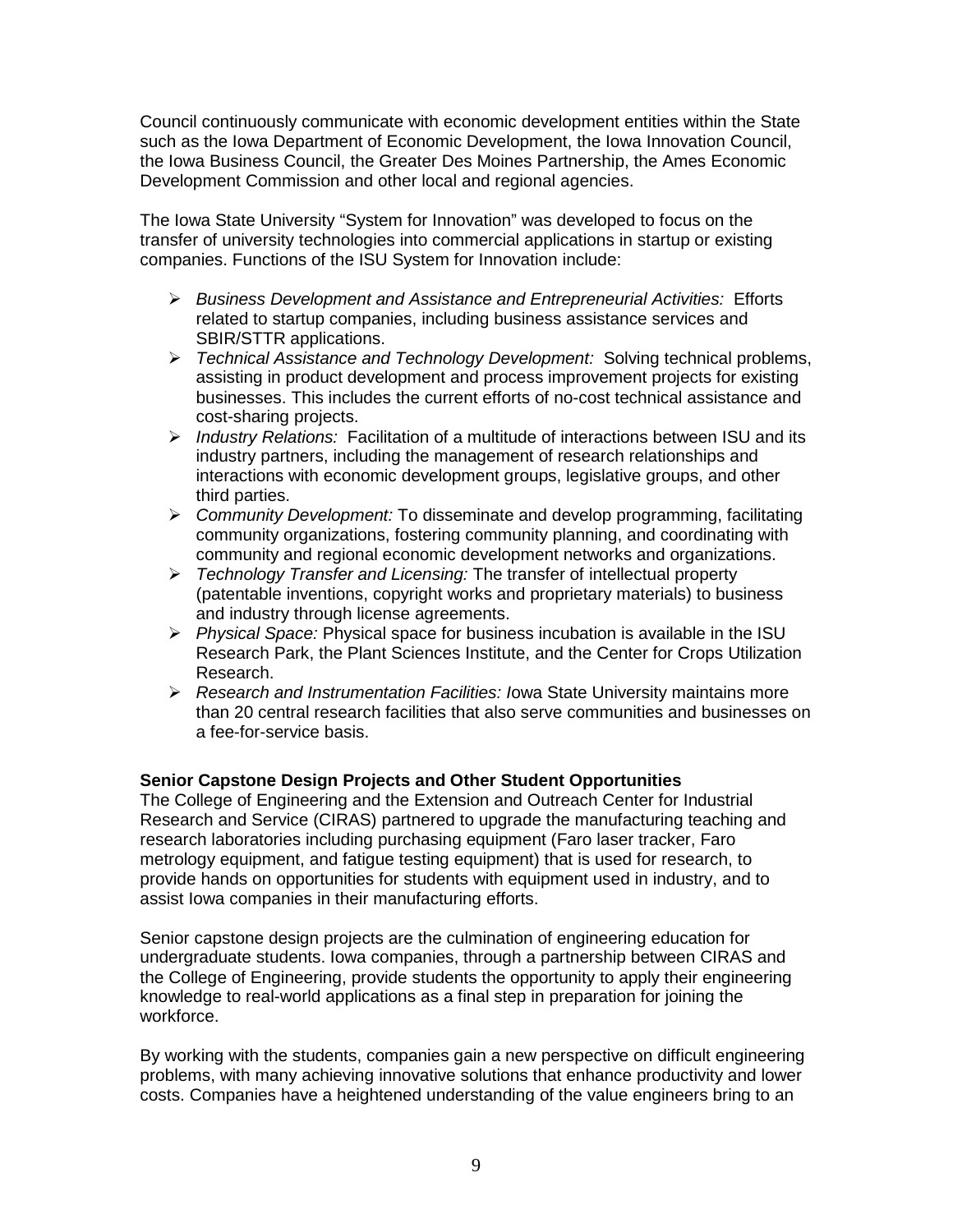organization and are able to showcase their company to students nearing graduation. Companies also gain a better understanding of the value of making an investment in their workforce by providing higher level, higher wage jobs.

In addition to the senior capstone design projects, engineering students have worked with companies on projects related to cellular lean, materials, and facility planning.

During the past two years, students worked on 45 projects with 30 different companies. Companies responding to surveys reported impact of more than \$10 million for these projects.

#### *3B. Direct Economic Development Assistance to Iowa Communities*

#### **Sustainable Economies Program**

In FY12, CIRAS continued efforts under a 3-year grant from the Economic Development Administration (EDA) University Center program to develop and implement the Sustainable Economies Program in the state of Iowa. This program provides Regional Trade Centers (RTCs) in rural Iowa with an in-depth economic assessment of the financial, social, and environmental "triple bottom line" well-being of the region coupled with technical assistance to the critical organizations and businesses of the region.

During year two of the program, CIRAS continued assistance in the region of Carroll and launched similar efforts in Lee County (Fort Madison and Keokuk) and Appanoose County (Centerville). In addition to the economic analysis, 23 technical assistance projects were launched within the communities and businesses participating in the program. Projects included technical assistance in entering "green" markets, developing a local leadership development program and an economic impact assessment for a regional health care provider.

A broad base of resources from throughout the university collaborated to provide the resources necessary for regional economies to move toward economic sustainability. Extension and Outreach professionals and faculty from the College of Engineering, College of Design, College of Agriculture and Life Sciences, College of Human Sciences, and the College of Business all contributed to the program. FY12 impact generated by the program exceeded \$2.8 million.

#### *3C. ISU's Key Units Engaged in Economic Development*

Iowa State University, as part of the higher education system in the State, is charged with advancing technology transfer and economic development activities that promote growth and benefit all citizens. The University evolves these goals by contributing to workforce development, creating intellectual property, advancing ideas to the stage of market readiness, supporting creation of new companies, offering assistance to existing companies, and attracting new companies to the State. The University's economic development/technology transfer support system includes the following units that are coordinated through the Research and Economic Development Council: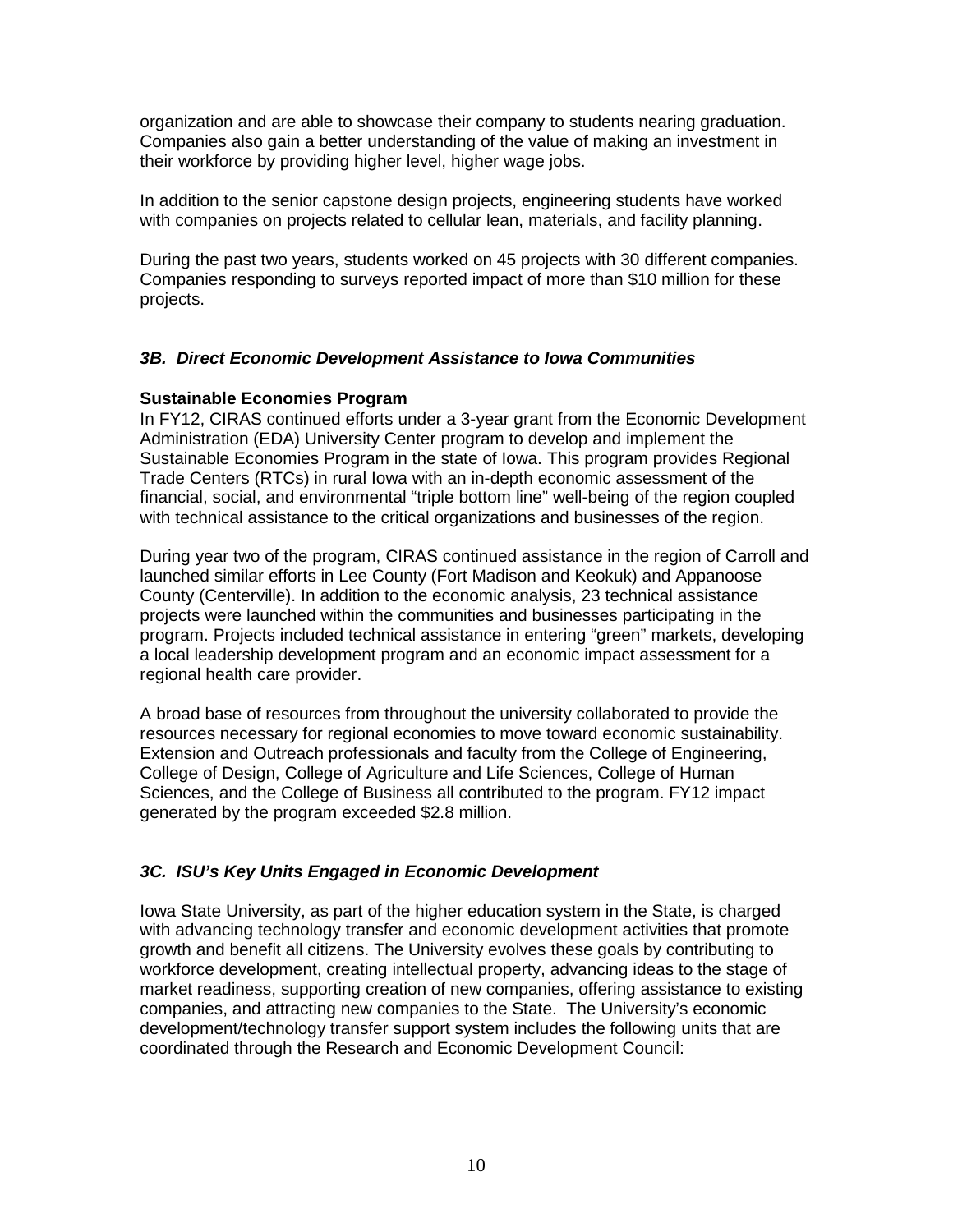#### **Pappajohn Center for Entrepreneurship and the Small Business Development Center at ISU (SBDC)**

These units work with researchers to define the technologists' role in the company, evaluate markets, assist in the creation of a business plan and help the company develop connections with a network of business resources including consultants, accountants, attorneys, prospective employees and investors. In a typical year, the Pappajohn Center, working with IPRT, the Plant Sciences Institute, ISURF/OIPTT and other research centers, identifies approximately 25 prospective new technologies. These technologies can take six to 26 months to develop sufficiently to justify the formation of businesses. During this time the researcher receives assistance from, among others, the Small Business Development Center at ISU in moving the technology from the researcher's bench to the marketplace. The Pappajohn Center helps the researcher develop the model for the business and establish the network of resources necessary to implement the plan. These resources can include business assistance, students or capital. The Pappajohn Center/SBDC also continues to provide a referral network and facilitates the recruitment of students including access to internships.

#### **Institute for Physical Research and Technology (IPRT)**

Through IPRT's Company Assistance Program, Iowa companies can leverage the expertise of the IPRT research centers and other ISU capabilities in order to solve technical problems, create new products and processes, and increase productivity and quality. IPRT Company Assistance provides help through both its R&D cost-sharing program and through short-term, no-cost technical assistance. IPRT actively collaborates with Iowa companies on technology development projects. Many successful businesses have emerged from IPRT technologies, including Mechdyne of Marshalltown and BodyViz of Ames. In addition, startup companies such as Iowa Powder Atomization Technologies of Ames and Avello Bioenergy of Boone have received assistance from IPRT and are showing great commercial potential.

The staff members of the Materials Group and the Nondestructive Evaluation Group within Company Assistance provide significant and broad expertise to help Iowa manufacturers address material and inspection issues. These programs offer state-ofthe-art knowledge to business, and both groups have expanded their capabilities and facilities to keep pace with research advances and modern industrial needs. This direction allows them to interact with various industrial clients and tackle an increasingly wide range of challenges.

#### **Iowa State University Research Park**

The Iowa State University Research Park is a 230-acre development with over 382,000 square feet of building space and is located south of the Iowa State University campus. The ISU Research Park is more than just land and buildings; it is a technology community that encourages commercialization of University research.

#### **Extension and Outreach Center for Industrial Research and Service (CIRAS)**

CIRAS helps companies grow and prosper. The CIRAS mission is to improve the quality of life in Iowa by enhancing the performance of industry through applied research, education, and technical assistance. CIRAS has been working with companies in communities across Iowa for nearly 50 years and has a vision for Iowa of healthy communities through business prosperity. Because multiple resources are necessary to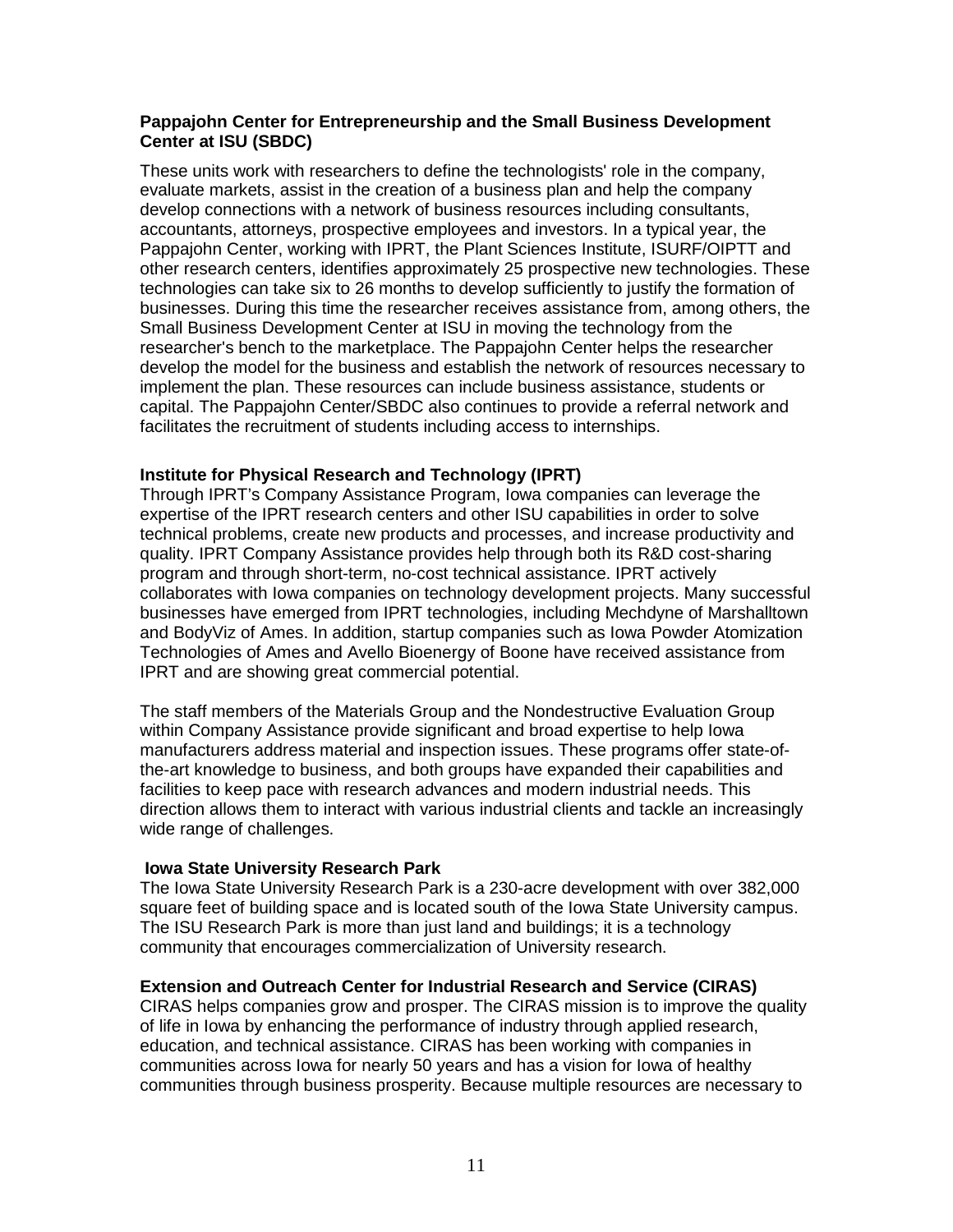meet the needs of Iowa businesses, CIRAS partners with Iowa's universities, community colleges, government agencies, and business associations throughout the state.

- $\triangleright$  Account managers meet with clients to assess needs and provide links to resources that companies can use to increase their competitiveness. Solutions are offered through a combination of direct assistance from center staff, university faculty, partner organizations, and outside consultants.
- $\triangleright$  CIRAS staff have expertise in engineering, biobased products and biorenewables, energy systems, management practices, government contracting, productivity, growth services, supply chains, quality systems, safety, supply chain management, sustainability and community-business economic development. Service to industry includes technical assistance in conjunction with ISU College of Engineering labs; regional economic development studies to better understand rural economies; engineering workshops for utilities, county, and city engineers; and educational workshops and mentoring for small to medium sized businesses.
- $\triangleright$  CIRAS manages the statewide National Institute of Standards and Technology's Hollings Manufacturing Extension Partnership (MEP), a program of the Department of Commerce. The MEP mission is to act as a strategic advisor to promote business growth and connect manufacturers to public and private resources essential for increased competitiveness and profitability. The objective of the program is to enhance productivity, technological performance, and strengthen the global competitiveness of small to medium sized manufacturers. CIRAS provides companies with the training, tools, and connections to accelerate innovation, leading to new opportunities in domestic and export markets.
- The USDA BioPreferred program, enacted as part of the 2002 and 2007 Farm bills, has a goal of increasing the purchase of biobased products by the federal government. CIRAS has helped USDA build this program since its inception in 2002. CIRAS staff manages implementation of the program by gathering industry input, developing government focused marketing strategies, testing biobased content, and facilitating participation in the program. Staff educates public and private stakeholders, manages the biobased product certification and labeling program, and assists with the development of programmatic infrastructure and policy.
- $\triangleright$  The Defense Logistics Agency, on behalf of the Department of Defense, administers the Procurement Technical Assistance Program (PTAP). The purpose of the program is to generate employment and to improve the general economy by assisting business firms in obtaining and performing under federal, state, and local government contracts. CIRAS is responsible for this program in the state of Iowa. Staff helps businesses determine if they are suitable for government contracting, provides workshop training and outreach events, assists businesses with capturing government sales, and provides post award contract assistance.
- $\triangleright$  CIRAS manages the Economic Development Administration (EDA) University Center Program in Iowa. The EDA's mission is to lead the federal economic development agenda by promoting innovation and competitiveness, preparing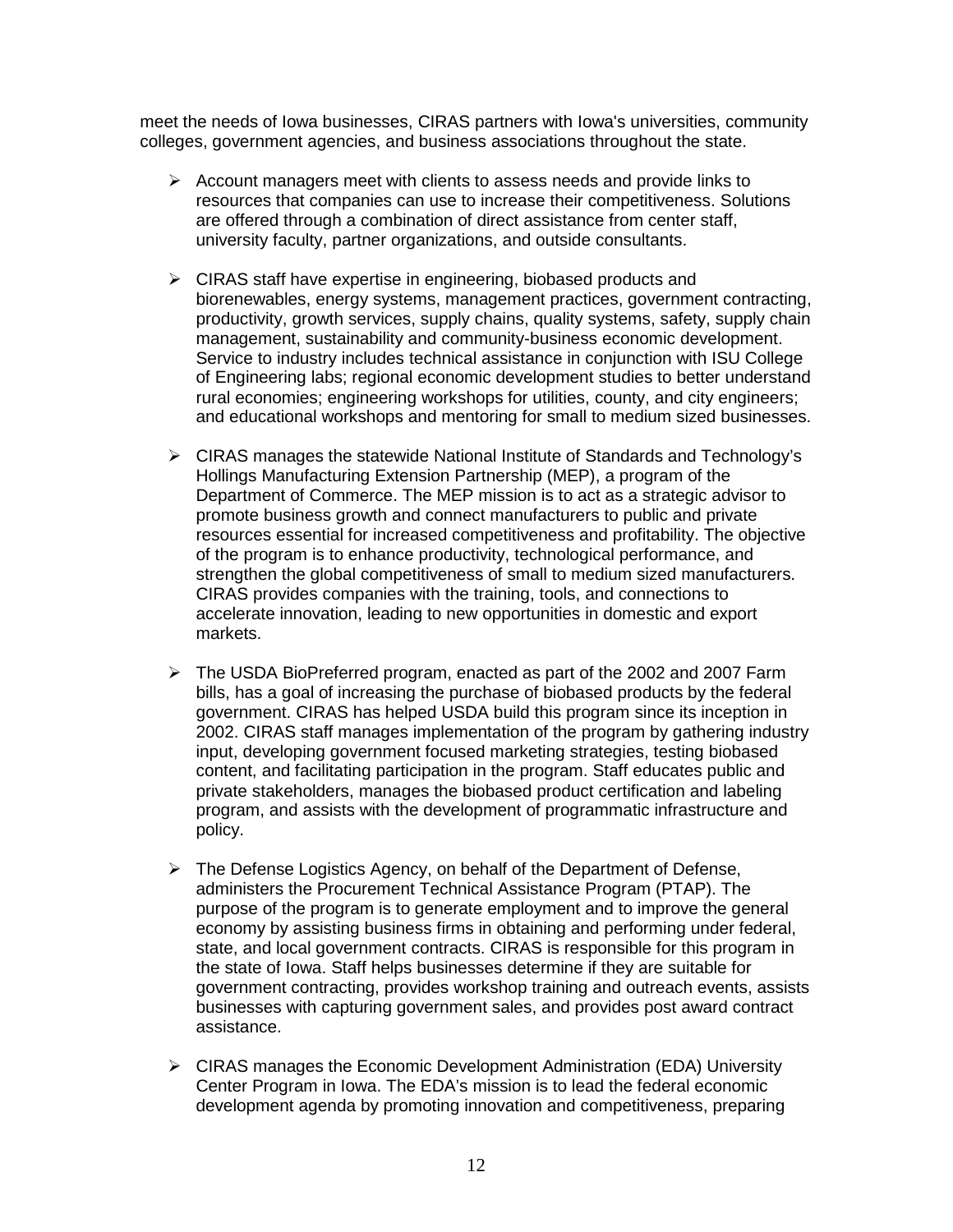American regions for growth and success in the worldwide economy. CIRAS was awarded a three-year grant to develop and implement the Sustainable Economies Program. This program integrates detailed economic studies with financial, social, and environmental technical assistance to communities and businesses in rural trade centers across Iowa. This integrated, scientific-based approach to sustainability and the triple bottom line helps the businesses, communities, and overall regional economy begin the process of reliable, longterm growth.

**ISU Research Foundation (ISURF) and the Office of Intellectual Property and Technology Transfer (OIPTT).** ISURF owns and ISURF and OIPTT jointly manage, market, and license the intellectual property for Iowa State University. ISURF/OIPTT works with faculty members in regard to the reporting and protection of innovations, including patenting inventions. It markets the innovations to find commercial partners interested in licensing. It also funds projects within the University that have potential for broadening the intellectual property protection or providing value for its commercial potential. ISURF also provides assistance to Iowa companies, including ISU faculty startups with SBIR and STTR applications.

**Innovations Development Facility (IDF).** This is a business incubator operated by the Plant Sciences Institute to promote the commercialization of plant biotechnology. IDF encourages ISU faculty, staff, and students to commercialize their research in the plant sciences and promotes the development of startup companies among aspiring entrepreneurs. IDF is housed in the Roy J. Carver Co-Laboratory and consists of six well-equipped laboratory modules and three office spaces. The facility offers an environment to transition research from a university to a business setting. The IDF facility is a productive research location where scientists from academe and industry can work together to advance the mission of the Plant Sciences Institute and to promote economic development in Iowa.

#### **Extension to Communities and Economic Development (CED)**

- *Iowa's Living Roadways Community Visioning Program*  For 16 years, the Community Visioning Program has helped rural communities plan transportation enhancements using state funds from the Iowa DOT. To date, 191 Iowa towns have completed the process and collaborated with design teams to create conceptual transportation enhancement plans. Documented impacts of the program since 1996 include:
	- o Ninety-four percent of participating communities complete at least one project.
	- o Internet research of state funding shows that to date, 124 visioning communities received funding from five state programs to do 285 projects. Seventy-seven percent of the projects were directly related to visioning concept plans and 27% were not directly related to the program.
	- o More than \$16.9 million in state funds was awarded to visioning projects and \$12.4 million to non-visioning projects.
	- o Estimated cash matches from awardees exceed \$12.6 million for an estimated \$42 million generated.
	- o In FY 12, 12 communities completed the visioning process and 12 new communities started the process. ISU contracted with five landscape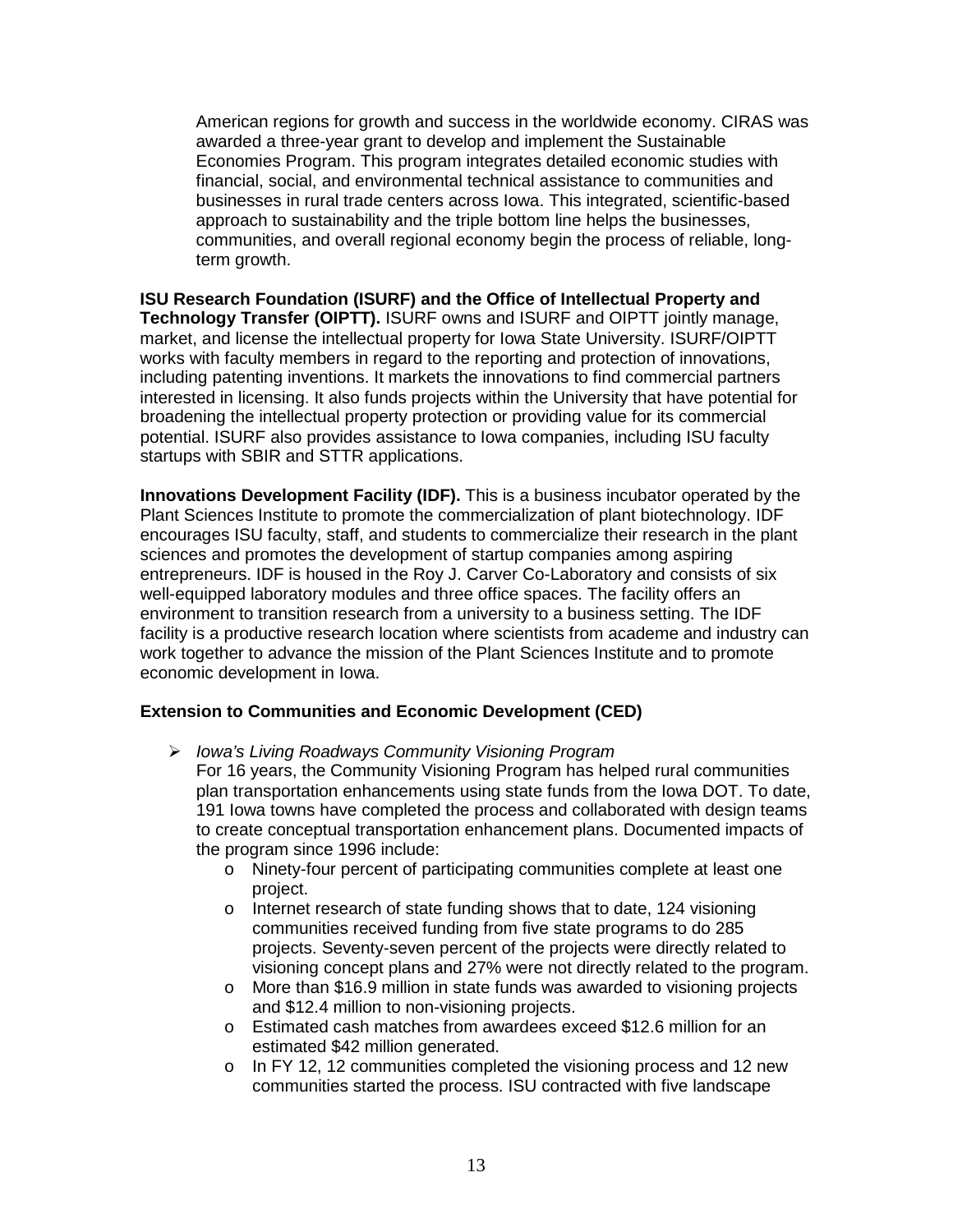architecture firms, which employed 12 ISU design students as interns. Contracts to private sector firms totaled \$204,767.

#### *West Liberty Economic Area Development (WE-LEAD)*

WE-LEAD is a nonprofit 501(c)(3) corporation organized in 2006 to create, develop, and maintain strong business relationships, and to establish a climate in which new and existing businesses can flourish. As part of this initiative, the City of West Liberty (75%) and ISU Extension and Outreach Community and Economic Development (CED) (25%) jointly hired a community development specialist.

- o In FY 2012, WE-LEAD trained 200 community leaders, elected officials, youth, industry leaders, and minorities by sponsoring a Chick-fil-A Leadercast event on May 4. WE-LEAD secured cash and in-kind sponsorships totaling \$15,150. With first-year expenses of approximately \$11,000, the event yielded \$4,000 in profit, which will provide the necessary money to sustain the Leadership West Liberty program and create an endowment for sustainability of the program.
- o Leadership West Liberty is a community-focused leadership program designed to grow the next generation of leaders in West Liberty. Thirtyfive students have graduated from the five-year-old program. Completion of a community project is a requirement and more than 15 projects have been completed.
- o In 2012, Extension and Outreach CED and the Keokuk Area Chamber of Commerce hired an executive director/extension community development specialist based on the WE-LEAD model.
- *Tourism*

ISU Extension CED specialist Diane Van Wyngarden, PhD. developed a model travel program for Iowa and marketed it to a national audience through Road Scholar. Current programs include: Exploring Uncommon Communities: a Touch of History, a Taste of Utopia; Upper Mississippi River Reflections: Historic Towns, Trails and Tales; and Missouri River Reflections: a Ribbon of Legends through Four States.

- o In FY 2012, 115 people participated in the Road Scholar Program. Tuition is \$1,000 to \$1,500 per participant.
- o In FY 2012 the program affected more than 100 businesses, and the estimated dollar value of those impacts is \$194,692. The program is selfsupported, and the money generated goes directly to travel-related businesses along tour routes.
- *Sustainability*

The ISU Extension and Outreach sustainability specialist serves the 9,200 Fairfield residents, as well as southeast Iowa and the state, facilitating community sustainability programs initiated by businesses, industry, and other organizations.

o Fairfield is participating in the Hometown Rewards Program, a comprehensive, citywide energy efficiency campaign working with Alliant Energy. The sustainability specialist is helping the community develop a two-year program to engage 50% of residents (4,750 people). In FY 2012 more than 400 trees were planted and more than 700 people were trained in tree planting and energy efficiency techniques. Information was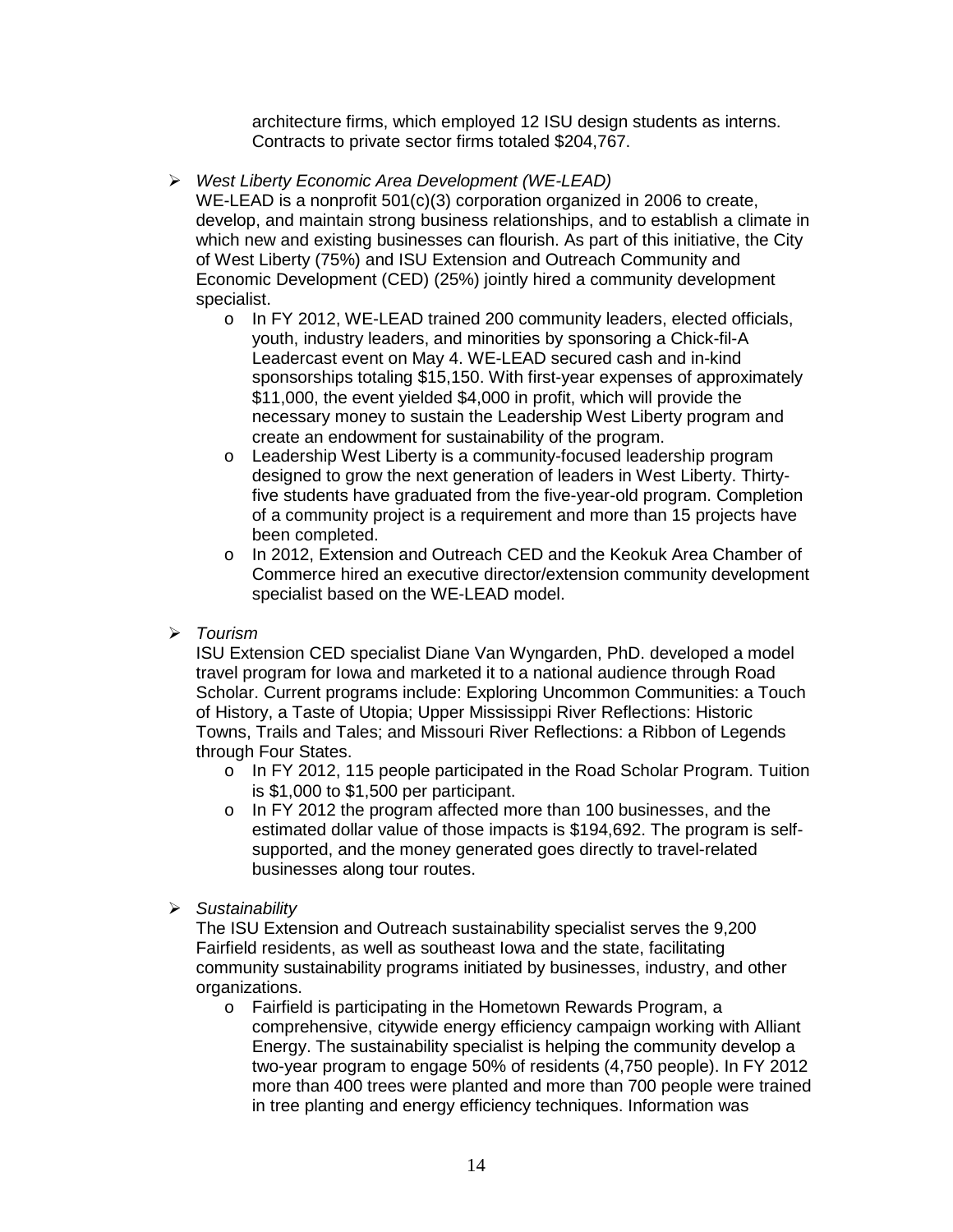distributed on energy reduction, including audits and pledges, and the website was revamped. A loan loss reserve fund was set up to put \$4 million in potential loans into the community.

- o In FY 2012, 523 citizens attended Backyard Conservation Workshops, resulting in 17 new beehives added, 15 new farmers' market vendors, 12 contractors trained in energy efficiency, 60 people interested in backyard chickens, 15 solar panels built, and 1,500 fruit trees sold.
- o Fifteen nonprofit employees were trained as part of an ongoing process to develop a sustainability plan for Youth and Shelter Services in Des Moines, which serves more than 10,000 people.

#### *Latino Business and Community Development*

ISU Extension and Outreach Community and Economic Development currently employs one Spanish-speaking community development specialist based in Ottumwa. This specialist is responsible for Latino business and community development for the entire state. However, in light of the increasing demand for these types of services, CED submitted a proposal for a 2012 VPEO strategic initiatives grant to fund a new community development specialist with expertise in minority businesses and leadership. The proposal was funded and the search for the position is nearly complete. The new community development specialist will be based at the Town/Craft center in Perry.

During the past year, CED specialists trained 32 Latino business leaders and entrepreneurs, helped 18 minority entrepreneurs start or improve their businesses, and assisted with the creation of 13 jobs and the retention of 100 jobs for minority employees. Community development specialist Himar Hernández maintains contacts with Latino business owners throughout the state and has facilitated the development of Latino business networks in southeast and central Iowa.

CED partnered with the University of Minnesota to develop a proposal to assess the financing and technical assistance needs of underserved entrepreneurs and identify barriers separating them from providers of those services. The proposal, titled "Helping nonmetro communities and underserved entrepreneurs grow together," was funded by the North Central Regional Center for Rural Development through a grant competition. The project began with a two-day roundtable discussion at the Town/Craft center in Perry, a community with a population that is 35% Latino. The outcome of the project will be a proposal to develop, pilot, and implement new curricula for Extension professionals to use in working with underserved entrepreneurs, financial institutions, and technical assistance providers in nonmetro areas.

#### *Office of State and Local Government Programs*

The Office of State and Local Government Programs offered several training opportunities to local government leaders and officials. With the addition of Extension program specialist Cindy Kendall, OSLGP has been able to offer more training in fiscal and budget management.

- o 297 local government representatives attended the Municipal Leadership Academy Parts One and Two in November and December 2011.
- o 620 local government fiscal officers attended Budget Seminars in fall 2011.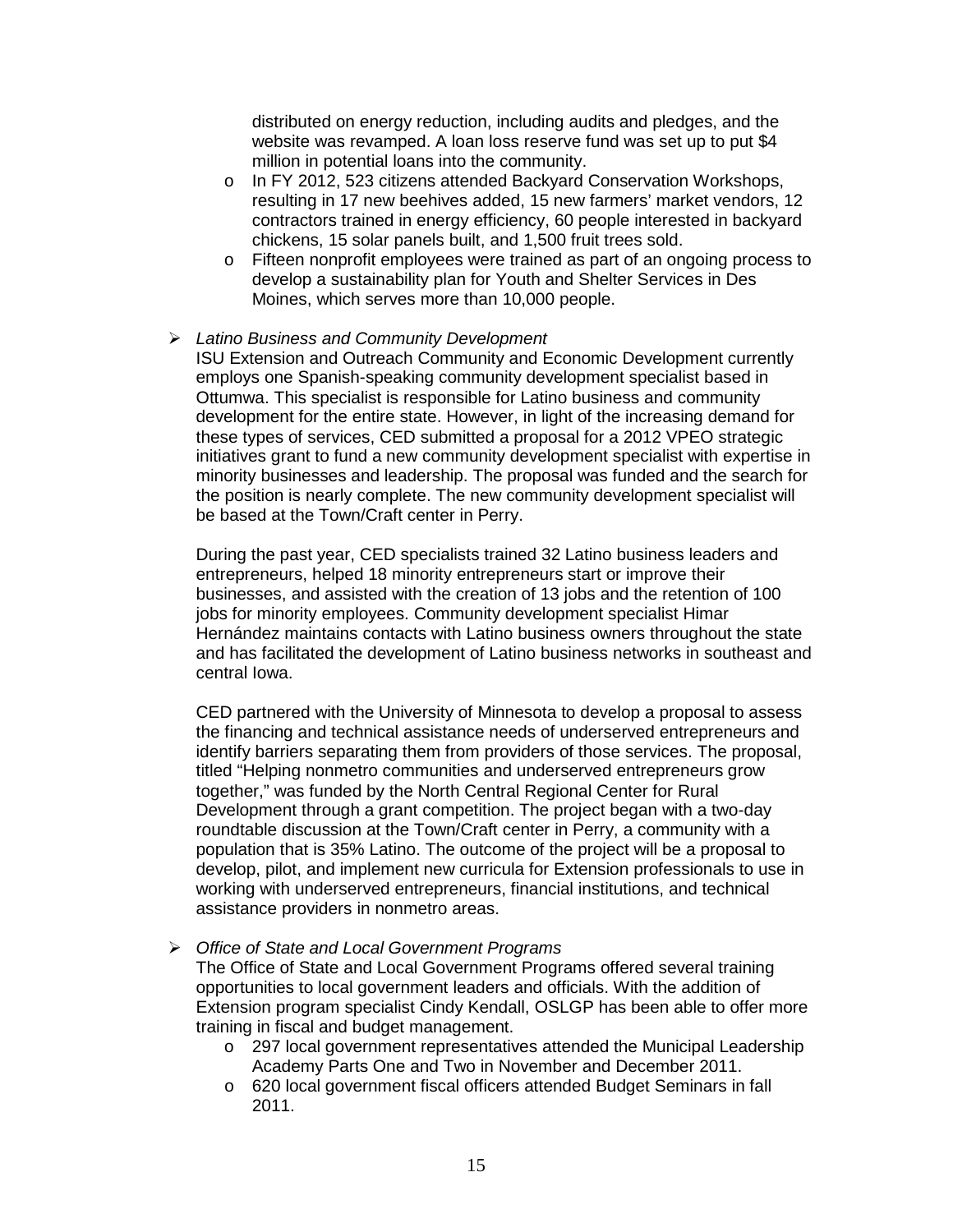- $\circ$  The OSLGP hosted the 2011 Annual Finance Report training webinar, which was attended by 30 participants.
- o The 2011 Municipal Professionals Institute and Academy were held in Ames July 18–29 for 264 municipal professionals.
- o In FY 2012, 247 local officials attended Introduction to Planning and Zoning workshops.
- *Housing Needs Assessment after a Local Disaster*

In light of the 2008 floods and other recent natural disasters, the Iowa Economic Development Authority (formerly the Iowa Department of Economic Development), the Iowa Finance Authority, and the Rebuild Iowa Office engaged Iowa State University and ISU Extension and Outreach Community and Economic Development to undertake a study of eight communities heavily impacted by the 2008 floods. The purpose of the study was to gain an understanding of how recovery program implementation differed by the size and type of community and to identify the unique challenges these communities encountered in their recent experiences with housing loss caused by a natural disaster. A mixed method research project was conducted on eight communities affected by the 2008 floods: Cedar Rapids, Charles City, Columbus Junction, Coralville, Iowa City, Mason City, Waverly and Waterloo. Six major issues emerged from the study:

- 1. Economic impact analysis revealed that the recession has had a greater economic impact on the study communities than the 2008 floods.
- 2. Only four of the eight study communities have a statistical need for more housing.
- 3. Municipal and nonprofit capacity in case management and outreach services is needed for recovery programs to operate effectively.
- 4. Disaster recovery programs can be created before a natural disaster and legislatively funded when a disaster response is needed.
- 5. Accurate and accessible data are needed for local decision-making and long-term planning.
- 6. The housing market gap should be evaluated by units lost and by the difference in value of replacement housing.

The results of the study were published in a comprehensive report as well as individual reports for each study community. Based on the study findings, ISU Extension CED trained representatives from the councils of government on preand post-disaster planning strategies.

*Local and Regional Housing Trust Funds*

The Iowa Finance Authority (IFA) administers a state housing trust fund offering forgivable loans to rehabilitate existing housing; however, many Iowa communities do not have the structure in place to apply for and administer such loans. Through an agreement with IFA, ISU Extension and Outreach CED is helping communities, counties, and regions develop local housing trust funds (LHTF), with which they can apply for seed money from the state to use for affordable housing.

Existing housing trust funds cover 52% of Iowa's population. Primary clientele include counties and regional COGs. Extension CED has incorporated the LHTF development format into regional housing trust fund development. In FY 2012, 14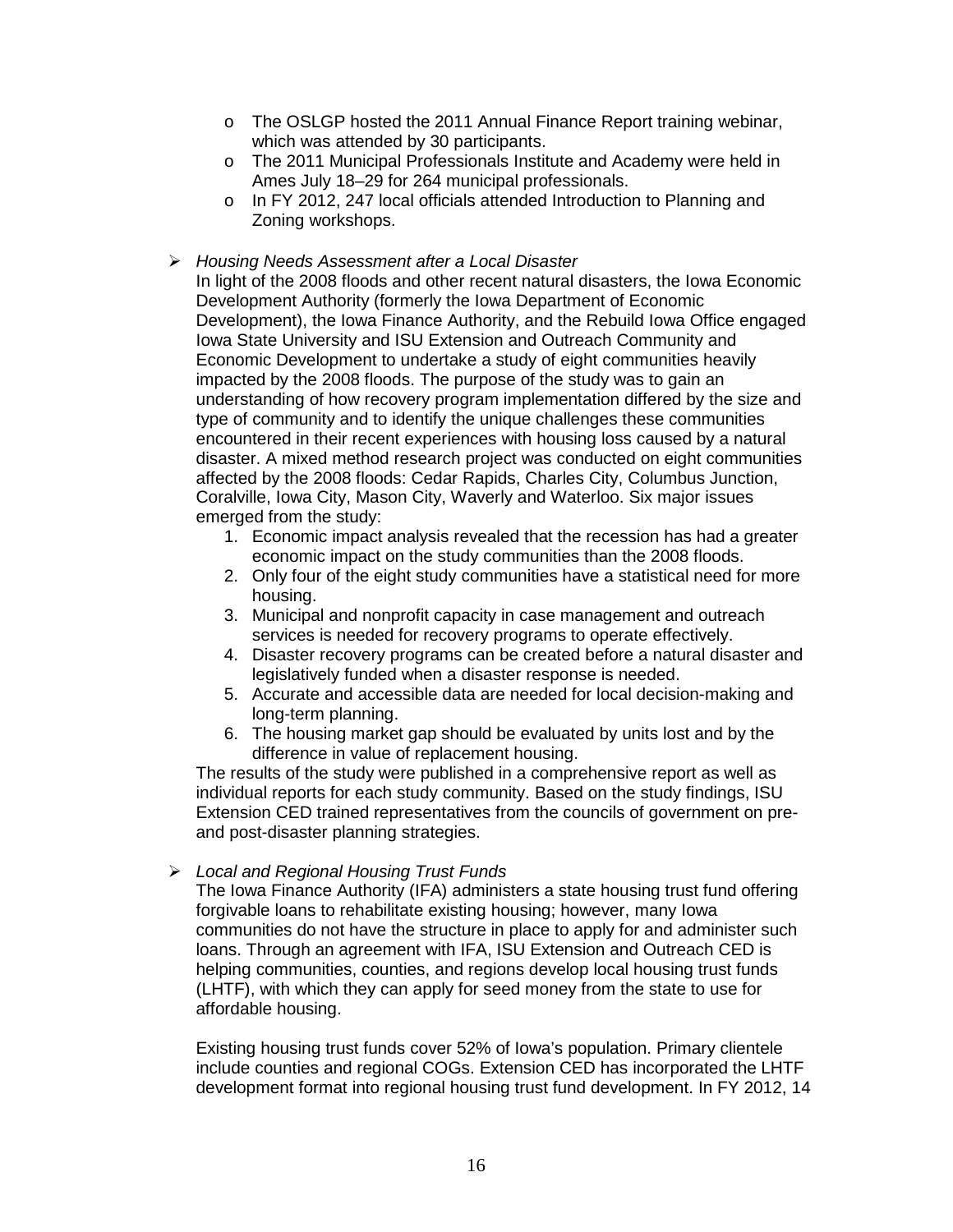county and regional housing trust funds received \$2,561,110 in state affordable housing grants.

*Consultations with Farmers and Agribusinesses*

Agricultural and Natural Resources (ANR) Extension and Outreach provided 8,594 individual consultations with farmers and agribusinesses. These one-onone consultations at the client's requests included trouble-shooting on crop and livestock production, advice on financial and strategic management and input on investment decisions.

#### *Dairy Profitability Education*

The ANR Dairy Team contacted 20 dairy producers who participated in a dairy profitability educational meeting were compared to producers who did not attend the event, using the Dairy Herd Improvement Association records. The evaluation was conducted one year after the event. Those who attended increased revenue an average of \$40,961 per herd or a total of \$1.6 million per year compared to herds that did not participate, based on improved milk production and milk quality premiums.

*Lowering Costs for Beef Producers*

The ANR Iowa Beef Center cow nutrition program worked with beef producers to significantly reduce their overall cost of production. Of the attendees surveyed six months after the event, 28% indicated they reduced their feed costs by \$1,250. Based on the attendance, this resulted in \$136,500 in reduced costs or increased profits. With the 2.59 economic output factor, this results, conservatively, in \$353,535 in additional revenue in rural economies.

#### $\triangleright$  Pesticide Applicator Certification

The ANR Pest Management and Environment program served 3,122 Iowa businesses last year by providing the required training for their approximately 8,000 employees to receive or maintain pesticide applicator certification. The training, required by the Iowa Department of Agriculture and Land Stewardship, addresses worker and customer safety, regulations, and environmental protection.

#### *Manure Applicator Certification*

The ANR Manure Applicator Certification program served 580 Iowa businesses last year by providing the required training for their 2,400 employees and managers to receive or maintain Iowa manure applicator certification. The training, required by the Department of Natural Resources, addresses worker safety, regulation, and environmental protection issues.

#### *Workshops for Technical Service Providers*

ANR delivered three workshops titled RUSLE2 and Iowa Phosphorus Index to technical service providers in Iowa. A total of 49 workshop evaluations were received. Those reporting worked with or managed approximately 475,000 acres and 1,009 clients on an annual basis. They also reported developing more than 1,000 nutrient management plans annually. Participants indicated an average gain from completing the training of \$301 per client serviced or \$0.47 per acre serviced. The overall average gain was reported as more than \$3,600 per participant.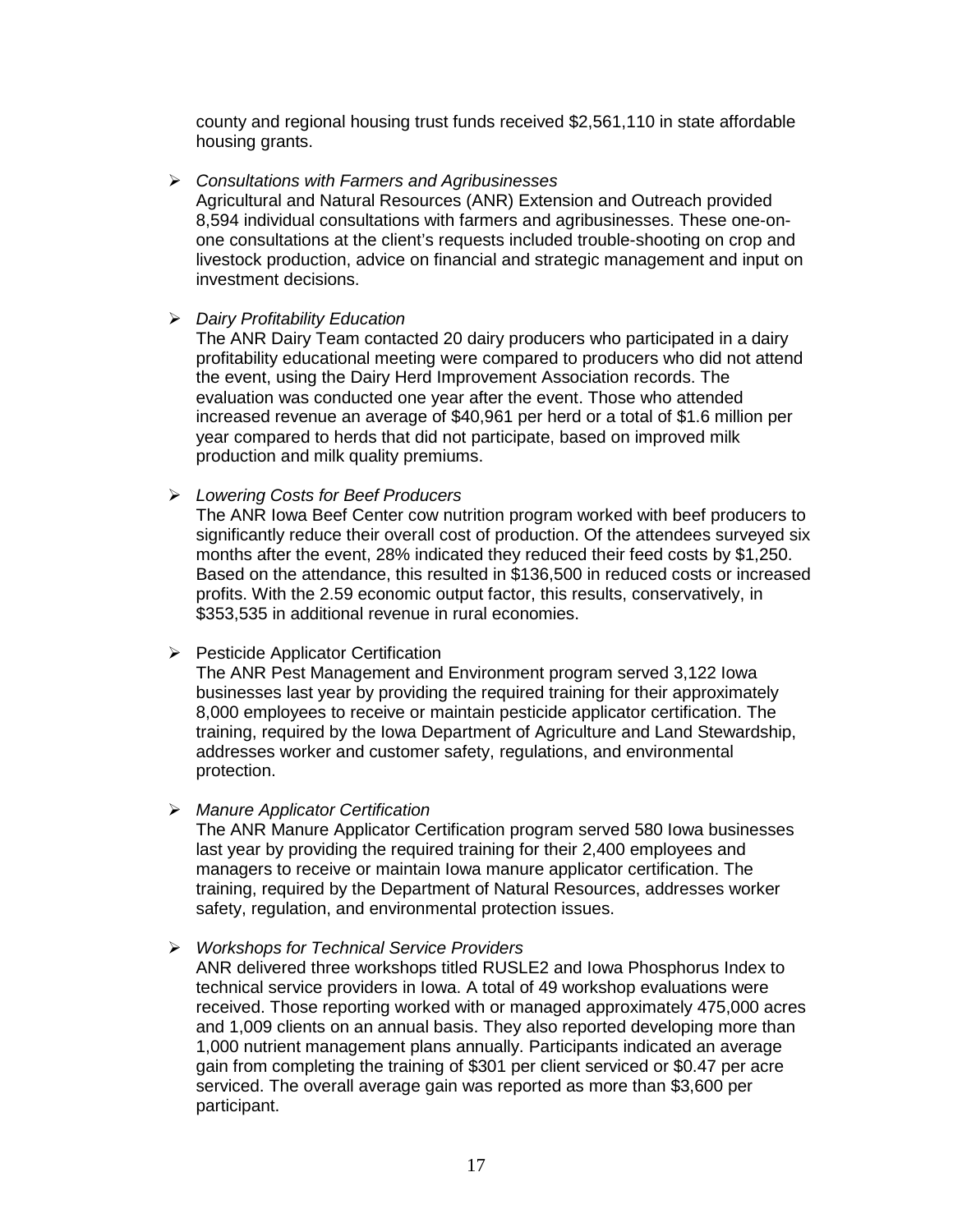#### *Business Feasibility Studies and Market Analysis*

The Value Added Agriculture Program at Iowa State University Extension and Outreach conducted 10 full business feasibility studies, examining in-depth the economic, market, technical, management, and financial aspects of a proposed business start-up or expansion. Total capital investments by these businesses moving forward totaled \$77,920,000, with gross revenues of \$84,824,000 and payrolls of \$11,570,000. Additionally, staff conducted five market analysis studies for businesses in Iowa. Market analyses done by VAAP focus on businesses expanding rural development in Iowa. These market analyses had direct capital investments of more than \$12 million to Iowa's economy and an estimated payroll of \$880,000 to Iowans.

#### *Value Added Agriculture - Technical Assistance*

Staff with the Value Added Agriculture Program of Iowa State University Extension and Outreach provided direct technical assistance to 44 businesses on a variety of topics, including vineyard/winery feasibility, food safety planning/GAPs certification, local foods and agritourism, organizational structure, specialty crops, and business feasibility. This assistance enabled 44 businesses to continue operations and maintain or grow personnel, resulting in new or retained jobs for Iowans. Businesses ranged from sole proprietorships to cooperatives to limited liability corporations.

#### *Value Added Agriculture - Support Team*

The Value Added Agriculture Program at Iowa State University Extension and Outreach sits on the Value Added Agriculture Support Team (VAAST), a working group created to assist in the development of value-added ag projects. Members include six state agencies, various commodity groups, and farm membership organizations. These members and their collective resources provide technical and financial assistance to emerging value-added ag businesses and initiatives. Meetings offer an opportunity to these emerging businesses to visit with the entire VAAST group at one setting. This process speeds up the initial steps needed to develop a business. During 2011, VAAST met with 10 businesses. Collectively, VAAST aids these businesses in access to capital, facilitates planning, and zoning requirements, and pools resources to facilitate rural entrepreneurship and economic development.

#### *Value Added Agriculture/ISU Grain Quality Lab*

ISU Value Added Agriculture Program and ISU Grain Quality Lab work together to offer assistance to grain handlers and processors in inventory management and quality control. Key to both operations is accurate and rapid measurement of nutrient and quality factors of inbound grain and outbound products. This year, VAAP and the lab have helped a food-grade soybean processing company by developing initial calibrations for their near infrared grain analyzer and training their research director to update and develop future calibrations. Similarly, VAAP and the lab worked with two large grain cooperatives to develop and update near infrared analyzer calibrations for their feed mills, mainly for the purpose of checking nutrient levels in inbound ingredients. In either case, accurate quality measurements help companies more efficiently use ingredients to meet contract specifications in their outbound products. Efficiencies translate into cost savings, in part due to the ability to evaluate suppliers' quality standards.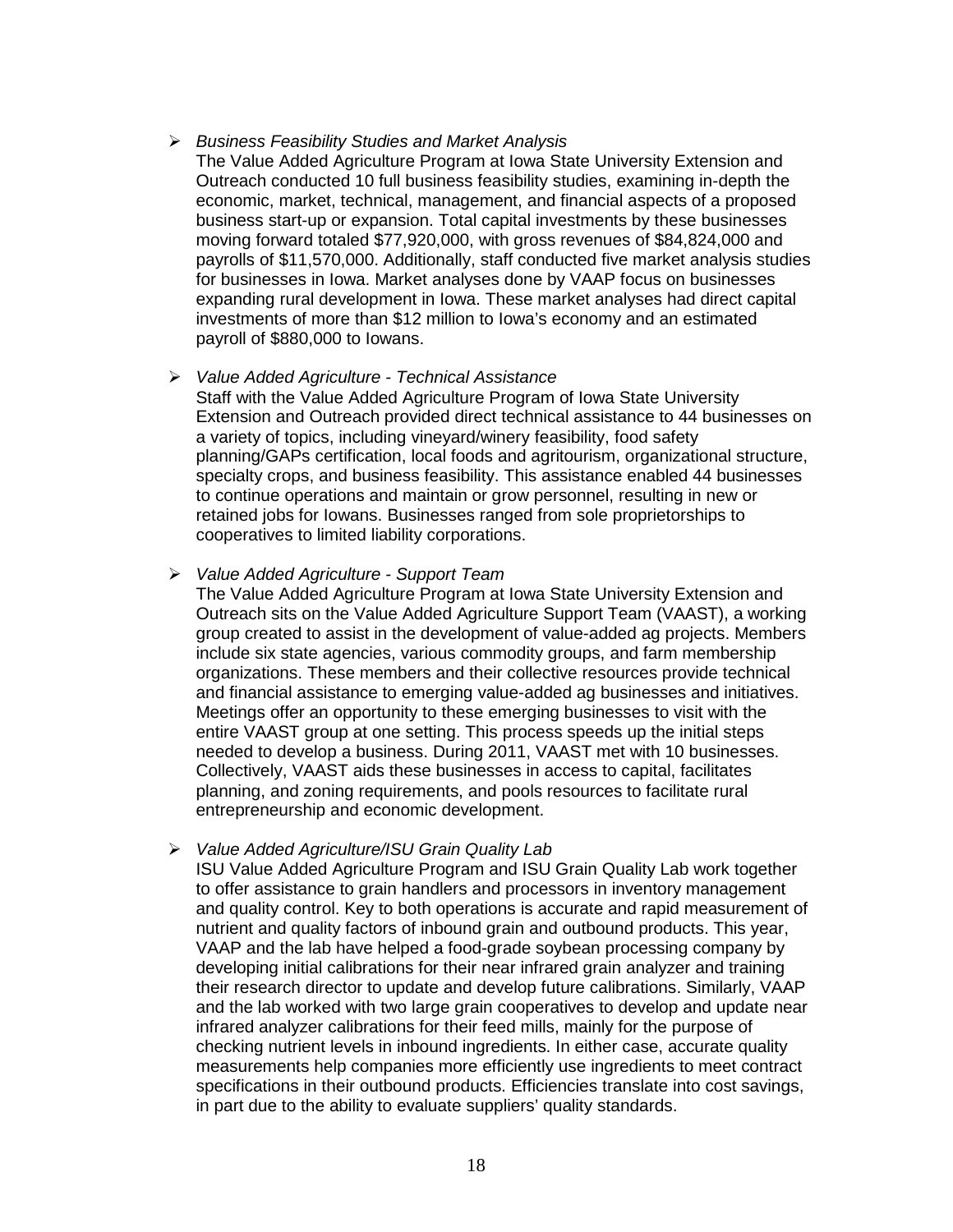ISU Value Added Agriculture Program and ISU Grain Quality Lab also assisted two near infrared analyzer manufacturers to evaluate new instrument prototypes intended to measure nutrients and other quality factors in Midwest grains. Each company has moved ahead with calibration and standardization algorithms developed by ISU for certification by the National Type Evaluation Program within the National Institute of Standards and Testing. Increased competition in the analyzer-sales industry has led to more uniform testing and cost savings. Rapid measurement ability ultimately leads to improved quality and fairer trade.

#### *STEM Skills for Iowa's Future Workforce*

In order for Iowa youth to be successful in the 21st century, they must be prepared with science, technology, engineering, and math (STEM) skills necessary to meet Iowa's workforce needs and economic development plans. Iowa State University Extension and Outreach's 4-H Youth Development program, in partnership with many local and national organizations and businesses, provided STEM opportunities for youth in every Iowa county. These programs inspire and prepare today's youth to become science literate citizens and meet future Iowa workforce needs. ISU Extension and Outreach plays a vital role in filling the STEM pipeline for Iowa companies. 4-H provides leadership for pre- collegiate (K – 12) STEM outreach, including the State Science and Technology Fair of Iowa, 4-H STEM projects and exhibits, STEM Camps, County STEM programming, 4-H STEM special events at the Iowa State Fair, Iowa 4-H State Technology Team, and STEM focused 4-H clubs. In FY12, 650 6<sup>th</sup> through 12th grade students participated in the State Science and Technology Fair of Iowa. County Extension and Outreach programs engaged 35,258 participants in STEM focused programs or 4-H STEM projects ranging from environmental stewardship to geospatial mapping – from which 77 STEM exhibits advanced to the Iowa State Fair. In addition, 68 youth participated in STEM events at the Iowa State Fair, 22 participated in the Iowa 4-H State Technology Team, and 85 youth participated in STEM camps at the Iowa 4-H Center.

 *Volunteer Income Tax Assistance Helps Families Build Financial Security* The Earned Income Tax Credit (EITC) augments the wages of low- and moderate-income workers and, in turn, this flow of income makes a substantial economic impact in local communities. EITC recipients circulate their refunds through the local economy, creating a ripple effect that exceeds the size of the original refund. This money strengthens neighborhoods, assists small businesses, and spurs local economic development. ISU Extension and Outreach worked with community partners to recruit and train 60 volunteers to provide free tax preparation services to low- and moderate-income families through the Volunteer Income Tax Assistance (VITA) program. In 2012, VITA volunteers working at 34 VITA sites helped 1,621 low- and moderate-income Iowans complete income tax returns. Special efforts were made to increase awareness of the EITC and VITA in rural Iowa. As a result, 795 filers qualified for the EITC and received \$1,091,572 in the 29 counties that participated in the Extension-community partnerships to expand VITA programs in rural Iowa.

*Early Childhood Programs*

The Better Kid Care New Staff Orientation program has been adopted by Iowa as a key component for stabilizing workforce turnover and providing a basic level of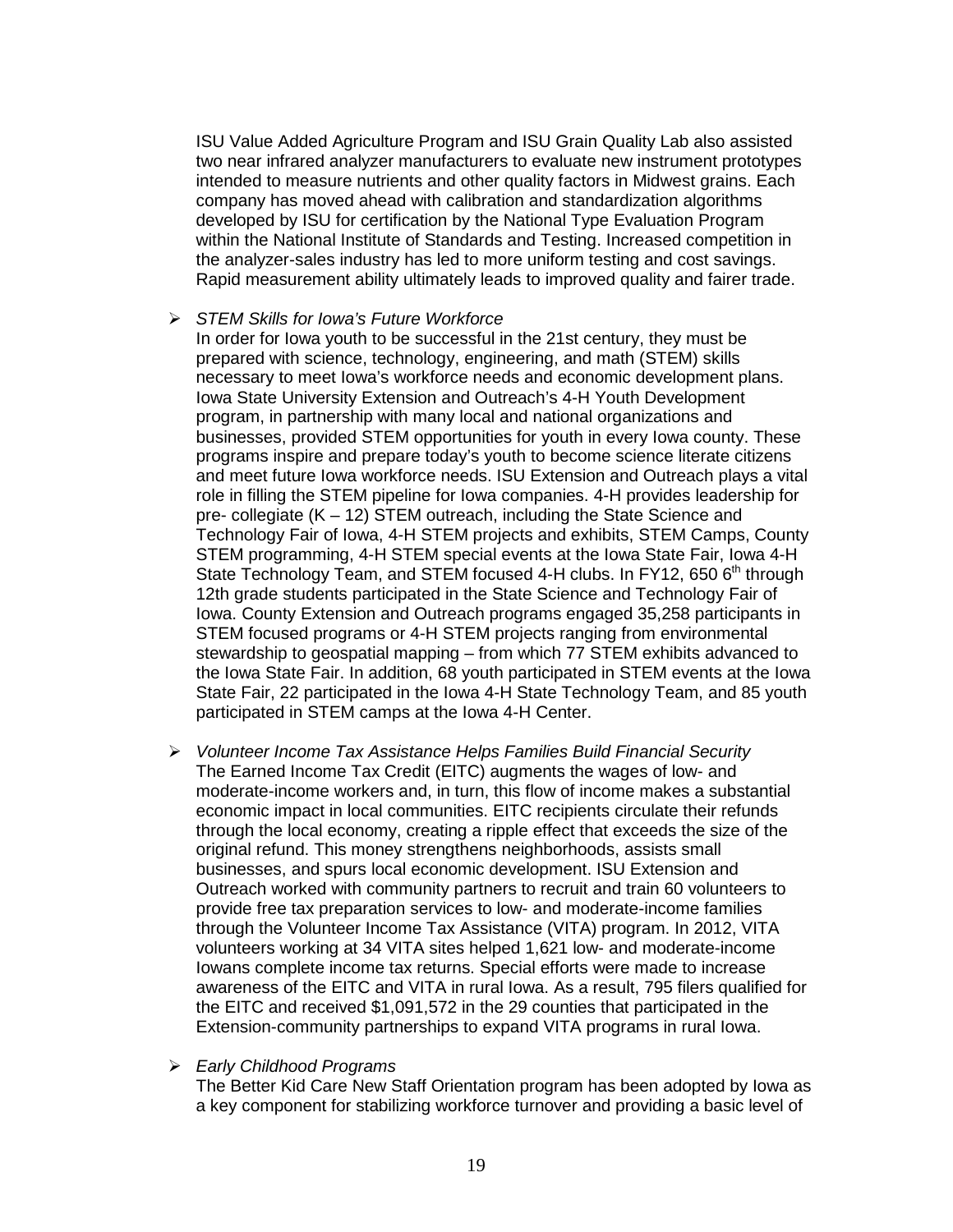knowledge for new early childhood teachers and assistant teachers who may have limited education and experience. This outstanding program provides new teachers with 30-lessons over a four-month period. Teachers view DVD demonstrations, practice and fulfill on-site activities and complete workbook lessons, which are sent into Iowa State University for review. Currently 225 centers and preschools (15% of Iowa licensed programs) participate in the Better Kid Care New Staff Orientation (NSO) program. As a result of participating in the NSO program, 678 child care center staff teachers have completed a total of 10,848 training hours and 116 child care center directors completed 696 training hours. All report making significant gains in knowledge and program improvements.

NSO program data indicate that 4,934 individuals completed Better Kid Care New Staff Orientation and 1,286 directors have participated in the NSO Directors' Training since the program's inception in 2007.

*ServSafe®*

Iowa State University Extension and Outreach Nutrition and Health Specialists are registered instructors for the National Restaurant Association's Educational Foundation's internationally recognized food safety certification program. ISU Extension and Outreach Specialists have taught the ServSafe® food safety certification program for more than 15 years. From July 1, 2011 through June 30, 2012, more than 1,000 Iowans participated in an ISU Extension and Outreach taught ServSafe® course, with 92% successfully earning certification. Of the 1,098 participants, about 60% were from for-profit commercial operations that prepared and/or sold food to people away from home. Commercial operations recognize the value of training staff in safe food handling procedures, as an incidence of a foodborne illness can be devastating for business. Other participants were involved in foodservices in non-profit operations, such as schools, hospitals, and nursing homes. Proper preparation, holding and service of food is critical in these locations, as participants in these meal programs are frequently considered at greater risk of contracting a foodborne illness due to compromised immune systems.

The Office of the Vice President for Research and Economic Development works closely with all of the above units, including the Office of the Vice President for Extension and Outreach, in promoting the University's mission related to technology transfer and economic development.

- $\triangleright$  The Research and Economic Development Council (chaired by the VPRED) coordinates ISU research, technology transfer, and economic development activities. Members meet periodically to discuss problems, update each other on activities, assess the state and national environment for technology transfer, and propose policy and procedures to encourage technology transfer and economic development activities at ISU. This council, formed in 1993, is comprised of representatives from all units on campus that have a primary role in economic development and technology transfer as well as representatives from each of the seven colleges.
- $\triangleright$  The units within the VPRED office have been focusing on increased coordination. The technology transfer associates, industry contract negotiators, and industry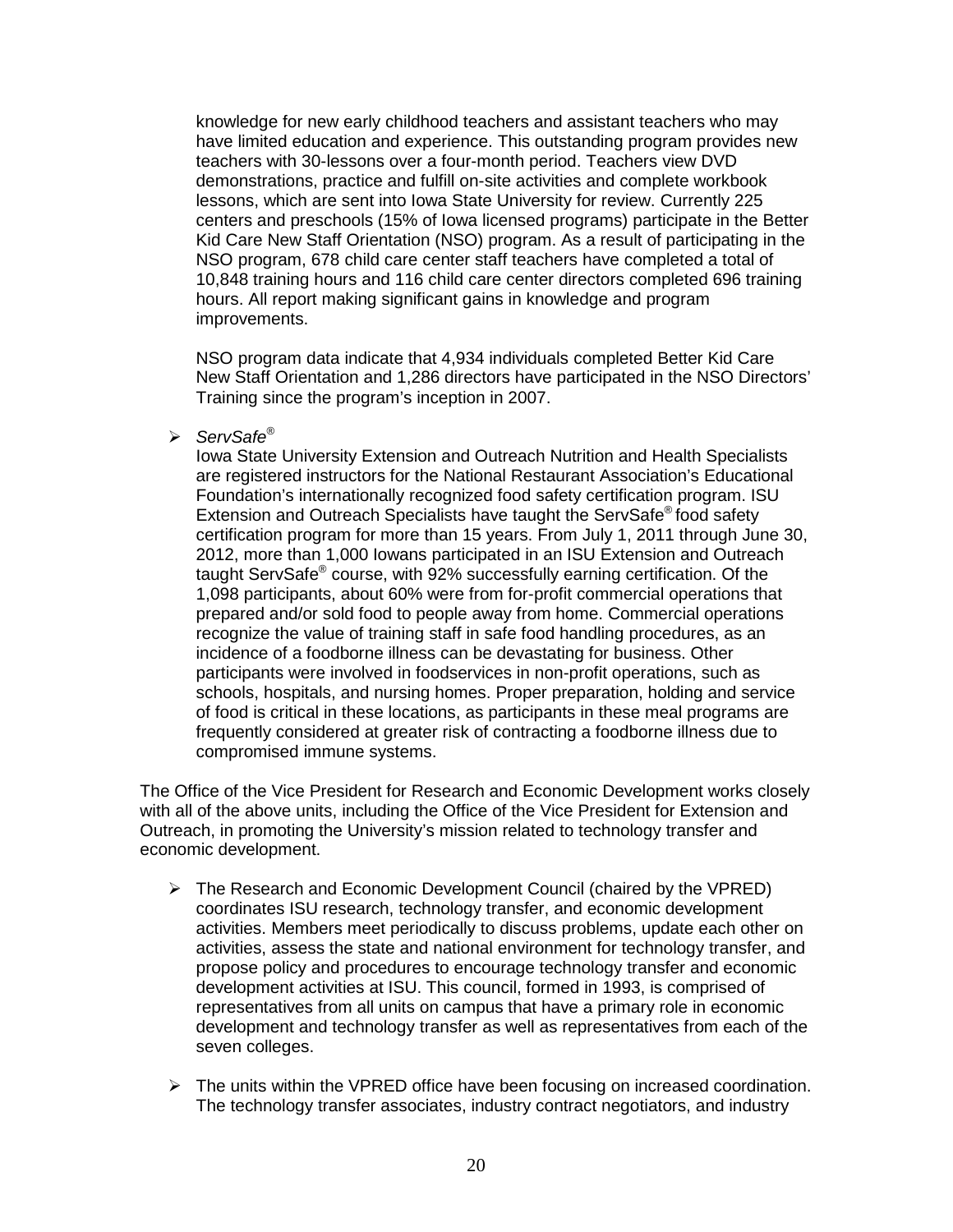relations professionals have all been co-located in the same building to facilitate a team-based approach.

The above units are the key units that focus attention on economic development and technology transfer at ISU; however, significant additional related activity also occurs across campus in individual academic departments, centers and institutes, and colleges.

4. Please briefly describe two or three examples of major economic development collaborative projects with such other entities as Regent universities, Iowa community colleges, the Iowa Department of Economic Development, Iowa Workforce Development, or other state agencies.

#### *Major Economic Development Collaborative Projects*

#### **NSF EPSCoR**

ISU collaborated with UNI and the U of I on an NSF EPSCoR proposal that received funding (\$20 M) in September 2011. The grant develops a statewide energy plan for the State of Iowa, covering two renewable energy platforms--wind and bioenergy-- a third platform dealing with energy efficiency, and a fourth platform on energy policy. The ultimate outcome will be an energy plan leading to energy efficiency and sustainability for the state. Other partners include the Iowa Economic Development Authority, the Iowa Energy Center, community colleges and other four-year institutions in Iowa, and industry.

#### **Economic Development**

The state is providing the Regent universities with financial resources to expand technology transfer and commercialization efforts. In addition, limited funds are provided for core support for infrastructure in the Research Park, Pappajohn Center, and the VPRED office. Each year, projects are funded that pair ISU researchers and Iowa companies. More information appears later in this report (Appendix 1).

#### **Innovate Iowa Proof of Concept Initiative**

Iowa State has established an initiative that focuses on increasing the transfer of technology while reducing the time to commercialize. Technology and business development will occur in parallel by engaging staff from the ISU Research Foundation, the ISU Research Park, the Pappajohn Center for Entrepreneurship, and technology experts. This initiative will provide a single, visible interface for faculty, staff, and students seeking opportunities and provide simplified, coordinated communication. This is a collaborative effort with the Iowa Innovation Corporation. The Board of Regents institutions are currently assessing Proof of Concept programs across the system with the intent of partnering and strengthening the process.

#### **A reinvigorated process for prospect development and startup company acceleration**

A Research and Economic Development Council Committee chaired by Steve Carter, director of the ISU Research Park and the Pappajohn Center for Entrepreneurship, is engaged in a strategic partnership to reinvigorate and leverage the university's approach to building a collaborative, university-wide network that engages students, staff, and faculty in entrepreneurial startup activities. This process is broad-based and inclusive,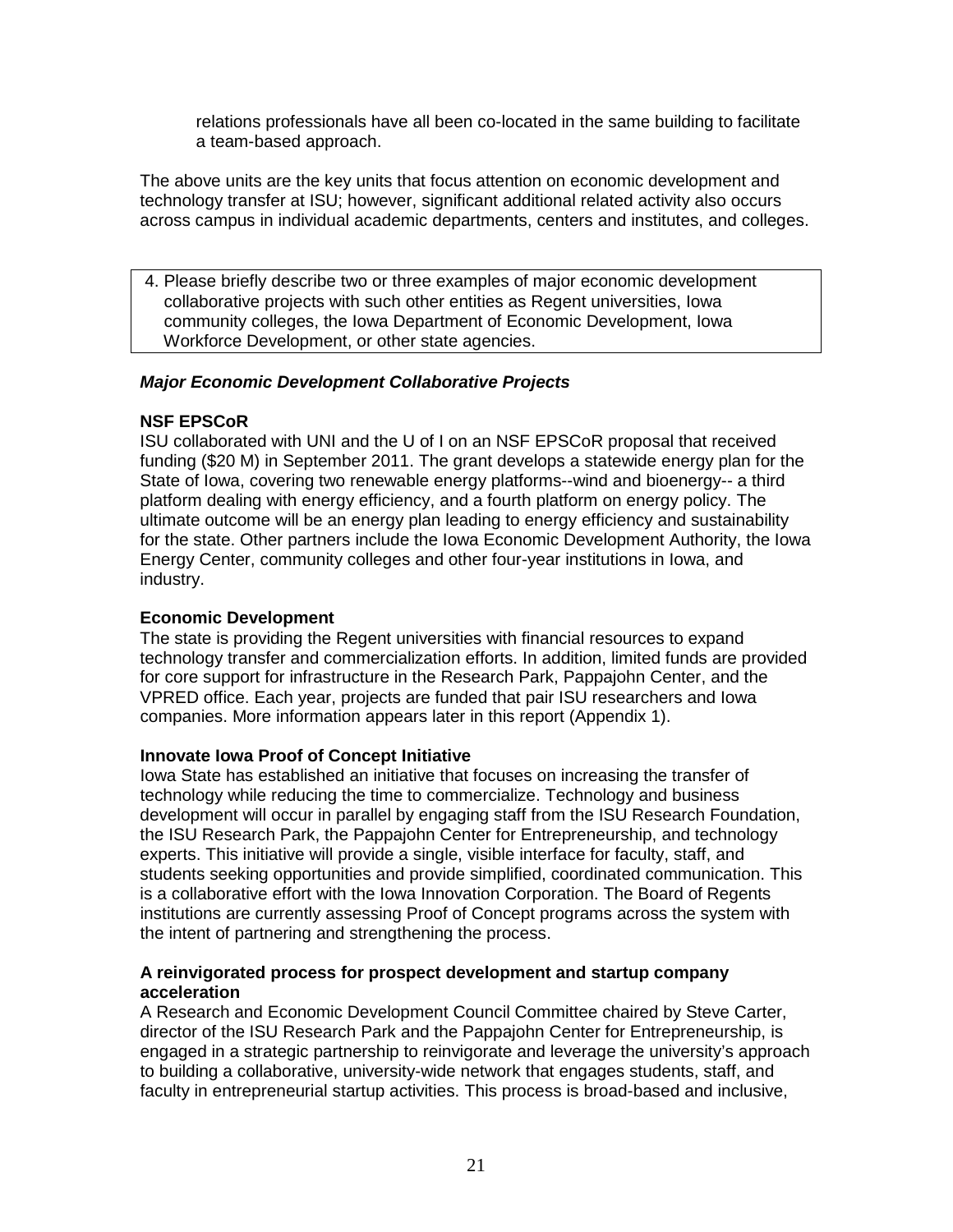with discussion taking place campus-wide (Center for Biorenewable Chemicals, Bioeconomy Institute, colleges' entrepreneurial programs, ISU Research Foundation, ISU Research Park, Pappajohn Center for Entrepreneurship, etc.).

#### **State-wide committees**

Many people from ISU serve on committees that promote economic development programs, such as the Iowa Innovation Council, the Iowa Innovation Corporation, the Biosciences Alliance of Iowa, the Iowa Innovation Council's Iowa Advanced Manufacturing Committee, Iowa Meat Processors Association, Institute of Food Technologists-Iowa Section, the Iowa Lean Consortium, the Partnership for Industrial Energy Efficiency, Professional Developers of Iowa, the Iowa Business Council, the Iowa Alliance for Wind Innovation and Novel Development (IAWIND), Innovate Iowa!, and Capital Crossroads.

5. Please provide the following information about Grow Iowa Values Fund projects for FY 2012:

A. Identify and briefly describe each project or initiative which received GIVF funding in FY 2012 including information on outcomes or progress made

B. Identify metrics which were used to measure outcomes for each project and report progress on each metric for FY 2012

C. Provide a description of the sources of the matching institutional dollars for each GIVF-funded project

The Regents Innovation Fund (formerly Grow Iowa Values Fund [GIVF]) program has a competitive research component that pairs ISU faculty members with Iowa industries to create economic benefit for the companies. See **Appendix 1** for a complete report.

6. Optional: If desired, please include observations regarding:

A. Availability of startup and venture capital for technology entrepreneurs

B. Suggestions for new programs or activities that could further enhance the impact of university technology transfer and service on creation of jobs and wealth in Iowa.

#### *6A. Availability of startup and venture capital for technology entrepreneurs*

The Values Funds to the universities have provided a valuable source of funding for proof of concept/early-stage development funding for the innovations that will become the next generation of businesses. Iowa State University has established a Proof of Concept Initiative (POCI) to fill a portion of the funding gap created by the loss of Values Funds. The POCI provides very early stage funding and commercialization assistance to researchers with promising discoveries.

Iowa has multiple seed funds, most of which are regional with varying capabilities or capacity to make investments. The Wellmark Fund has also provided earlystage capital to early-stage companies.

There remain several challenges to overcome. There are very few true venture capital firms located in the state of Iowa actively investing funds at this point in time. Iowa continues to suffer from a lack of investment capital to start up and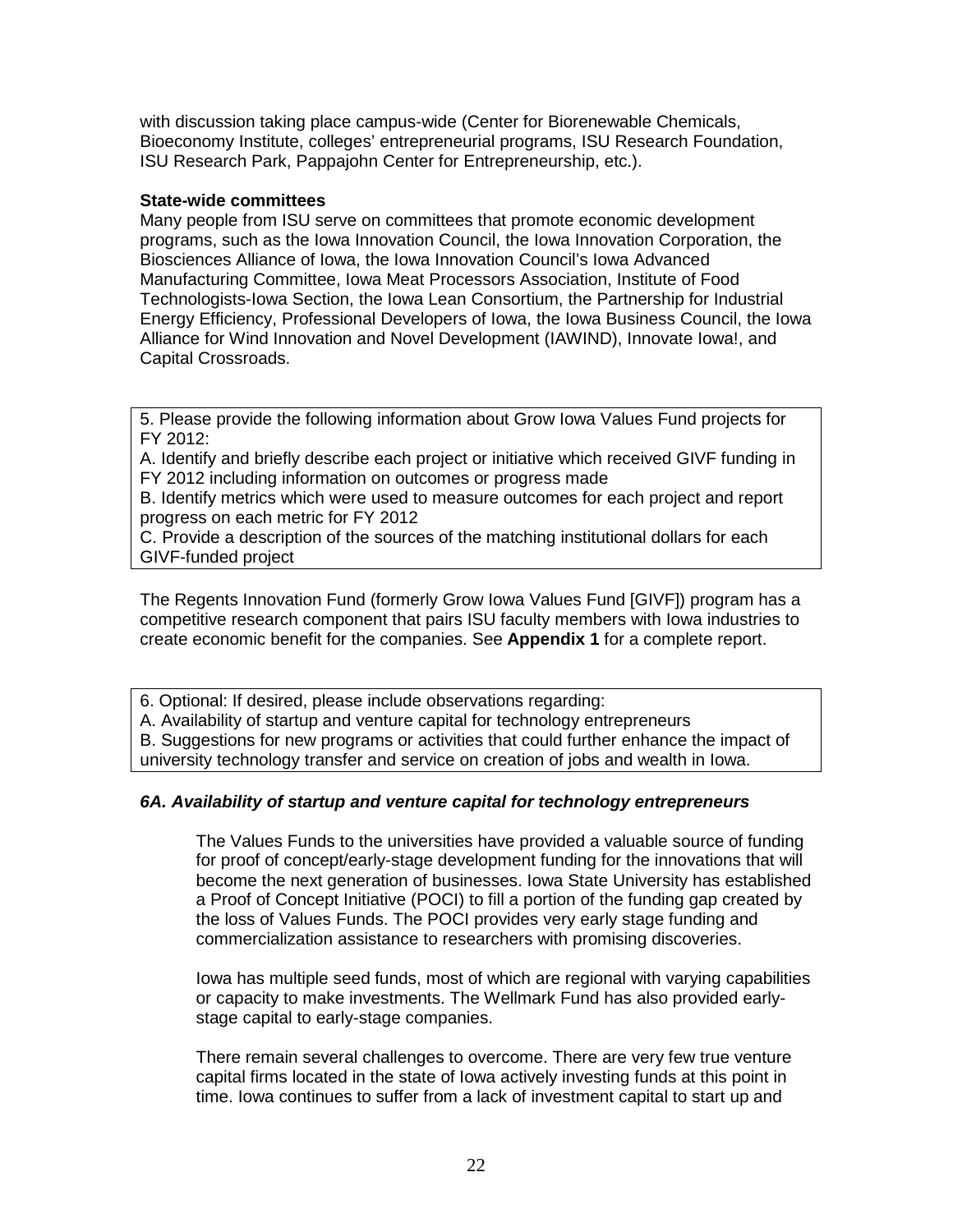rapidly grow technology and innovation-based firms. In addition, each fund has a particular focus, the investment profile further limiting choices and resulting in very little competition. Most venture firms invest with other venture firms, one as lead with the others in secondary positions to spread risk and assure the ability to continue to fund the needs of the company, and this is a major problem in Iowa. Firms must look outside the state for significant investments of more than \$5 million. As always, really good businesses with really good management teams will attract money; developing experienced and skilled management teams remains a major challenge.

#### *6B. Suggestions for new programs or activities that could further enhance the impact of university technology transfer and service on creation of jobs and wealth in Iowa.*

Restoration of funds for economic development and technology transfer activities due to budget cuts in the past several years would greatly enhance the University's efforts in this area. The following is a summary of what benefits would occur if funds were restored in the units affected by budget cuts.

**►** Small Business Development Centers. In FY11, the legislature appropriated \$994,930 to the SBDC. In FY12 the state line item appropriation was reduced to \$936,345, with a further reduction in FY13 to \$735,728. In addition, the \$105,000 the program received from the Grow Iowa Values Fund in FY12 was eliminated for FY13 along with the GIVF program (the original allocation had been \$355,000). Iowa State University contributed \$200,617 in ISU funds and \$105,000 in Regents Innovation funds to bring the program up to its FY12 funding level for FY13. Total state resource dollars directed to the program for FY13 is \$1,041,345, down from \$1,260,929 in FY09.

As demonstrated by Professor Chrisman's study of only a narrow segment of SBDC clients, for every Iowa tax dollar spent on the Small Business Development Center program, over \$2.00 is generated in increased tax collections the following year from SBDC counseling services alone. The majority of any restored and new funds would be directed toward client counseling, resulting in an increase in tax revenues over tax expenditures.

- **Iowa State University Research Park.** The restoration of approximately \$230,000 in funding to the Iowa State University Research Park would provide direct benefit to Iowa State University efforts to establish and support new technology ventures. New funds would be utilized to support the costs of providing incubator space and the support services required by new and early stage companies. The additional funds will increase the capacity for business incubation resulting in more new companies created and higher quality support for the young companies.
- **ISU Extension and Outreach Center for Industrial Research and Service (CIRAS).** CIRAS has successfully leveraged its state budget to bring in additional federal grants and fees to expand technical assistance, education programs, and economic development studies to support Iowa businesses. In FY12, CIRAS helped generate an additional \$2.86 for each \$1 of state funds provided, yielding approximately \$4 million of additional funding. More than \$1 million of CIRAS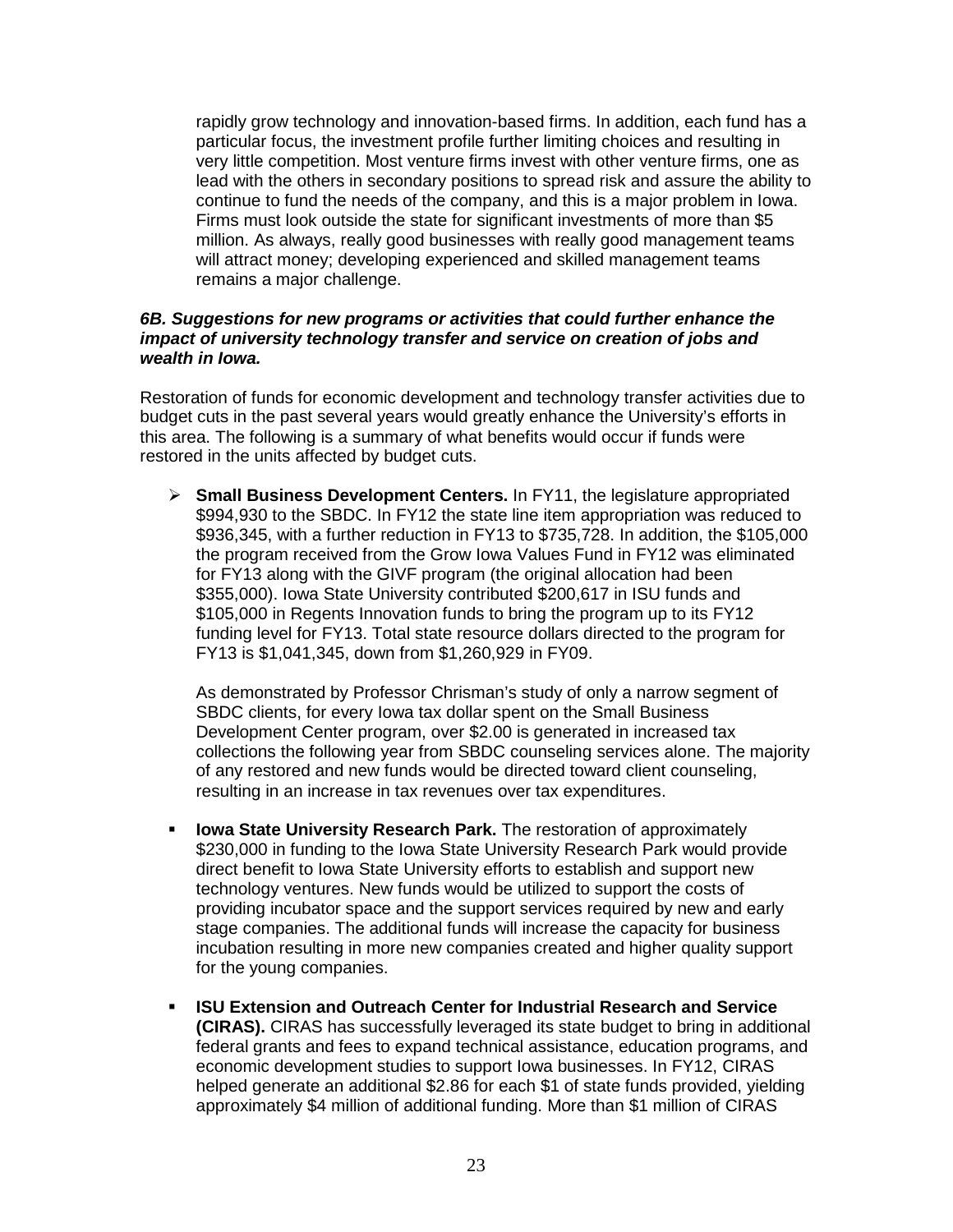funds were distributed to other business outreach units on campus to help them expand their work with Iowa companies.

CIRAS has lost more than \$1.6 million (in 2012 dollars) from its annual budget in the past decade. This includes state appropriations and matching funds provided by the Iowa Department of Economic Development. These funds were used as match on the Department of Commerce/NIST Manufacturing Extension Partnership award and the Department of Defense Procurement Technical Assistance Program award. This loss of state funds reduces the extent of CIRAS assistance to companies and communities and limits the amount of additional funds that might be brought to Iowa via new business assistance grants.

The loss of annual funding from state appropriations and agencies equates to a reduction of approximately 13 full time staff, including salary and fringe benefits, and associated expenses. This can cause a further reduction of roughly 13 staff due to a loss of federal awards requiring matching funds from the state. Based on an analysis of data provided by Iowa companies, these staff positions might have generated nearly \$60 million of impact and more than 700 jobs in Iowa companies — every year.

Using this same data, for every \$100,000 of additional state funds that are made available, CIRAS would be able to leverage the funds to bring in an additional \$150,000 from grants and fees and hire two new business professionals to provide services in the areas of engineering, biobased products and biorenewables, energy systems, management practices, government contracting, productivity, growth services, supply chains, quality systems, and communitybusiness economic development. These two staff would help create nearly 50 jobs and \$5,000,000 of new sales, cost savings, and investment impact in Iowa companies.

**Institute for Physical Research and Technology (IPRT).** The IPRT economic development programs suffered losses of over \$500,000 over the past three years. These losses follow \$2,500,000 in budget cuts in 2003, which were never restored. These cuts came at times when the need for IPRT's expertise by Iowa industries was rapidly growing. Although pieces of the program have survived the cuts, the program now serves only a fraction of the Iowa companies it once served. There has been a complete turnover in Company Assistance Research Cost-Sharing staff due to funding instability, with the concomitant decrease in efficiency as new staff are hired and trained. Companies seeking help outside the core competencies of the IPRT Company Assistance staff often cannot be assisted. In the past these potential clients were guided to work with faculty members through subsidized projects. Because of the budget cuts, IPRT has restricted the technical assistance it provides to Iowa companies to those services that fall within the core competencies of IPRT staff rather than pursuing these collaborative, cross-disciplinary projects. Also, fewer R&D cost-share projects that can lead to new products are pursued because of the declining funding. Over 75% of the Iowa manufacturers that IPRT serves have fewer than 100 employees. This means that the typical industrial client will likely not have the needed expertise internally to address their material and inspection issues.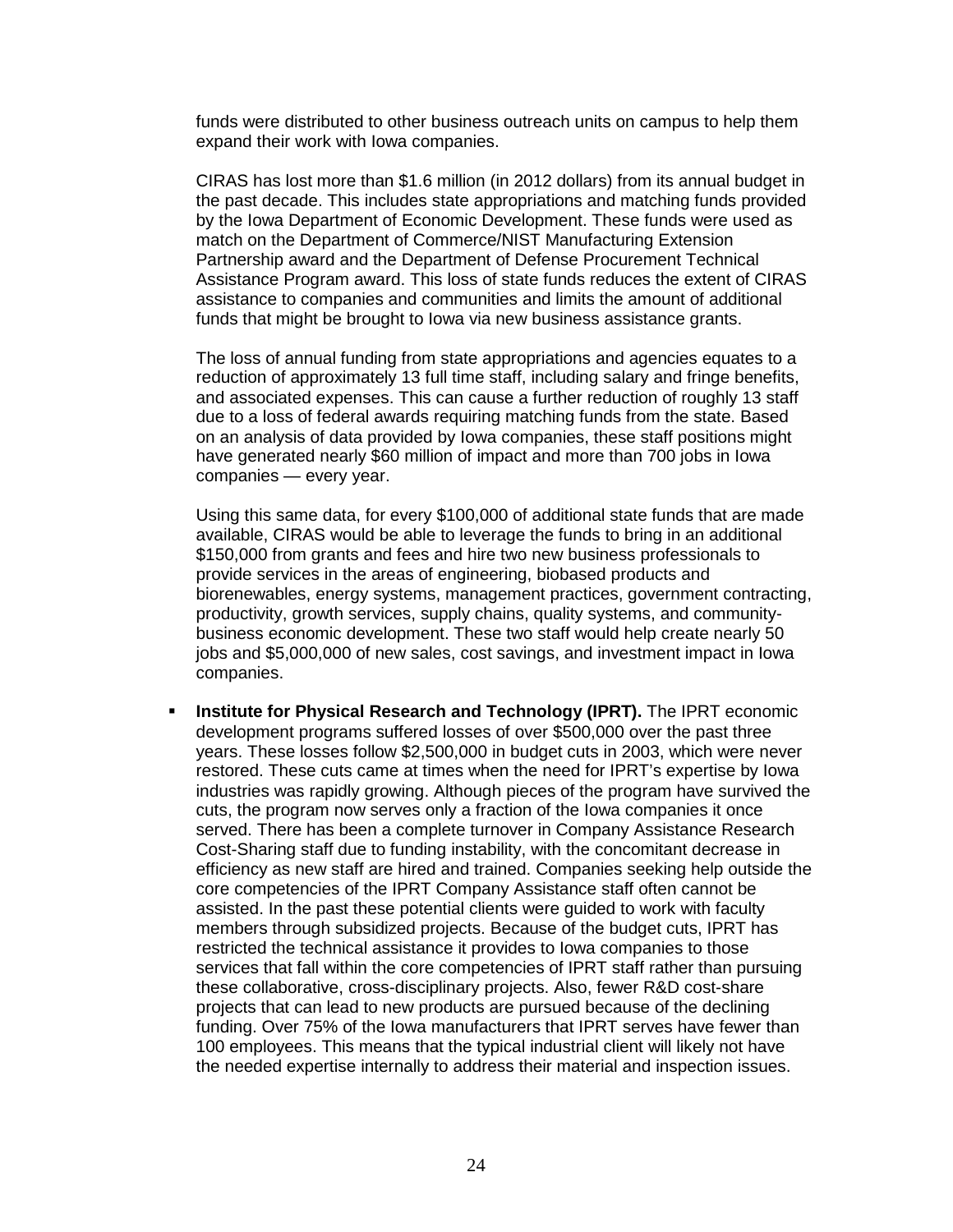The Materials Group of the IPRT economic development program provides shortterm, no-cost technical assistance to Iowa manufacturers and is often the first interaction that manufacturers have with the University. Restoration of funding would allow for growth of materials assistance, enhancing the program's delivery of services. The unit seeks to offer a wider scope of services directly meeting the needs of Iowa manufacturers.

The NDE (Nondestructive Evaluation) Group functions similarly to the Materials Group in that short-term technical assistance is provided to Iowa manufacturers on a no-cost basis. The focus of the NDE Group is to assist companies in areas of inspection and quality control. To that end, the NDE Group serves as an unbiased source of information, offering clients a broad range of expertise in various inspection methodologies. Manufacturers often do not have staff acquainted with these capabilities, so the NDE Group in effect complements the engineering capabilities of their clients. The unit assists client companies in addressing problem areas, ensuring product development and quality. This assistance requires robust budget support to maintain the needed flexibility to successfully address the wide range of industrial concerns.

The Company Assistance Research Cost-Sharing Program administers costsharing contract research projects, working with Iowa's small to medium-sized manufacturers. These small companies have very limited R&D dollars and facilities, and now this unit does not have the funds needed to leverage Iowa companies' limited resources. These are projects with obvious economic impact—introduction of new products, addressing manufacturing processes, and improving quality—all areas that impact Iowa's global competitiveness in the manufacturing sector. Before the budget cuts of the last several years, the staff proactively marketed the R&D strengths of ISU's faculty to potential Iowa industry partners. This outreach effort was eliminated because of constraints on staff time and funds available for these projects, with a resultant decrease in the number of projects funded

A unique feature of the economic development program in IPRT is the active participation of scientists from internationally renowned ISU centers such as the Center for Nondestructive Evaluation, the Virtual Reality Applications Center, and the Center for Catalysis. These centers have excellent track records of spinning off new Iowa startup companies in the areas in which they excel. Restoring the budget cuts to IPRT units would have a rapid positive impact on Iowa's manufacturing sector. An investment now would result in continuing benefits to Iowa's companies, important opportunities to retain our brightest students, and new startup companies based on increased technology transfer from IPRT centers.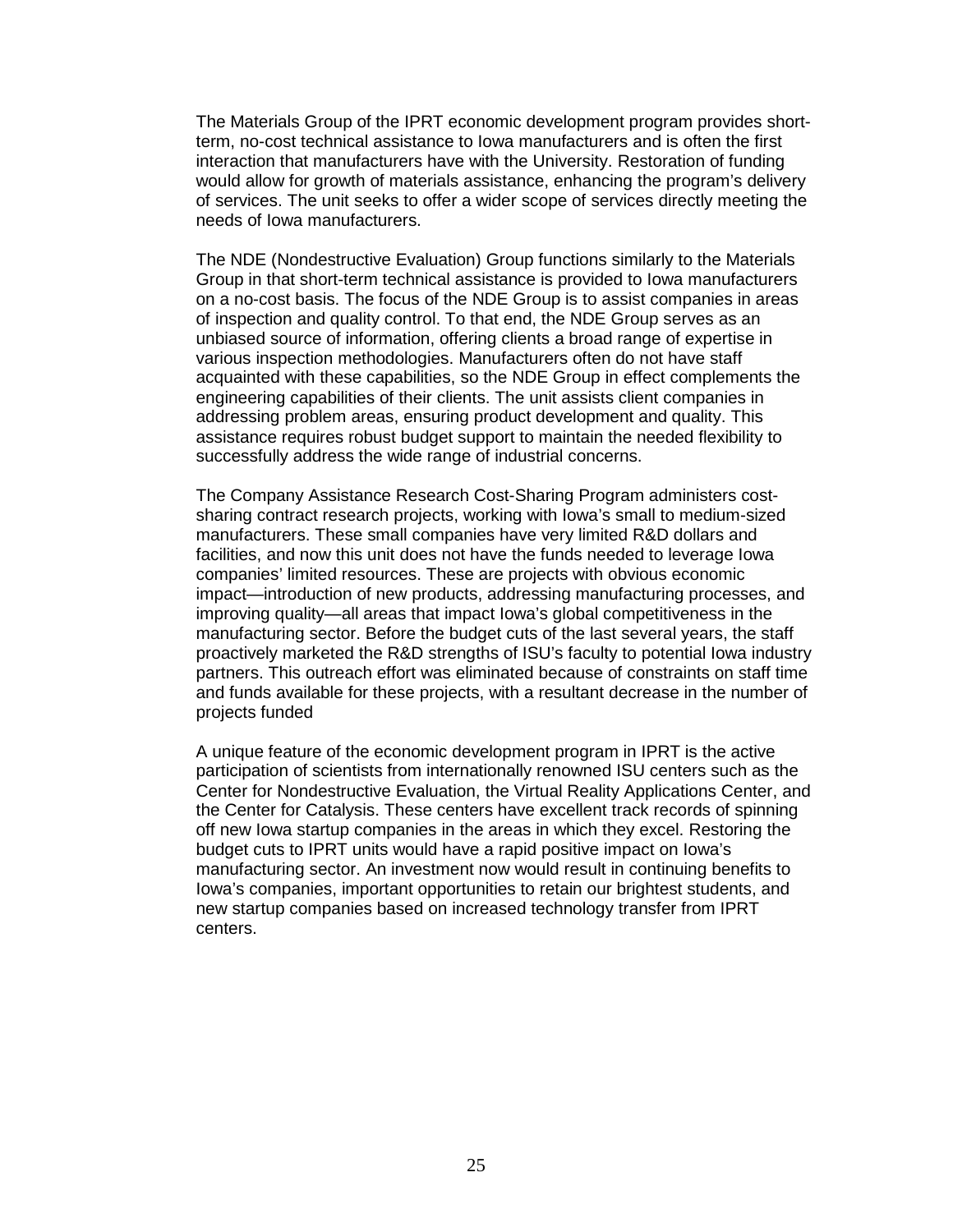

# **University of Northern Iowa Annual Economic Development and Technology Transfer Report FY 2012**

### **Section 1. UNI's Economic Development Activities to Enhance Economic Growth in Iowa**

As was the case for the nation as a whole, the economy of Iowa experienced a mixed year. Similarly, some UNI programs experienced substantial growth, while others were challenged by slower economic growth in certain sectors. Even with reduced public funding, UNI economic development programs made substantial contributions to the Iowa economy, especially in the areas of entrepreneurship and innovation. This annual report highlights some of the impacts realized across the state with the help of UNI programs during FY 2012.

# *Overall*

- Provided service in all 99 counties to nearly 885 unique business, community and local government clients; another 10,900 individuals were engaged in the MyEntre.Net entrepreneurial support system.
- Involved 202 faculty members and more than 2,400 students in the delivery of these services.
- Leveraged each \$1 invested by the state with \$5 in private grants, fees or federal funding.

# *Entrepreneurship, Business Incubation and Technology Transfer*

- UNI's 3 incubator/accelerator programs and MyEntre.Net helped start or expand 266 ventures creating 481 FTE jobs.
- 10,900 individuals are now actively engaged in the MyEntre. Net online community.
- 53 innovators have graduated from the Innovation Incubator and  $4<sup>th</sup>$  Street Incubator.
- MyEntre. Net provided on-demand business and market information to 377 businesses through its new Business Concierge service; another 184 clients were served by the UNI SBDC.
- 22 student businesses were tenants in the John Pappajohn Entrepreneurial Center's Student Business Incubator and 41 additional student entrepreneurs were assisted by the affiliate program.
- One of the UNI John Pappajohn Center's student incubator tenants was selected as National Student Entrepreneur of the Year by the Collegiate Entrepreneurs Organization.
- UNI faculty and staff submitted 9 new intellectual property disclosures.
- 2 patents were received and 7 new patents were filed.
- 3 new license agreements were approved and a total of 10 license agreements are currently generating income.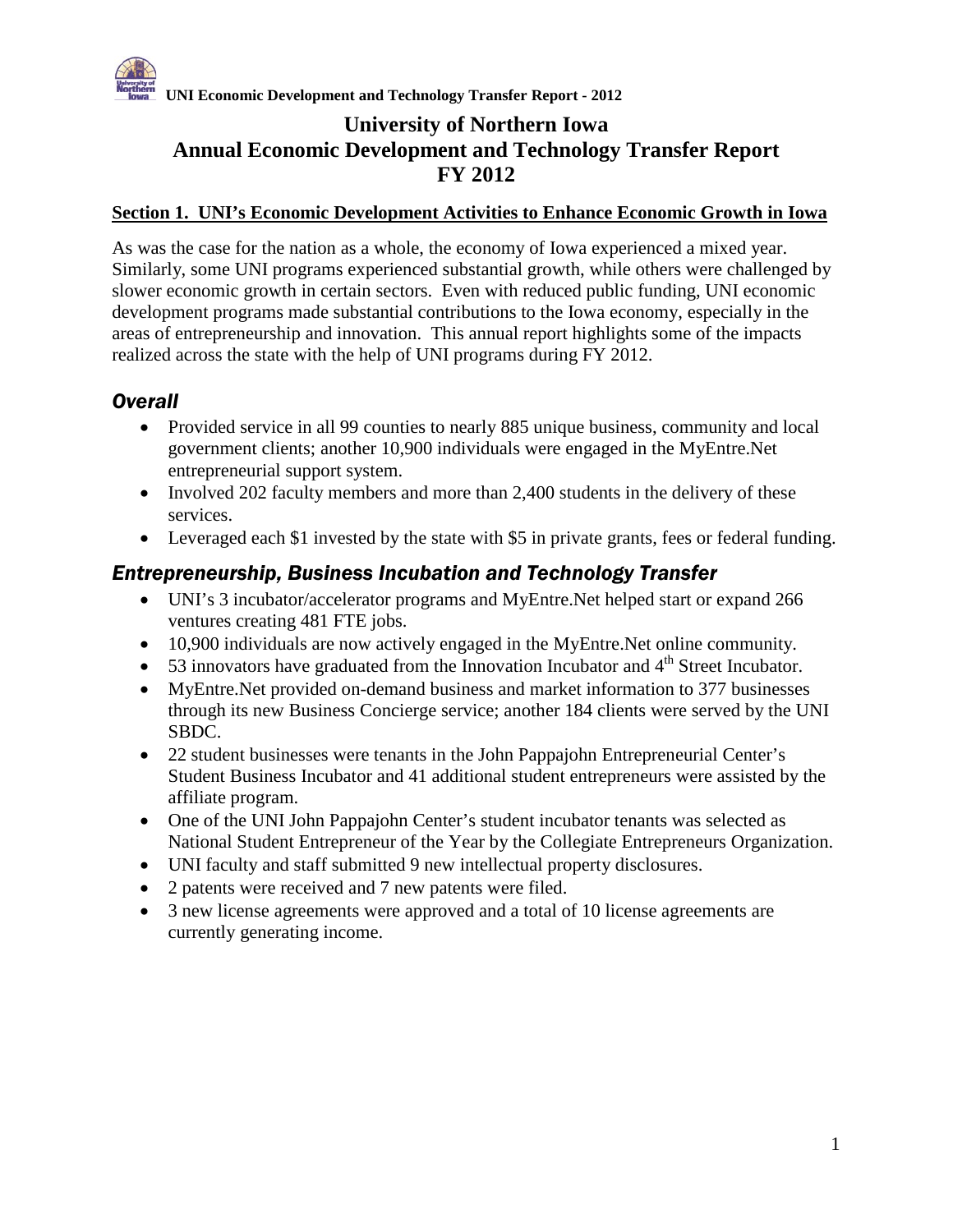

# *Waste Reduction, Environmental Assistance and the Bioeconomy*

- Environmental technical assistance and on-site reviews were provided to 168 small businesses.
- The GeoTREE program worked in conjunction with multiple state and local agencies, using geospatial mapping to identify solutions to specific problems including energy efficiency and watershed management.
- Recycling and reuse project funding was provided to 47 companies and organizations; another 160 individuals were provided testing assistance for products using recycled materials.
- Energy and environmental education programming reached 26,486 K-12 students.
- The Tallgrass Prairie Center distributed native prairie seeds to 55 Iowa counties as part of its roadside vegetation project.
- The Tallgrass Prairie Center continued research on biomass production from prairie grasses.
- Green Iowa AmeriCorps sites combined to weatherize 114 homes and educate 13,000 persons about energy efficiency.
- NABL completed research with the US Department of Navy to develop biobased lubricant specifications for military use.
- NABL developed a microwave biobased grease manufacturing process and licensed the technology to an Iowa company.

# *Local Economic Development*

- IDM partnered with Iowa Workforce Development to complete statewide asset mapping.
- Community clients report creating approximately 1,500 jobs as a result of local economic development technical assistance from the Institute for Decision Making (IDM).
- Strategic planning and comprehensive technical assistance was provided to 25 community partners and 4 regional groups.
- Restructuring of Iowa's regions was led by IDM in collaboration with Professional Developers of Iowa.

# *Advanced Manufacturing & Market Research*

- MCC provided custom technical assistance and outreach services to 24 foundries and suppliers.
- Continued sponsored research was conducted into biobased foundry binder systems resulting in license agreements and patent submissions.
- Market research and competitive intelligence was provided to 6 Iowa companies and 15 national companies.
- Market research clients report an average sales increase of 14%, due in part to the competitive intelligence information provided by UNI.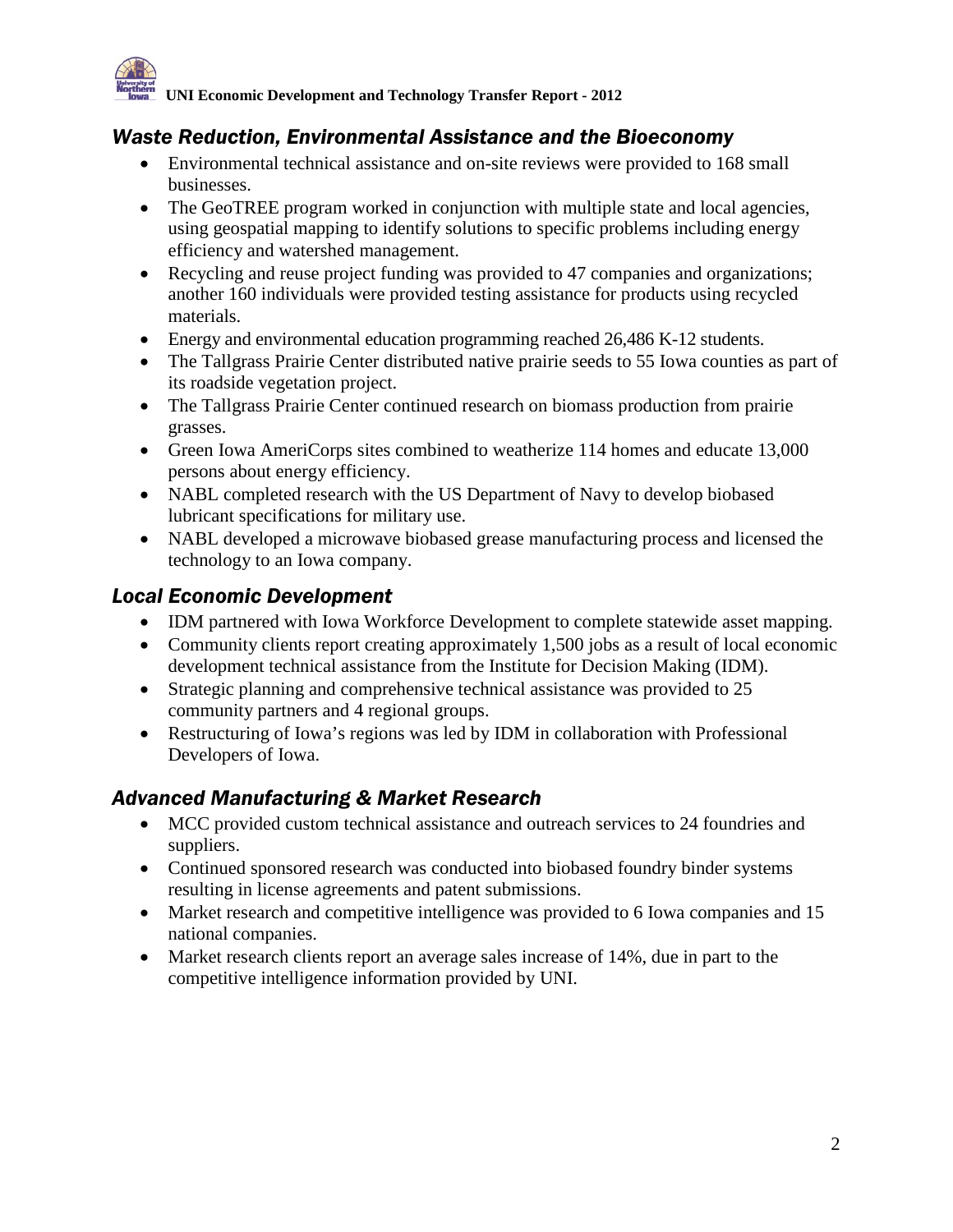

**UNI Economic Development and Technology Transfer Report - 2012**

### **Section 2. Technology Transfer and Intellectual Property**

|                |                                                                                            | <b>UNI</b>     |
|----------------|--------------------------------------------------------------------------------------------|----------------|
| a.             | Number of disclosures of intellectual property                                             | 9              |
| $\mathbf b$ .  | Number of patent applications filed                                                        | 7              |
| $\mathbf{C}$ . | Number of patents awarded                                                                  | $\overline{2}$ |
| d.             | Number of license and option agreements executed on institutional<br>intellectual property | 3              |
| e.             | Number of license and option agreements yielding income                                    | 10             |
| f.             | Revenue to Iowa companies as a result of licensed technologies                             | \$2,625,000    |
| g.             | Number of start-up companies formed, in total and in Iowa                                  | 73/73          |
| h.             | Number of companies in research parks and incubators                                       | 24             |
| i.             | Number of new companies in research parks and incubators                                   | 16             |
| $\mathbf{j}$ . | Number of employees in companies in research parks and<br>incubators                       | 49             |
| k.             | Royalties/license fee income                                                               | \$209,823      |
| $\mathbf{1}$ . | Total sponsored funding                                                                    | \$43,000,000   |
| m.             | Corporate-sponsored funding for research and economic                                      |                |
|                | development and revenue generation (excludes corporate                                     | \$1,266,031    |
|                | philanthropy - all in Iowa)                                                                |                |
| n.             | i. Annual appropriations for economic development                                          | \$574,716      |
|                | ii. Grow Iowa values appropriation                                                         | \$238,000      |

#### **FY 2012**

### **Section 3. Overview of UNI's Economic Development Programs**

UNI outreach services for community and economic development activities are outlined in a table format on the following seven pages. The format provides a brief overview of each program, its purpose, those served and outcomes. Together, the programs served approximately 885 unique businesses and organizations in the past year and another 10,900 individuals through the MyEntre.Net entrepreneurial development system.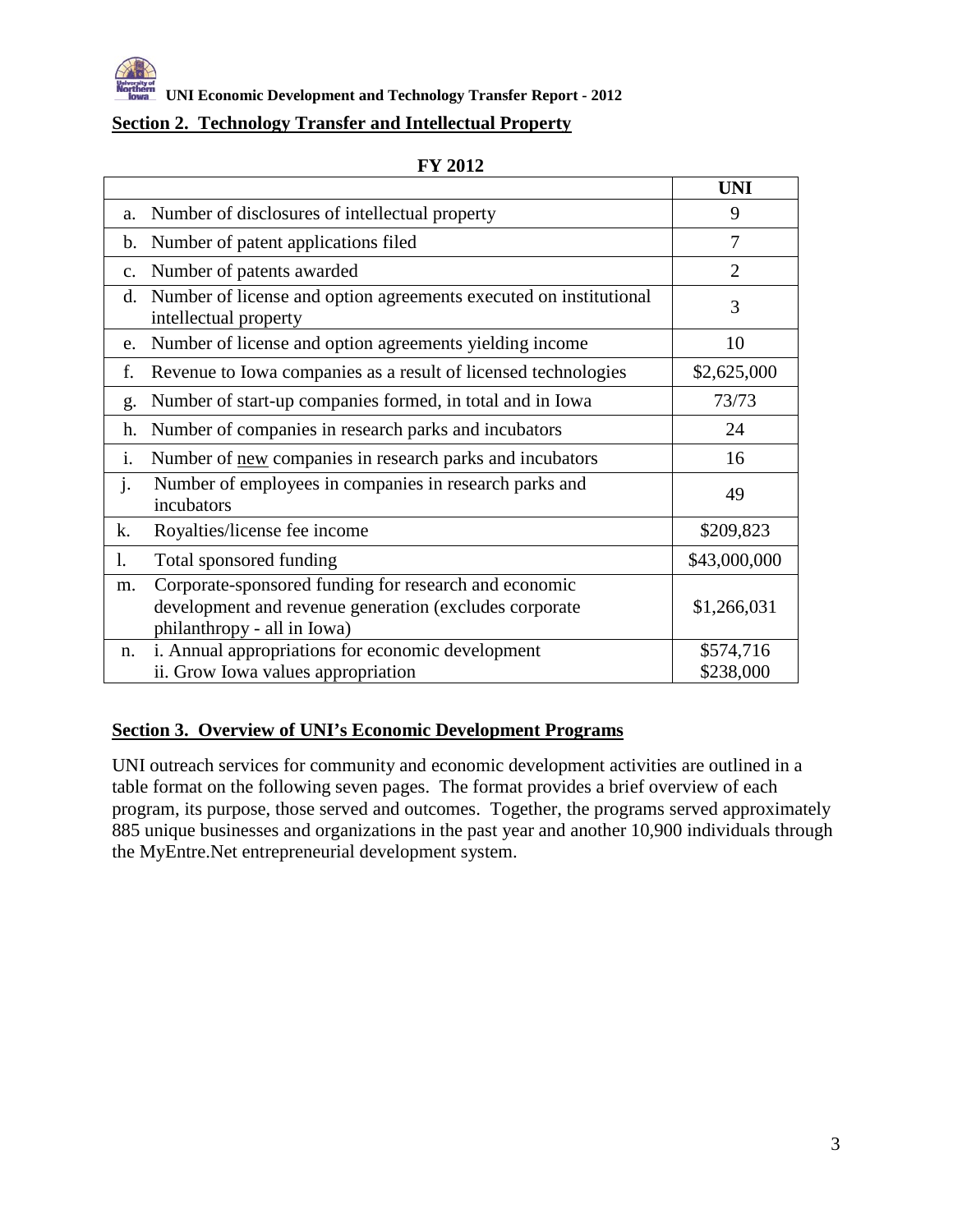| <b>Programs</b>                                          | <b>Services</b>                                                                                                                                                                                                               | <b>Those Typically</b><br><b>Served</b>                                                                                              | FY 2012 Results                                                                                                                                                                                                                                                                                                                                                     | <b>Cumulative Results</b>                                                                                                                                                                                                                                                                                                |
|----------------------------------------------------------|-------------------------------------------------------------------------------------------------------------------------------------------------------------------------------------------------------------------------------|--------------------------------------------------------------------------------------------------------------------------------------|---------------------------------------------------------------------------------------------------------------------------------------------------------------------------------------------------------------------------------------------------------------------------------------------------------------------------------------------------------------------|--------------------------------------------------------------------------------------------------------------------------------------------------------------------------------------------------------------------------------------------------------------------------------------------------------------------------|
| Institute for<br><b>Decision Making</b><br>(IDM)         | Hands-on community<br>and economic<br>development<br>guidance and<br>research                                                                                                                                                 | Economic<br>development<br>organizations,<br>chambers, city<br>councils,<br>communities and<br>others                                | Developed first collaborative water quality<br>✓<br>plan for Department of Natural Resources.<br>Assistance and research provided to 25<br>$\checkmark$<br>community partners and 4 regional<br>development groups.<br>Partnered with Iowa Workforce<br>$\checkmark$<br>Development for statewide asset mapping.                                                    | Served 680 communities,<br>counties and groups in nearly<br>all of Iowa's counties to date.<br>Community clients report<br>$\checkmark$<br>approximately 1,500 new jobs<br>annually as a result of IDM<br>assistance.<br>Trained over 780 economic<br>$\checkmark$<br>development professionals.                         |
| <b>Iowa Waste</b><br><b>Reduction Center</b><br>(IWRC)   | Free, confidential,<br>non-regulatory<br>environmental<br>assistance for small<br>businesses                                                                                                                                  | Small businesses<br>throughout Iowa                                                                                                  | Environmental technical assistance and on-<br>site reviews were provided to 168 small<br>businesses.                                                                                                                                                                                                                                                                | $\checkmark$ Provided 5,397 on-site reviews<br>to Iowa small businesses.                                                                                                                                                                                                                                                 |
| National Ag-<br><b>Based Lubricants</b><br>(NABL) Center | <b>Biobased lubricants</b><br>research &<br>development, testing<br>services laboratory,<br>development of<br>performance<br>standards, bio-<br>lubricant product<br>certification, and<br>lubricant mfg.<br>process research | Companies and<br>individuals<br>developing biobased<br>lubricants, traditional<br>lubricant companies,<br>and lubricant<br>consumers | Completed multi-year research contract for<br>U.S. Dept. of Navy.<br>Developed and licensed a new microwave-<br>based grease manufacturing process to<br>Cedar Rapids industry partner.<br>Added additional diesel engine testing<br>✓<br>resources; improving test cell capability.<br>Provided fee-based testing services to<br>$\checkmark$<br>industry clients. | Licensed microwave-based<br>grease manufacturing<br>technology to industry.<br>Over 40 soy lubricants,<br>$\checkmark$<br>greases, metalworking fluids<br>and specialty lubricants<br>developed to date.<br>A national testing and<br>$\checkmark$<br>certification center, leading the<br>biobased lubricants industry. |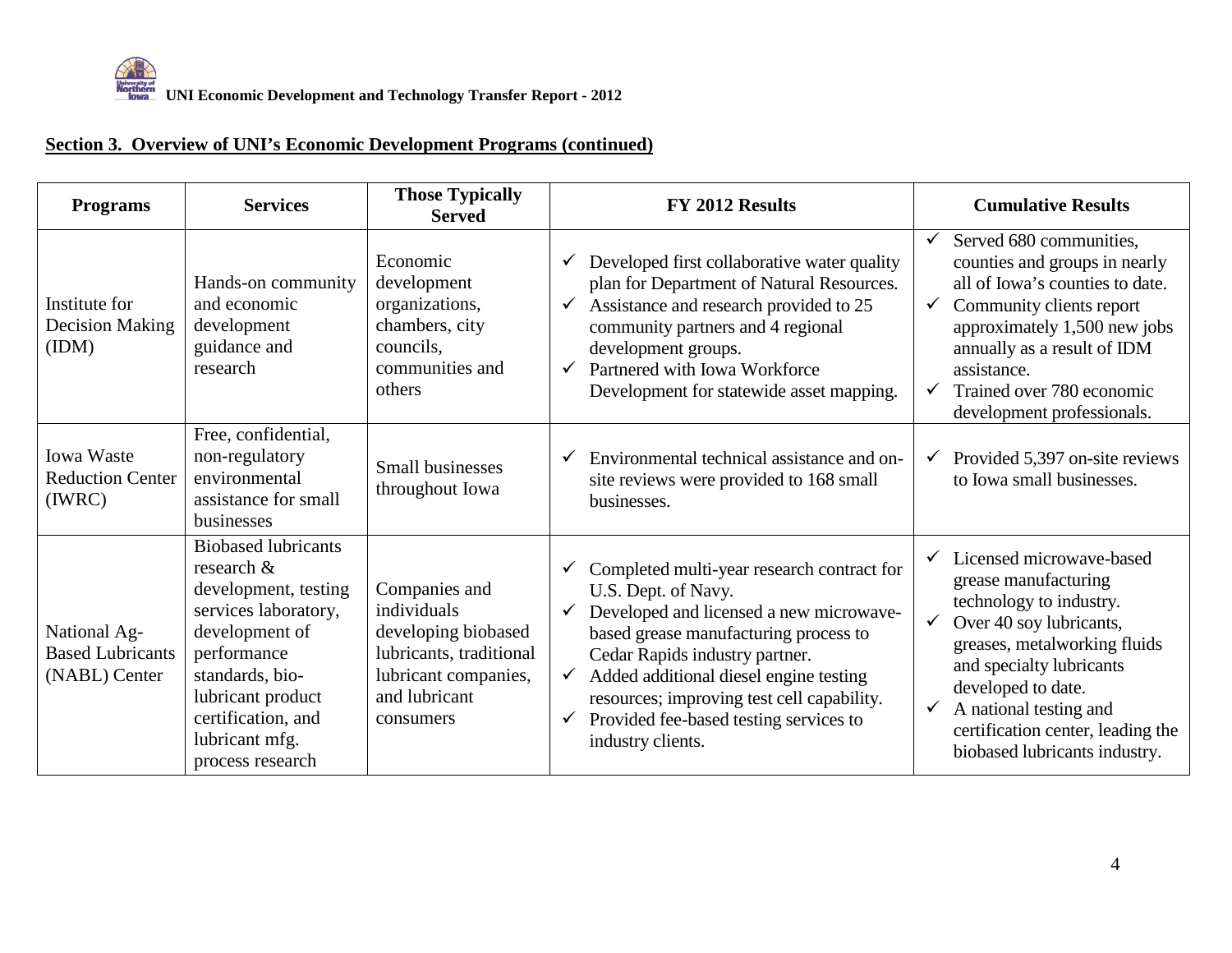

UNI Economic Development and Technology Transfer Report - 2012

| <b>Programs</b>                                    | <b>Services</b>                                                                                        | <b>Those Typically</b><br><b>Served</b>                                                                                                          | FY 2012 Results<br><b>Cumulative Results</b>                                                                                                                                                                                                                                                                                                                                                                                                                                                                                                                                                                                                                                                                                                                                                                                                                                                                                                                                                                                                                                          |
|----------------------------------------------------|--------------------------------------------------------------------------------------------------------|--------------------------------------------------------------------------------------------------------------------------------------------------|---------------------------------------------------------------------------------------------------------------------------------------------------------------------------------------------------------------------------------------------------------------------------------------------------------------------------------------------------------------------------------------------------------------------------------------------------------------------------------------------------------------------------------------------------------------------------------------------------------------------------------------------------------------------------------------------------------------------------------------------------------------------------------------------------------------------------------------------------------------------------------------------------------------------------------------------------------------------------------------------------------------------------------------------------------------------------------------|
| Strategic<br>Marketing<br>Services (SMS)           | Market research and<br>competitive<br>intelligence                                                     | Businesses,<br>entrepreneurs and<br>non-profit<br>organizations                                                                                  | Since 1990, market research<br>Market research and analysis services<br>✓<br>and analysis services have<br>were provided to 6 Iowa companies and<br>been provided to 262 Iowa<br>15 national companies.<br>companies.                                                                                                                                                                                                                                                                                                                                                                                                                                                                                                                                                                                                                                                                                                                                                                                                                                                                 |
| Executive<br>Development<br>Center (EDC)           | Management and<br>professional training<br>workshops and<br>certificate programs                       | Iowa businesses and<br>organizations                                                                                                             | Since 1998, has provided<br>Specialized business management training<br>training in 1,080 workshops to<br>provided in 60 workshops to 277 business<br>17,855 business professionals.<br>professionals in 45 businesses during the<br>past year.                                                                                                                                                                                                                                                                                                                                                                                                                                                                                                                                                                                                                                                                                                                                                                                                                                       |
| John Pappajohn<br>Entrepreneurial<br>Center (JPEC) | Research,<br>entrepreneurship<br>education, technology<br>transfer, and capital<br>investment programs | Students interested in<br>entrepreneurship,<br>UNI faculty and staff<br>entrepreneurs, new<br>ventures and rapidly<br>growing small<br>companies | The JPEC has provided 35<br>students with internships<br>through its CIPCO program<br>One UNI student entrepreneur was named<br>$\checkmark$<br>Student Entrepreneur of the Year by the<br>since FY05.<br>Young Entrepreneur Council/Collegiate<br>The JPEC Student Business<br>Entrepreneurs' Organization (a national<br>Incubator has provided space<br>to more than 59 business<br>award).<br>1,298 businesses and individuals were<br>owners since FY05.<br>$\checkmark$<br>assisted through all JPEC programs.<br>The JPEC has consulted with<br>✓<br>22 student businesses owners were<br>196 faculty and staff from<br>$\checkmark$<br>colleges and universities from<br>provided space and services in the student<br>around the U.S. and the world<br>business incubator.<br>41 student business owners were provided<br>on student business incubation<br>$\checkmark$<br>services as part of the student business<br>since FY08.<br>affiliate incubator program.<br>The Cedar Valley Venture<br>$\checkmark$<br>Fund, managed by JPEC, has<br>invested in 7 new ventures. |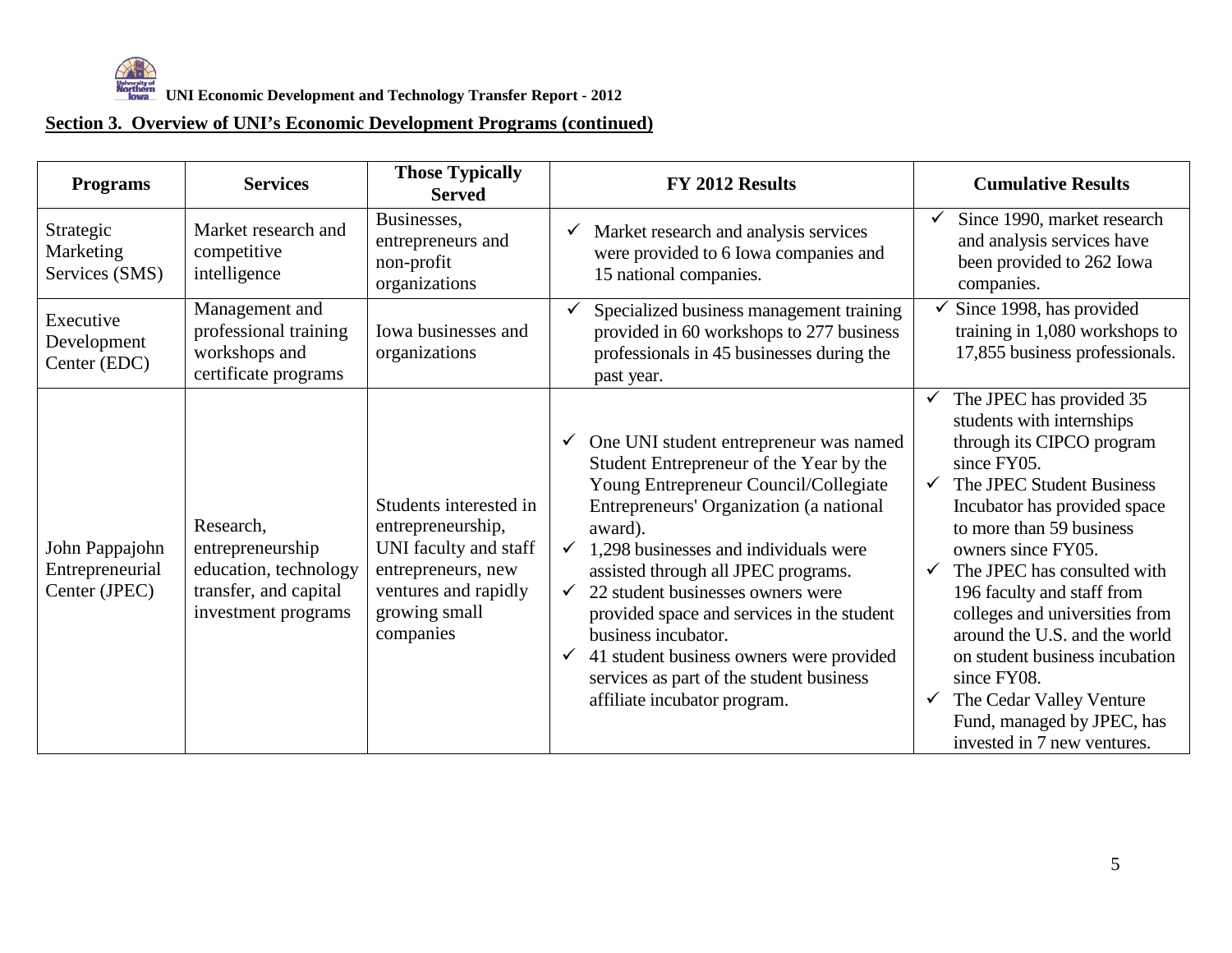

**UNI Experiment and Technology Transfer Report - 2012** 

| <b>Programs</b>                                                                                                            | <b>Services</b>                                                                                                                                               | <b>Those Typically</b><br><b>Served</b>                                                                               | FY 2012 Results                                                                                                                                                                                                                                                                                                                                                                                                                                                                                                                                                        | <b>Cumulative Results</b>                                                                                                                                                                                                                                                |
|----------------------------------------------------------------------------------------------------------------------------|---------------------------------------------------------------------------------------------------------------------------------------------------------------|-----------------------------------------------------------------------------------------------------------------------|------------------------------------------------------------------------------------------------------------------------------------------------------------------------------------------------------------------------------------------------------------------------------------------------------------------------------------------------------------------------------------------------------------------------------------------------------------------------------------------------------------------------------------------------------------------------|--------------------------------------------------------------------------------------------------------------------------------------------------------------------------------------------------------------------------------------------------------------------------|
| <b>UNI Regional</b><br><b>Business Center/</b><br><b>Small Business</b><br>Development<br>Center<br>(RBC/SBDC)             | Rural/Urban<br>Entrepreneurship<br>development, online<br>entrepreneurship<br>resources, business<br>consulting, business<br>training, business<br>incubation | Small and medium<br>sized businesses,<br>entrepreneurs,<br>entrepreneurial<br>service providers,<br>community leaders | MyEntre.Net membership grew by 2,000<br>to 11,403 (10,900 in Iowa).<br>The MyEntre.Net Business Concierge<br>$\checkmark$<br>was created, providing business<br>intelligence to 377 off campus clients.<br>$\checkmark$ 1,292 attended a live or archived<br>webinar.<br>225 attendees at EntreFest in Ames,<br>Iowa.<br>Dream Big Grow Here attracted 142<br>$\checkmark$<br>contestants online to compete for up to<br>\$15K in cash awards.<br>Entrepreneurs from 92 of 99 Iowa<br>$\checkmark$<br>counties participated in the Fall 2011<br>Small Business Survey. | Engaged more than 11,400<br>small business owners at<br>MyEntre.Net.<br>More than 3,200 small<br>$\checkmark$<br>business owners have<br>attended a Webinar since<br>2003.<br>53 innovators have<br>$\checkmark$<br>graduated from the RBC<br>and Innovation Incubators. |
| <b>Materials</b><br>Innovation<br>Service (MIS)                                                                            | Mechanical, physical<br>and chemical tests of<br>metals, polymers and<br>cementitious<br>materials                                                            | Serving Iowa<br>manufacturers and<br>suppliers                                                                        | Technical assistance provided to more<br>$\checkmark$<br>than 160 individuals and testing contracts<br>from five companies.                                                                                                                                                                                                                                                                                                                                                                                                                                            | More than 2,000 hours of<br>testing provided since the<br>beginning of the program.                                                                                                                                                                                      |
| <b>Metal Castings</b><br>Center (MCC)<br>and Center for<br>Advanced<br><b>Biobased</b><br><b>Foundry Binders</b><br>(CABB) | Metal casting<br>technologies, applied<br>research, testing and<br>training                                                                                   | Iowa casting users,<br>foundries and<br>foundry suppliers                                                             | Maintained active contracts with 24<br>$\checkmark$<br>companies, provided outreach projects to<br>2 Iowa foundries and technical assistance<br>to 30 additional foundries.<br>Conducted DOE-sponsored research into<br>$\checkmark$<br>bio-based foundry binders $-2$ patents<br>submitted.<br>Successfully commercialized bio-based<br>$\checkmark$<br>foundry binders.                                                                                                                                                                                              | $\checkmark$ Over 50 industry-funded<br>research projects have been<br>completed to date.                                                                                                                                                                                |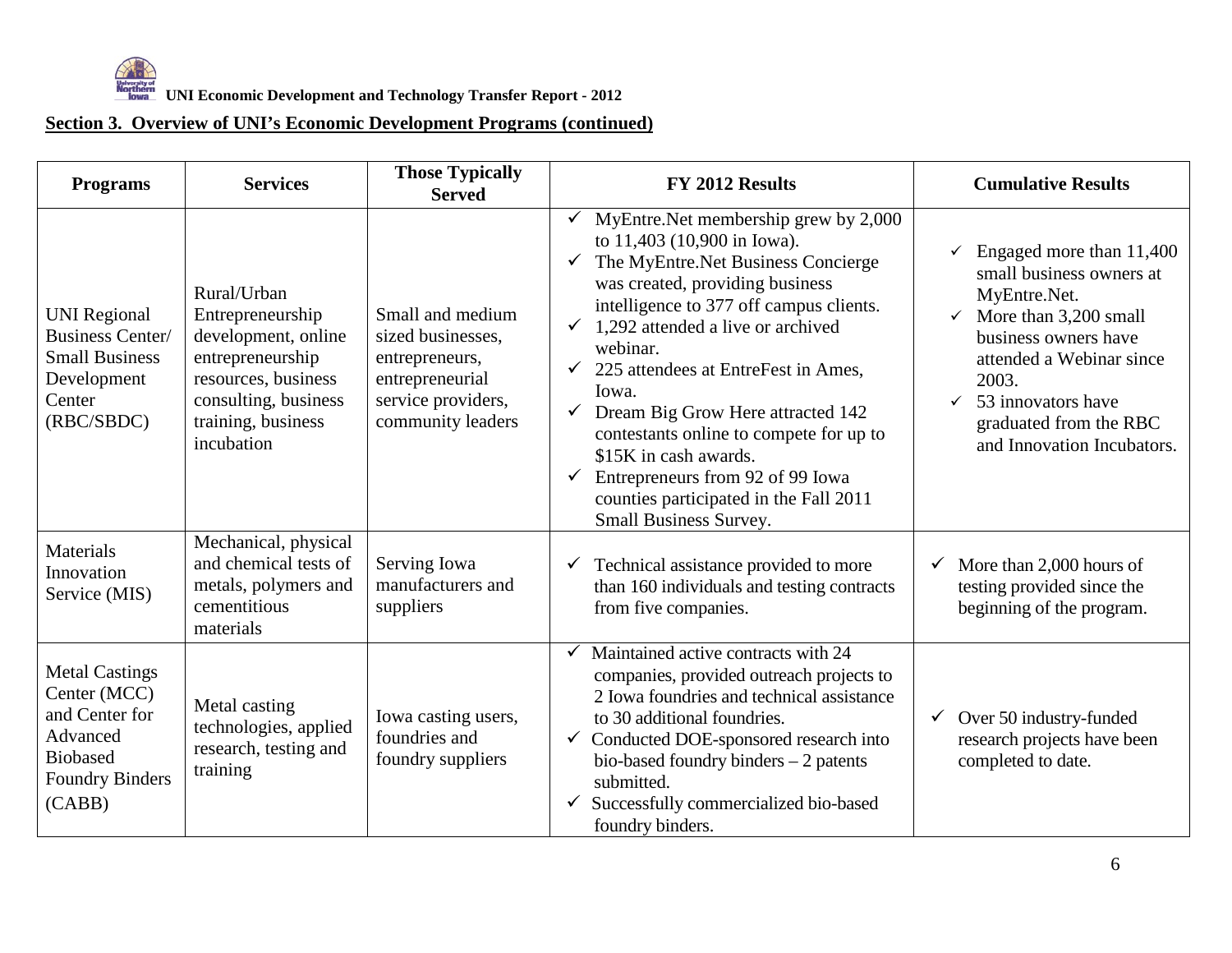

UNI Economic Development and Technology Transfer Report - 2012

| <b>Programs</b>                                                                 | <b>Services</b>                                                                                                                  | <b>Those Typically</b><br><b>Served</b>                                                                                                                                          | FY 2012 Results                                                                                                                                                                                                                                                                                                                                                                                                                                                              | <b>Cumulative Results</b>                                                                                                                                                                                                                                                                                                                                                                                                    |
|---------------------------------------------------------------------------------|----------------------------------------------------------------------------------------------------------------------------------|----------------------------------------------------------------------------------------------------------------------------------------------------------------------------------|------------------------------------------------------------------------------------------------------------------------------------------------------------------------------------------------------------------------------------------------------------------------------------------------------------------------------------------------------------------------------------------------------------------------------------------------------------------------------|------------------------------------------------------------------------------------------------------------------------------------------------------------------------------------------------------------------------------------------------------------------------------------------------------------------------------------------------------------------------------------------------------------------------------|
|                                                                                 |                                                                                                                                  |                                                                                                                                                                                  | $\checkmark$ Collaborated with University of Iowa and<br>Iowa State on DOD-sponsored research.                                                                                                                                                                                                                                                                                                                                                                               |                                                                                                                                                                                                                                                                                                                                                                                                                              |
| <b>Iowa Center for</b><br>Immigrant<br>Leadership and<br>Integration<br>(ICILI) | Helping Iowa<br>communities and<br>businesses<br>accommodate the<br>needs of newcomers                                           | Communities, faith-<br>based organizations<br>and businesses                                                                                                                     | Created a colorectal cancer awareness<br>✓<br>campaign for Asian immigrants.<br>Provided an increased number of trainings<br>$\checkmark$<br>for law enforcement officials.<br>Award multi-year contract to address<br>$\checkmark$<br>disparities in Iowa's child welfare system.                                                                                                                                                                                           | Assistance in accommodating<br>the needs of newcomers has<br>been provided to more than<br>200 Iowa companies and<br>organization.<br>More than 25,000 copies of<br>$\checkmark$<br>four different guides/manuals<br>(and untold electronic copies)<br>have been distributed in Iowa.                                                                                                                                        |
| <b>Tallgrass Prairie</b><br>Center (TPC)                                        | Research, techniques,<br>education and source-<br>identified seed for<br>restoration and<br>preservation of native<br>vegetation | Iowa counties, state<br>and federal agencies,<br>commercial native<br>seed producers, the<br>community, students,<br>educators, restoration<br>ecology discipline,<br>and others | Native seed distributed to 55 counties in<br>Iowa via transportation enhancement<br>funding.<br>Completed and distributed IRVM<br>Manual.<br>Continued Carex germinaton research<br>and agronomic production of Carex seed.<br>Published overview of prairie restoration<br>$\checkmark$<br>Published results of prairie forb<br>$\checkmark$<br>establishment after ten years.<br>Continued research on wildlife response to<br>$\checkmark$<br>prairie biomass production. | More than 15,500 acres of<br>Iowa counties rights-of-way<br>have been restored to native<br>vegetation.<br>Increased public knowledge<br>regarding prairie.<br>Completed publication of<br>Proceedings of 22 <sup>nd</sup> North<br>American Prairie Conf.<br>Made research information<br>$\checkmark$<br>available to restoration<br>ecology community.<br>Made Carex available to<br>$\checkmark$<br>native seed growers. |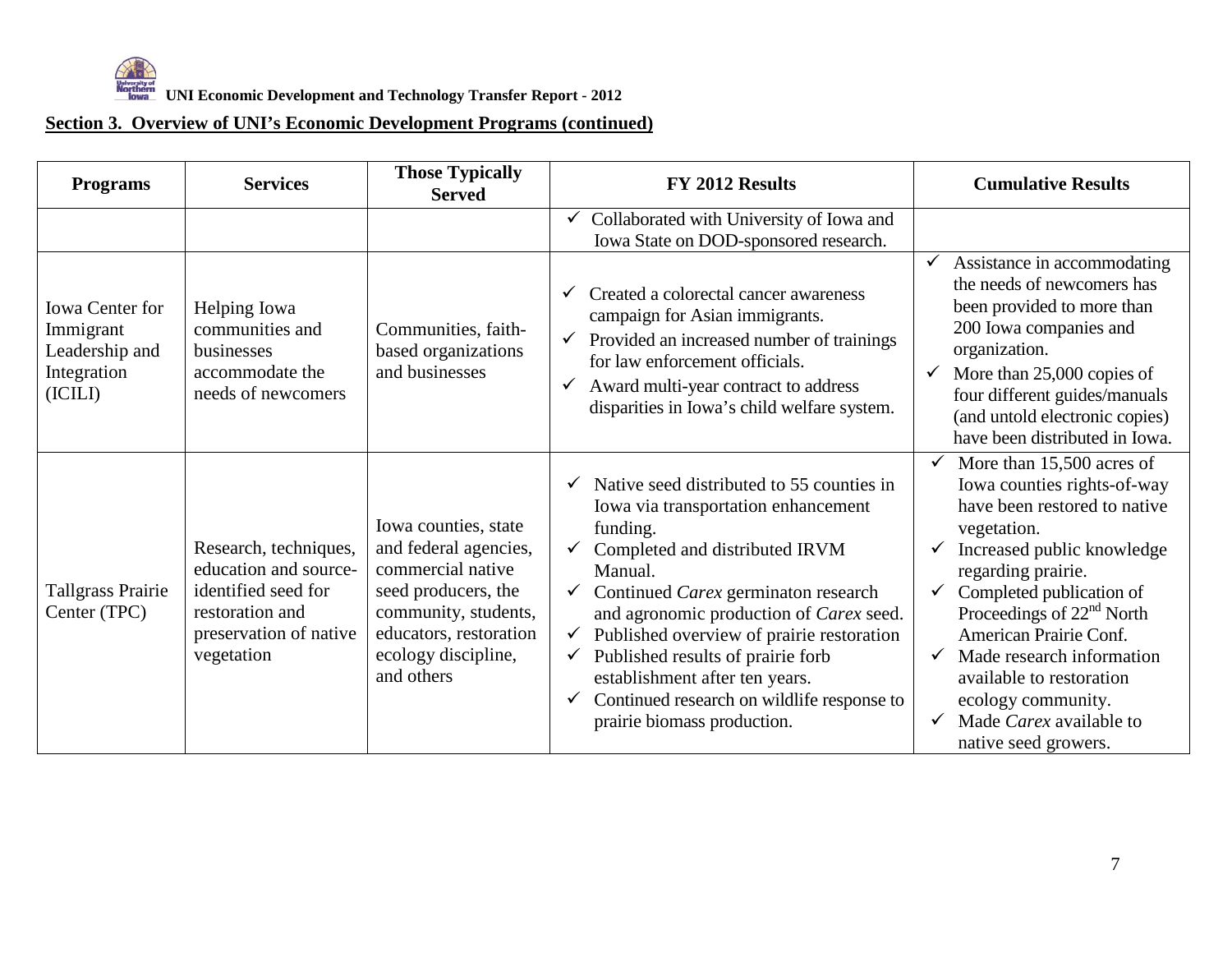

**UNI Experiment and Technology Transfer Report - 2012** 

| <b>Programs</b>                                                  | <b>Services</b>                                                                                                                                                                              | <b>Those Typically</b><br><b>Served</b>                                                                                                                              | FY 2012 Results                                                                                                                                                                                                                                                                                                                                                                                                                                                                                                                                                                                                                                                                                                                                                                                                                                                                                                                                                                                                                                  | <b>Cumulative Results</b>                                                                                                                                                                                                                                                                                                                                                                                                                                                                                                                                              |
|------------------------------------------------------------------|----------------------------------------------------------------------------------------------------------------------------------------------------------------------------------------------|----------------------------------------------------------------------------------------------------------------------------------------------------------------------|--------------------------------------------------------------------------------------------------------------------------------------------------------------------------------------------------------------------------------------------------------------------------------------------------------------------------------------------------------------------------------------------------------------------------------------------------------------------------------------------------------------------------------------------------------------------------------------------------------------------------------------------------------------------------------------------------------------------------------------------------------------------------------------------------------------------------------------------------------------------------------------------------------------------------------------------------------------------------------------------------------------------------------------------------|------------------------------------------------------------------------------------------------------------------------------------------------------------------------------------------------------------------------------------------------------------------------------------------------------------------------------------------------------------------------------------------------------------------------------------------------------------------------------------------------------------------------------------------------------------------------|
| Center for<br>Energy and<br>Environmental<br>Education<br>(CEEE) | Technical assistance,<br>educational programs<br>and leadership in<br>energy conservation<br>and renewable<br>energy,<br>environmental<br>conservation and<br>community-based<br>agriculture | Iowa cities, counties,<br>Iowa schools,<br>teachers, farmers,<br>businesses, elected<br>officials, state<br>agencies, community<br>leaders, citizen<br>organizations | Green Iowa AmeriCorps sites combined<br>$\checkmark$<br>to weatherize 114 homes, conducted 175<br>education programs with over 13,000<br>people in attendance, implemented 325<br>team projects, and garnered over 7,325<br>volunteer hours.<br>The CEEE FREE loan program increased<br>$\checkmark$<br>the understanding of energy for 11,895<br>students, 112 adults, and 299 teachers.<br>Buy Fresh, Buy Local participating<br>$\checkmark$<br>restaurants and institutional buyers in the<br>Black Hawk county area spent \$2.65<br>million on locally grown foods.<br>Trained and mentored 58 Iowa teachers,<br>$\checkmark$<br>working with 3,000 students K-14 in<br>environmental issues instruction.<br>Iowa Farm Energy Working Group<br>$\checkmark$<br>helped reduce fossil fuel for 200<br>farmers/Iowans.<br>$\checkmark$ In 2012, CEEE's waste reduction<br>initiative reached 391 teachers and they,<br>in turn, reached about 7,500 students,<br>helping them understand concepts such<br>as life cycles and waste prevention. | Green Iowa AmeriCorps has<br>weatherized 365 homes,<br>conducted 250 education<br>programs that reached over<br>17,000 people. Nearly 23,000<br>homes have been provided<br>with energy efficiency<br>advice/improvements and<br>over 7,400 volunteers have<br>been recruited since the<br>program opened its doors in<br>January of 2009.<br>$\checkmark$ Since 1998, CEEE's Northern<br>Iowa Food & Farm<br>Partnership has facilitated<br>purchase of \$12.5 million<br>worth of meat and produce<br>from hundreds of area farmers<br>by food vending institutions. |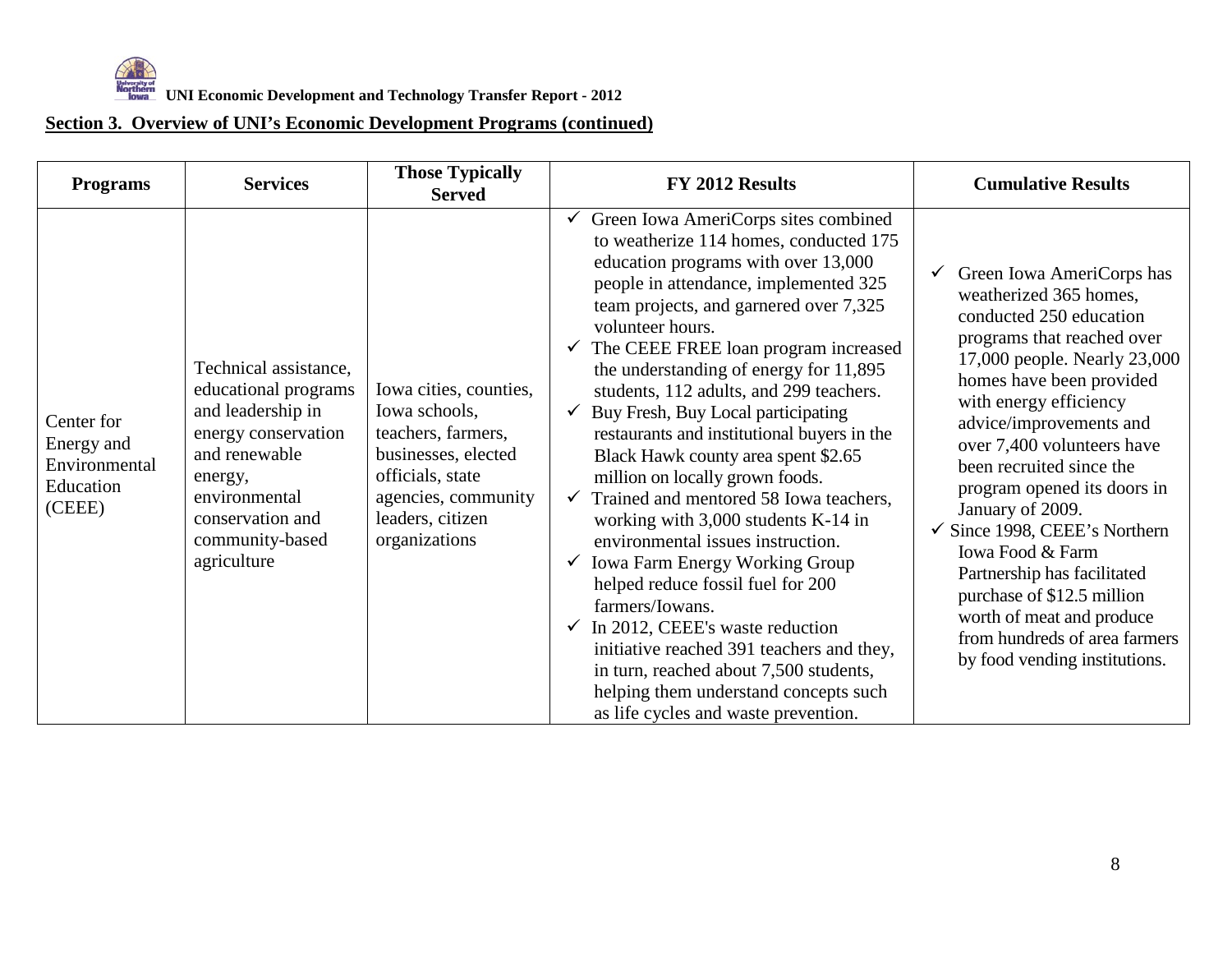

**UNI Experiment and Technology Transfer Report - 2012** 

| <b>Programs</b>                                                                                          | <b>Services</b>                                                                                                                       | <b>Those Typically</b><br><b>Served</b>                                     | FY 2012 Results                                                                                                                                                                                                                                                                                                                                                                                                                                                                                        | <b>Cumulative Results</b>                                                                                                                                                                                                                                            |
|----------------------------------------------------------------------------------------------------------|---------------------------------------------------------------------------------------------------------------------------------------|-----------------------------------------------------------------------------|--------------------------------------------------------------------------------------------------------------------------------------------------------------------------------------------------------------------------------------------------------------------------------------------------------------------------------------------------------------------------------------------------------------------------------------------------------------------------------------------------------|----------------------------------------------------------------------------------------------------------------------------------------------------------------------------------------------------------------------------------------------------------------------|
| Recycling and<br>Reuse<br>Technology<br><b>Transfer Center</b><br>(RRTTC)                                | Recycling and by-<br>products research,<br>education and<br>outreach                                                                  | Serving Iowa<br>businesses the<br>recycling industry<br>and Iowa citizens.  | Research project funding and outreach<br>$\checkmark$<br>services related to recycling and reuse<br>have been provided to 47 companies and<br>organizations.                                                                                                                                                                                                                                                                                                                                           | Over 42 RRTTC funded<br>research projects. Over 170<br>reports and publications<br>available.<br>Outreach provided to more<br>$\checkmark$<br>than 3,500 individuals this<br>year, including<br>business/industry, K-12<br>students, teachers, and Iowa<br>citizens. |
| Materials<br>Innovation<br>Service (MIS)                                                                 | Mechanical, physical<br>and chemical tests of<br>metals, polymers and<br>cementitious<br>materials                                    | Serving Iowa<br>manufacturers and<br>suppliers                              | Technical assistance provided to more<br>$\checkmark$<br>than 160 individuals and testing contracts<br>from five companies.                                                                                                                                                                                                                                                                                                                                                                            | More than 2,000 hours of<br>testing provided since the<br>beginning of the program.                                                                                                                                                                                  |
| Geoinformatics<br>Training,<br>Research,<br><b>Education</b> and<br><b>Extension Center</b><br>(GeoTREE) | Geospatial<br>technologies,<br>education, research,<br>and outreach<br>activities for federal,<br>state, local and tribal<br>agencies | Federal, state, local<br>and tribal (FSLT)<br>government agencies<br>(NASA) | Worked with DNR and Public Health to<br>$\checkmark$<br>apply geospatial data to solve problems.<br>Working with Dubuque River Museum<br>✓<br>for needed science education.<br>Working with Cedar Falls Utilities on<br>✓<br>identifying areas most in need of energy<br>conservation and efficiency assistance.<br>Working with the City of Cedar Falls on<br>✓<br>watershed management.<br>Provided training on Agent-based<br>✓<br>Modeling, LiDAR, ArcGIS Desktop,<br>Basic HAZUS-MH for Flooding. | GeoTREE has provided 19<br>training and educational<br>workshops for approximately<br>560 federal, state, local and<br>tribal government staff<br>members.                                                                                                           |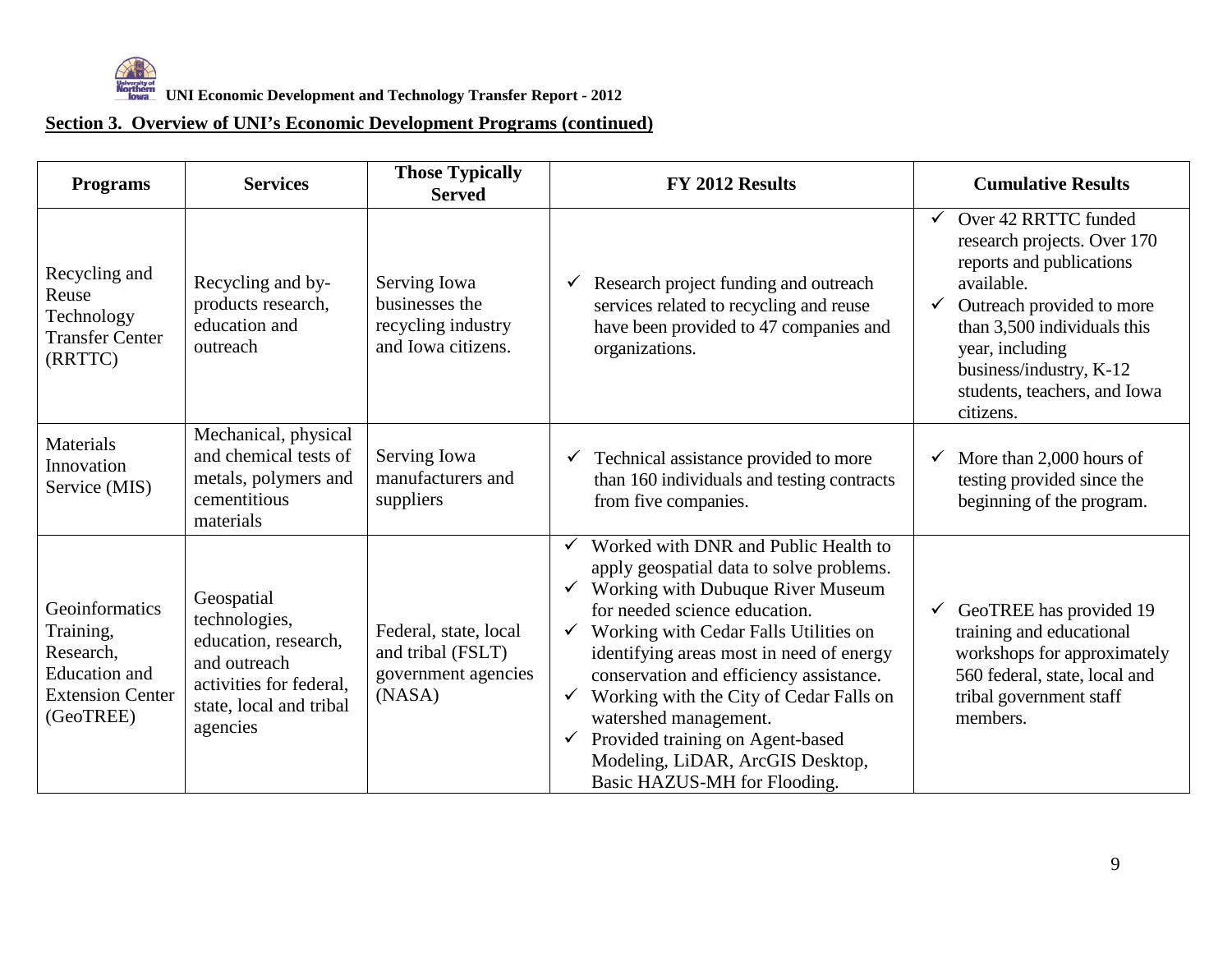

### **Section 4: Grow Iowa Values Funding Projects**

UNI's 2012 Grow Iowa Values Fund (GIVF) Annual Report has been submitted and is on file with the Board of Regents. However, many of the GIVF projects and outcomes have also been incorporated into this annual report.

### **Section 5: Collaborative Projects**

# *Center for Energy and Environmental Education (CEEE) Connects Teachers to Statewide Initiatives*

- The CEEE is outlining ways researchers at UI and ISU can connect with teachers and classrooms through workshops. This is part of the Broader Impacts Committee of EPSCOR.
- CEEE works with the Institute for Transportation at ISU. Teachers in workshops tested web quest modules in their classrooms and provided valuable feedback to the ISU developers.
- CEEE assists the Iowa Energy Bank in promoting their loan program. CEEE loans their 30 foot Power Tower to schools or organizations to motivate the schools and community to learn more about wind and solar power.
- CEEE worked with the Iowa Department of Education to promote Green Schools in Iowa. CEEE was one of 12 programs selected as part of the Governor's STEM initiative.

# *Metal Casting Center (MCC) Collaborates with ISU and UI*

- The MCC is collaborating with the University of Iowa and Iowa State University on a Department of Defense funded project to explore three-dimensional printing of foundry molds. The two universities were subcontracted by UNI to assist in the project utilizing their respective specialties.
- The MCC is collaborating with the University of Iowa on a project funded by the Iowa Energy Center. UNI has been subcontracted to pour castings for UI and assist in the determination of thermo physical properties of foundry insulating materials.
- The MCC is collaborating with the University of Iowa to create computer simulation software that will have the capability to simulate the foundry casting process and predict the amount of hazardous pollutants generated.

# *IDM Compiles Statewide Data*

• LocationOne Information System (LOIS) is a real-time, on-line economic development site selection too. Local communities, marketing regions, utility providers and the Iowa Economic Development Authority have used this system for ten years to showcase the advantages of business locations in Iowa, and includes community demographics, and available buildings and sites. The system is in compliance with the Site Selection Data Guidlines established by the International Economic Development Council. Given the scope of data in LOIS, the Iowa Economic Development Authority launched a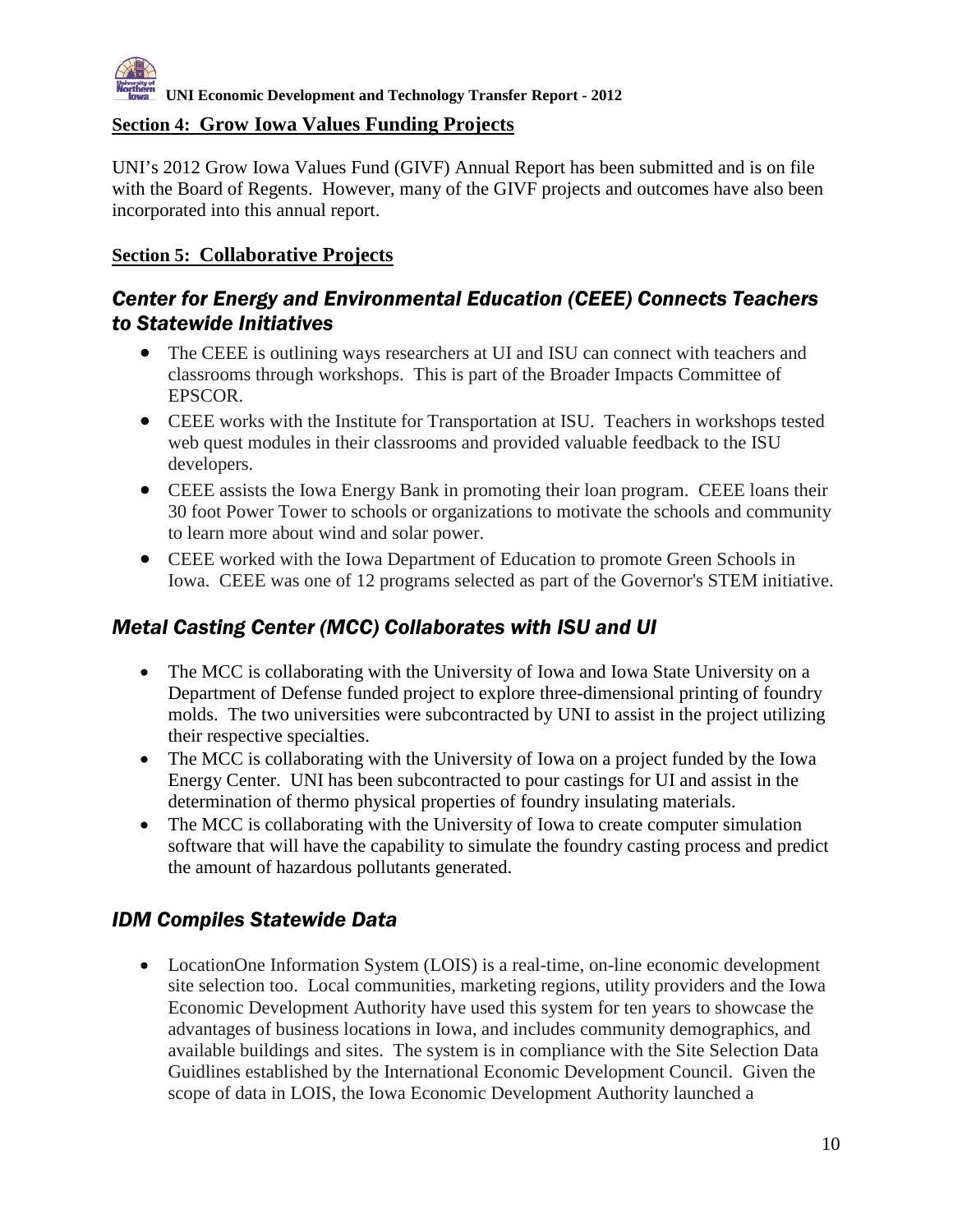

#### **UNI Economic Development and Technology Transfer Report - 2012**

collaborative effort with the Institute for Decision Making to update the data in the system, which is often considered a daunting task on a statewide basis. The system helps create strong partnerships between all local and regional economic development groups and they state this updated system is critical to their economic development success.

# *Iowa Waste Reduction Center (IWRC) and Ames Lab Redesign Virtual Painting*

• The Iowa Waste Reduction Center (IWRC) is working with U.S. Department of Energy's Simulation, Modeling and Decision Science Program located at the Ames Laboratory and operated by Iowa State University. Phase 1 of the arrangement involved conversion of empirical spray painting data and related models created by the IWRC into a virtual reality software program to enhance the accuracy and effectiveness of the IWRC's Virtual Paint training systems. Phase 2, currently underway, creates a user interface to further enhance the systems' graphics, realism and ease of use. The enhanced Virtual Paint training systems will continue to be used by IWRC painter training programs and Virtual Paint customers as well as marketed to military, industrial, and academic training and technical assistance programs.

### *Regional Business Center Partnerships Key to Success*

Collaborative partnerships continue to drive the most successful programs and services associated with Entrepreneurship Outreach at UNI. Work is underway for two new collaborative ventures in the coming year, including an innovative partnership between UNI's MyEntre.Net and IEDA's IASourcelink and a new Economic Gardening pilot project which will foster collaboration between IEDA and a dozen economic development organizations in the state. Two of the current and ongoing collaborations include:

- **Dream Big Grow Here:** UNI Entrepreneurship Outreach, the Iowa Bankers Association, the Technology Association of Iowa, Renew Rural Iowa, the Iowa Economic Development Authority, the Community Vitality Center, Delta Dental and ten regional economic development organizations statewide are partnering to conduct the second Dream Big Grow Here contest. The first year attracted more than 100,000 visitors and tens of thousands of online votes and comments supporting Iowa small business owners. The number of regionally sponsored contests has increased this year from six to ten, representing two-thirds of all Iowa counties, and hundreds of small business contestants are expected to compete for up to \$15,000 in winnings.
- **EntreFest:** UNI Entrepreneurship Outreach, Iowa Area Development Group, Black Hills Utility, MidAmerican Energy, Iowa Farm Bureau, ISU Community Vitality Center, Iowa Bankers Association, Alliant Energy, Iowa Small Business Development Centers, Targeted Small Business Program (IEDA), UNI John Pappajohn Center, Wells Fargo, ISU College of Business, Business and Community Services UNI, Des Moines Area Community College, Brown Winnick Law Firm, Ames Chamber of Commerce, and